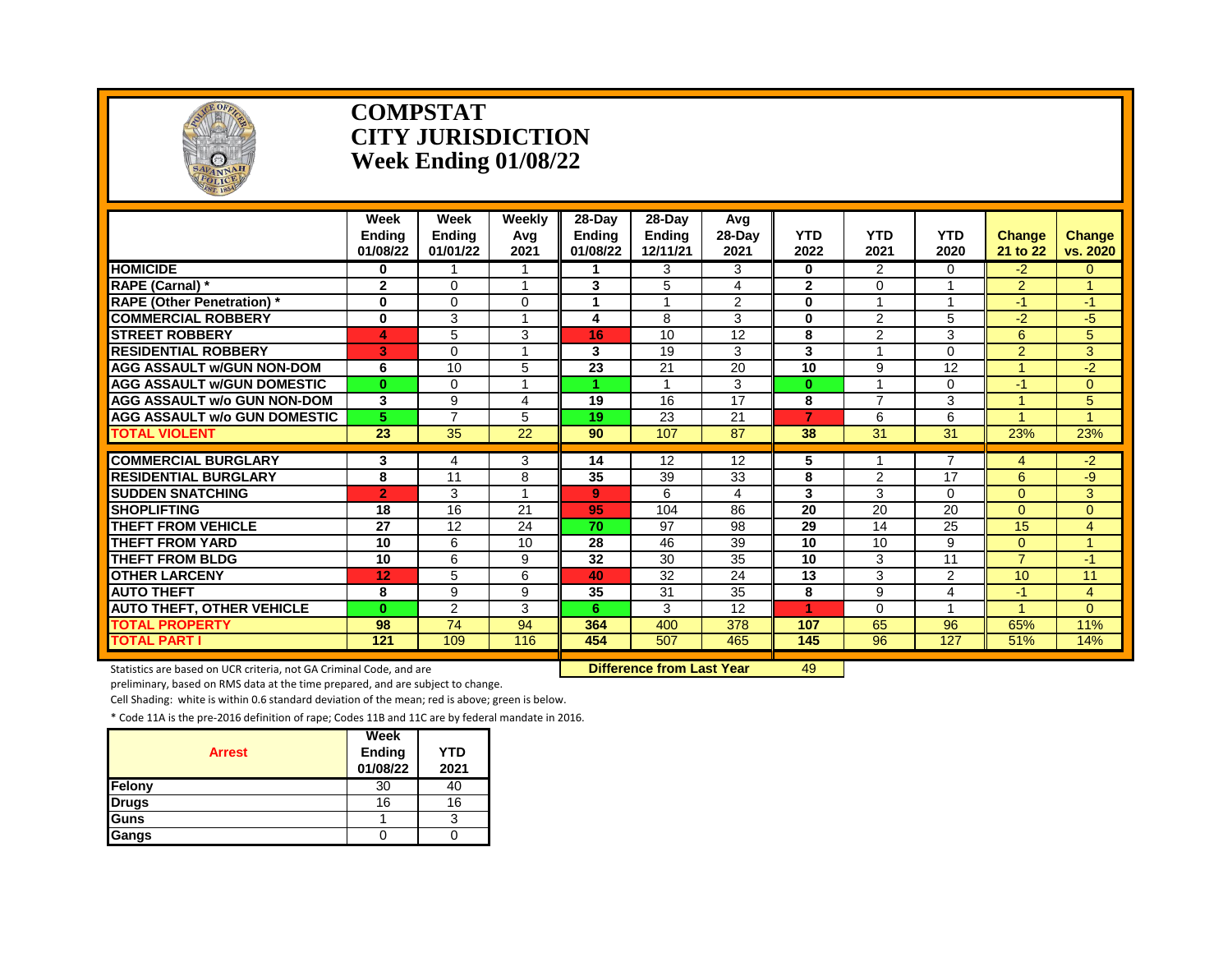

#### **COMPSTAT PRECINCT COMMANDER: NORTH PRECINCT CAPT. SHAMONICA BADIE Week Ending 01/08/22**



|                                     | Week                      | Week                      | Weekly      | 28-Day             | $28-Dav$                  | Avg              |                    |                    |                    |                           |                           |
|-------------------------------------|---------------------------|---------------------------|-------------|--------------------|---------------------------|------------------|--------------------|--------------------|--------------------|---------------------------|---------------------------|
|                                     | <b>Endina</b><br>01/08/22 | <b>Ending</b><br>01/01/22 | Avg<br>2021 | Ending<br>01/08/22 | <b>Ending</b><br>12/11/21 | $28-Day$<br>2021 | <b>YTD</b><br>2022 | <b>YTD</b><br>2021 | <b>YTD</b><br>2021 | <b>Change</b><br>21 to 22 | <b>Change</b><br>vs. 2020 |
| <b>HOMICIDE</b>                     | 0                         | 0                         | $\Omega$    | 0                  |                           | 1                | 0                  | -1                 | $\Omega$           | $-1$                      | 0                         |
| RAPE (Carnal) *                     | $\bf{0}$                  | $\Omega$                  | $\Omega$    | 0                  |                           |                  | $\bf{0}$           | $\Omega$           | $\Omega$           | $\Omega$                  | $\Omega$                  |
| <b>RAPE (Other Penetration)*</b>    | $\bf{0}$                  | $\Omega$                  | $\Omega$    | $\bf{0}$           | $\mathbf 0$               | $\overline{ }$   | $\bf{0}$           | $\Omega$           | $\Omega$           | $\Omega$                  | $\Omega$                  |
| <b>COMMERCIAL ROBBERY</b>           | $\bf{0}$                  | 2                         | $\Omega$    | $\overline{2}$     | $\Omega$                  | 1                | $\bf{0}$           | $\Omega$           | $\Omega$           | $\Omega$                  | $\Omega$                  |
| <b>ISTREET ROBBERY</b>              | 1                         | 2                         |             | 7                  | $\Omega$                  | 5                | $\mathbf{2}$       | $\Omega$           |                    | $\overline{2}$            | 4                         |
| <b>RESIDENTIAL ROBBERY</b>          | 4                         | $\Omega$                  | $\Omega$    | 1                  | 14                        | $\overline{ }$   | 4                  | $\Omega$           | $\Omega$           |                           | 4                         |
| <b>AGG ASSAULT W/GUN NON-DOM</b>    | 3                         | 3                         |             | 7                  | 6                         | 5                | 3                  | $\Omega$           | $\overline{2}$     | 3                         | 4                         |
| <b>AGG ASSAULT W/GUN DOMESTIC</b>   | $\mathbf{0}$              | $\Omega$                  | $\Omega$    | $\bf{0}$           | $\overline{A}$            | 1                | $\mathbf{0}$       | $\overline{ }$     | $\Omega$           | $-1$                      | $\Omega$                  |
| <b>AGG ASSAULT w/o GUN NON-DOM</b>  | 1                         | 4                         |             | 8                  | 4                         | 6                | 3                  | 4                  | $\Omega$           | $-1$                      | 3                         |
| <b>AGG ASSAULT W/o GUN DOMESTIC</b> | $\mathbf{0}$              | 2                         |             | 4                  | 2                         | 4                | $\bf{0}$           | $\overline{2}$     | $\overline{2}$     | $-2$                      | $-2$                      |
| <b>TOTAL VIOLENT</b>                | 6                         | 13                        | 6           | 29                 | 29                        | 23               | 9                  | 8                  | 5 <sup>5</sup>     | 13%                       | 80%                       |
| <b>COMMERCIAL BURGLARY</b>          | 0                         | 2                         |             | 2                  | 4                         | 3                | 0                  | 0                  |                    | $\Omega$                  | -1                        |
| <b>RESIDENTIAL BURGLARY</b>         | 4                         | 3                         | 2           | 12                 | 13                        | $\overline{7}$   | 4                  | -1                 | $\Omega$           | 3                         | 4                         |
| <b>SUDDEN SNATCHING</b>             |                           |                           |             | $\overline{2}$     | 2                         | 2                | $\overline{2}$     | $\overline{2}$     | $\Omega$           | $\Omega$                  | $\overline{2}$            |
| <b>SHOPLIFTING</b>                  | 4                         | 2                         | 3           | 7                  | 4                         | 11               | -1                 | 2                  | $\Omega$           | $-1$                      | 4                         |
| THEFT FROM VEHICLE                  | 11                        | 2                         | 8           | 17                 | 39                        | 31               | 11                 | 5                  | 6                  | 6                         | 5                         |
| <b>THEFT FROM YARD</b>              | 4                         | 3                         | 3           | 8                  | 11                        | 11               | 4                  | $\overline{7}$     | $\Omega$           | -3                        | $\overline{4}$            |
| <b>THEFT FROM BLDG</b>              | $\mathbf{2}$              | $\Omega$                  | 3           | 6.                 | 6                         | 10               | $\mathbf{2}$       | 2                  | 3                  | $\Omega$                  | $-1$                      |
| <b>OTHER LARCENY</b>                | 1                         |                           |             | 10                 | 5                         | 5                |                    | -1                 |                    | $\Omega$                  | $\overline{0}$            |
| <b>AUTO THEFT</b>                   | $\overline{2}$            | $\Omega$                  | 2           | З.                 | 10                        | 10               | $\mathbf{2}$       | 3                  |                    | $-1$                      | 4                         |
| <b>AUTO THEFT, OTHER VEHICLE</b>    | $\bf{0}$                  | $\Omega$                  |             | $\overline{2}$     | $\Omega$                  | 3                | $\bf{0}$           | $\Omega$           | $\Omega$           | $\Omega$                  | $\Omega$                  |
| <b>TOTAL PROPERTY</b>               | 26                        | 14                        | 23          | 69                 | 94                        | 93               | 27                 | 23                 | 12                 | 17%                       | 125%                      |
| <b>TOTAL PART I</b>                 | 32                        | $\overline{27}$           | 29          | 98                 | 123                       | 116              | 36                 | 31                 | 17                 | 16%                       | 112%                      |

Statistics are based on UCR criteria, not GA Criminal Code, and are **Difference from Last Year** 5

preliminary, based on RMS data at the time prepared, and are subject to change.

Cell Shading: white is within 0.6 standard deviation of the mean; red is above; green is below.

| <b>Arrests</b> | Week<br><b>Ending</b><br>01/08/22 | <b>YTD</b><br>2021 |
|----------------|-----------------------------------|--------------------|
| Felony         |                                   |                    |
| <b>Drugs</b>   |                                   |                    |
| Guns           |                                   |                    |
| Gangs          |                                   |                    |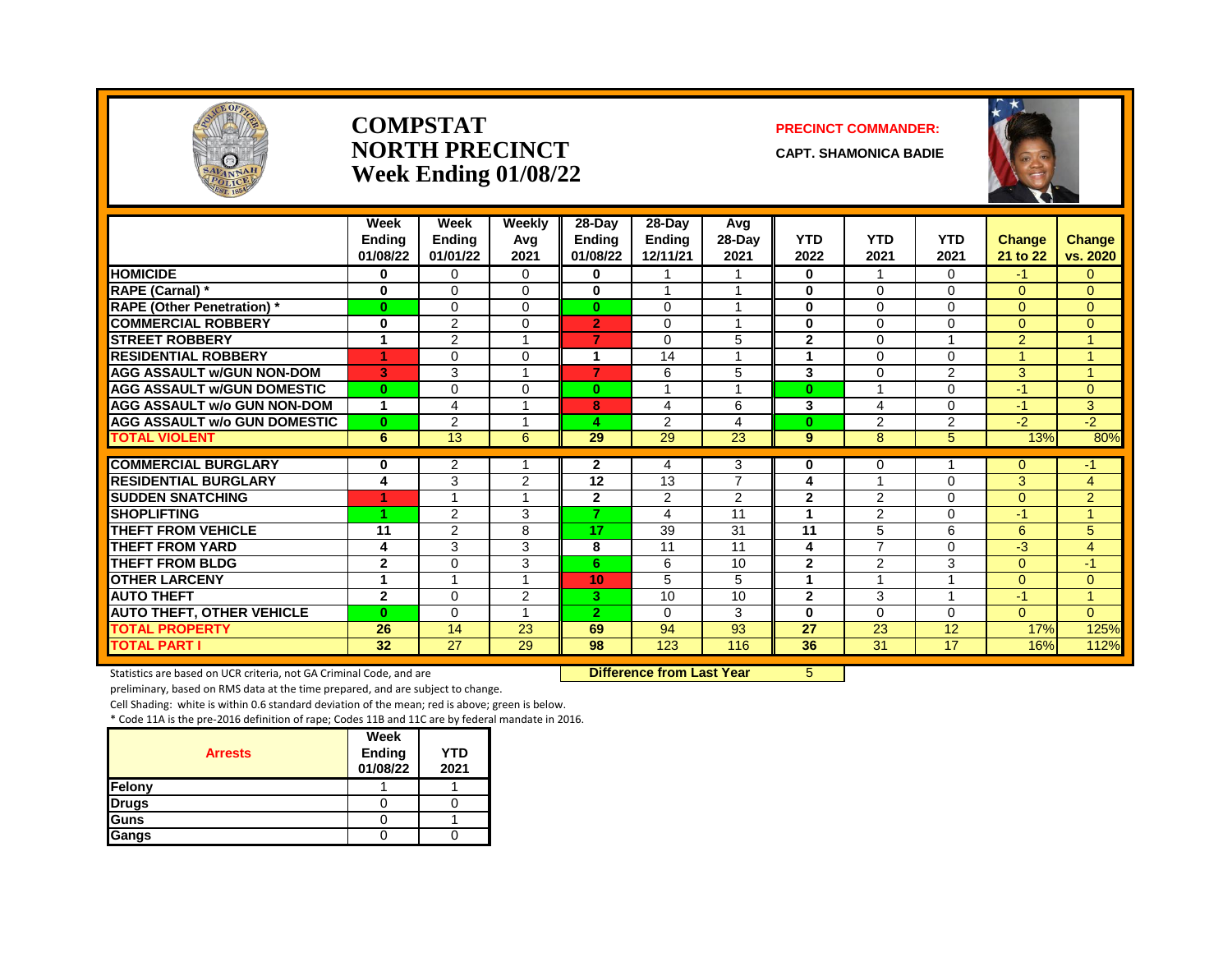

#### **COMPSTAT PRECINCT COMMANDER: CENTRAL PRECINCT** CAPT. TONYA REID **Week Ending 01/08/22**





|                                                           | Week<br><b>Endina</b><br>01/08/22 | Week<br><b>Ending</b><br>01/01/22 | Weekly<br>Avg<br>2021 | $28-Day$<br><b>Endina</b><br>01/08/22 | 28-Day<br><b>Ending</b><br>12/11/21 | Avg<br>28-Day<br>2021 | <b>YTD</b><br>2022 | <b>YTD</b><br>2021 | <b>YTD</b><br>2020  | <b>Change</b><br>21 to 22 | <b>Change</b><br>vs. 2020 |
|-----------------------------------------------------------|-----------------------------------|-----------------------------------|-----------------------|---------------------------------------|-------------------------------------|-----------------------|--------------------|--------------------|---------------------|---------------------------|---------------------------|
| <b>HOMICIDE</b>                                           | 0                                 | $\Omega$                          | 0                     | $\bf{0}$                              | 2                                   |                       | $\bf{0}$           | $\Omega$           | 0                   | $\Omega$                  | $\mathbf{0}$              |
| RAPE (Carnal) *                                           | $\bf{0}$                          | $\Omega$                          | 0                     | 1                                     | $\Omega$                            | $\overline{A}$        | 0                  | $\Omega$           |                     | $\Omega$                  | $-1$                      |
| <b>RAPE (Other Penetration) *</b>                         | $\bf{0}$                          | $\Omega$                          | 0                     | 1                                     | $\Omega$                            | $\mathbf 0$           | $\bf{0}$           | $\Omega$           | 0                   | $\overline{0}$            | $\overline{0}$            |
| <b>COMMERCIAL ROBBERY</b>                                 | $\bf{0}$                          | $\Omega$                          | 0                     | 0                                     | 4                                   | -1                    | $\bf{0}$           | 4                  |                     | $-1$                      | $-1$                      |
| <b>STREET ROBBERY</b>                                     | 1                                 | $\overline{2}$                    |                       | 5                                     | 5                                   | 3                     | 3                  | $\Omega$           | 4                   | 3                         | 2                         |
| <b>RESIDENTIAL ROBBERY</b>                                | $\overline{2}$                    | $\Omega$                          | 0                     | $\overline{2}$                        |                                     | $\Omega$              | $\mathbf{2}$       | $\Omega$           | 0                   | 2                         | 2                         |
| <b>AGG ASSAULT w/GUN NON-DOM</b>                          | и                                 |                                   | 2                     | 5.                                    | 5                                   | $\overline{7}$        | $\overline{2}$     | 4                  | 4                   | $-2$                      | $-2$                      |
| <b>AGG ASSAULT W/GUN DOMESTIC</b>                         | $\bf{0}$                          | $\Omega$                          | 0                     | $\bf{0}$                              | $\Omega$                            | $\overline{ }$        | $\bf{0}$           | $\Omega$           | 0                   | $\Omega$                  | $\overline{0}$            |
| <b>AGG ASSAULT w/o GUN NON-DOM</b>                        | $\mathbf 1$                       | 1                                 |                       | 4                                     | 6                                   | 4                     | $\mathbf{2}$       | 1                  | 0                   | 4                         | 2                         |
| <b>AGG ASSAULT w/o GUN DOMESTIC</b>                       | 3                                 | 0                                 |                       | 3                                     | 6                                   | 5                     | 3                  |                    |                     | 2                         | 2                         |
| <b>TOTAL VIOLENT</b>                                      | 8                                 | $\overline{4}$                    | 6                     | 21                                    | 29                                  | 24                    | 12                 | 7                  | 8                   | 71%                       | 50%                       |
|                                                           | $\bf{0}$                          | 1                                 |                       |                                       |                                     |                       | 1                  | 1                  |                     | $\Omega$                  |                           |
| <b>COMMERCIAL BURGLARY</b><br><b>RESIDENTIAL BURGLARY</b> | $\mathbf{2}$                      | $\overline{2}$                    | 3                     | $\mathbf{2}$<br>9                     | 6<br>8                              | 4<br>10               | $\mathbf{2}$       | $\Omega$           | $\overline{2}$<br>9 | 2                         | -1<br>$-7$                |
| <b>SUDDEN SNATCHING</b>                                   |                                   |                                   |                       |                                       | 1                                   | $\overline{A}$        | $\bf{0}$           | $\Omega$           | 0                   | $\overline{0}$            | $\overline{0}$            |
| <b>SHOPLIFTING</b>                                        | $\bf{0}$<br>×                     | 2                                 | 0<br>3                | 1<br>$\overline{7}$                   | 14                                  | 13                    | $\overline{2}$     | 3                  | 4                   | -1                        | $-2$                      |
|                                                           |                                   |                                   |                       |                                       |                                     |                       |                    |                    |                     |                           |                           |
| <b>THEFT FROM VEHICLE</b>                                 | 4                                 | 4                                 | 5                     | 18                                    | 16                                  | 21                    | 5                  | 4                  | 6                   |                           | $-1$                      |
| <b>THEFT FROM YARD</b>                                    | 3<br>$\mathbf{2}$                 |                                   | 3                     | 9<br>$\overline{7}$                   | 14<br>11                            | 11<br>$\overline{7}$  | 3                  |                    | 4                   | 2                         | $-1$                      |
| <b>THEFT FROM BLDG</b>                                    |                                   | $\Omega$                          | 2                     |                                       |                                     | $\overline{7}$        |                    | $\Omega$           | 4                   |                           | $\mathbf{0}$              |
| <b>OTHER LARCENY</b>                                      | $\mathbf{2}$                      | 2                                 | $\overline{2}$        | 5.                                    | 8                                   |                       | 3                  | 2                  |                     |                           | 2                         |
| <b>AUTO THEFT</b>                                         | $\mathbf{2}$                      | 2                                 | 2                     | 9                                     | 6                                   | 9                     | $\mathbf{2}$       | $\Omega$           | 3                   | 2                         | $-1$                      |
| <b>AUTO THEFT, OTHER VEHICLE</b>                          | $\bf{0}$                          | $\Omega$                          |                       | $\bf{0}$                              |                                     | 3                     | $\bf{0}$           | $\Omega$           | 0                   | $\Omega$                  | $\Omega$                  |
| <b>TOTAL PROPERTY</b>                                     | 16                                | 15                                | 22                    | 67                                    | 85                                  | 87                    | 19                 | 11                 | 30                  | 73%                       | $-37%$                    |
| <b>TOTAL PART I</b>                                       | 24                                | 19                                | 28                    | 88                                    | 114                                 | 111                   | 31                 | 18                 | 38                  | 72%                       | $-18%$                    |

Statistics are based on UCR criteria, not GA Criminal Code, and are **Difference from Last Year** 13

preliminary, based on RMS data at the time prepared, and are subject to change.

Cell Shading: white is within 0.6 standard deviation of the mean; red is above; green is below.

| <b>Arrests</b> | <b>Week</b><br>Ending<br>01/08/22 | <b>YTD</b><br>2021 |
|----------------|-----------------------------------|--------------------|
| Felony         | 12                                | 16                 |
| <b>Drugs</b>   |                                   |                    |
| Guns           |                                   |                    |
| Gangs          |                                   |                    |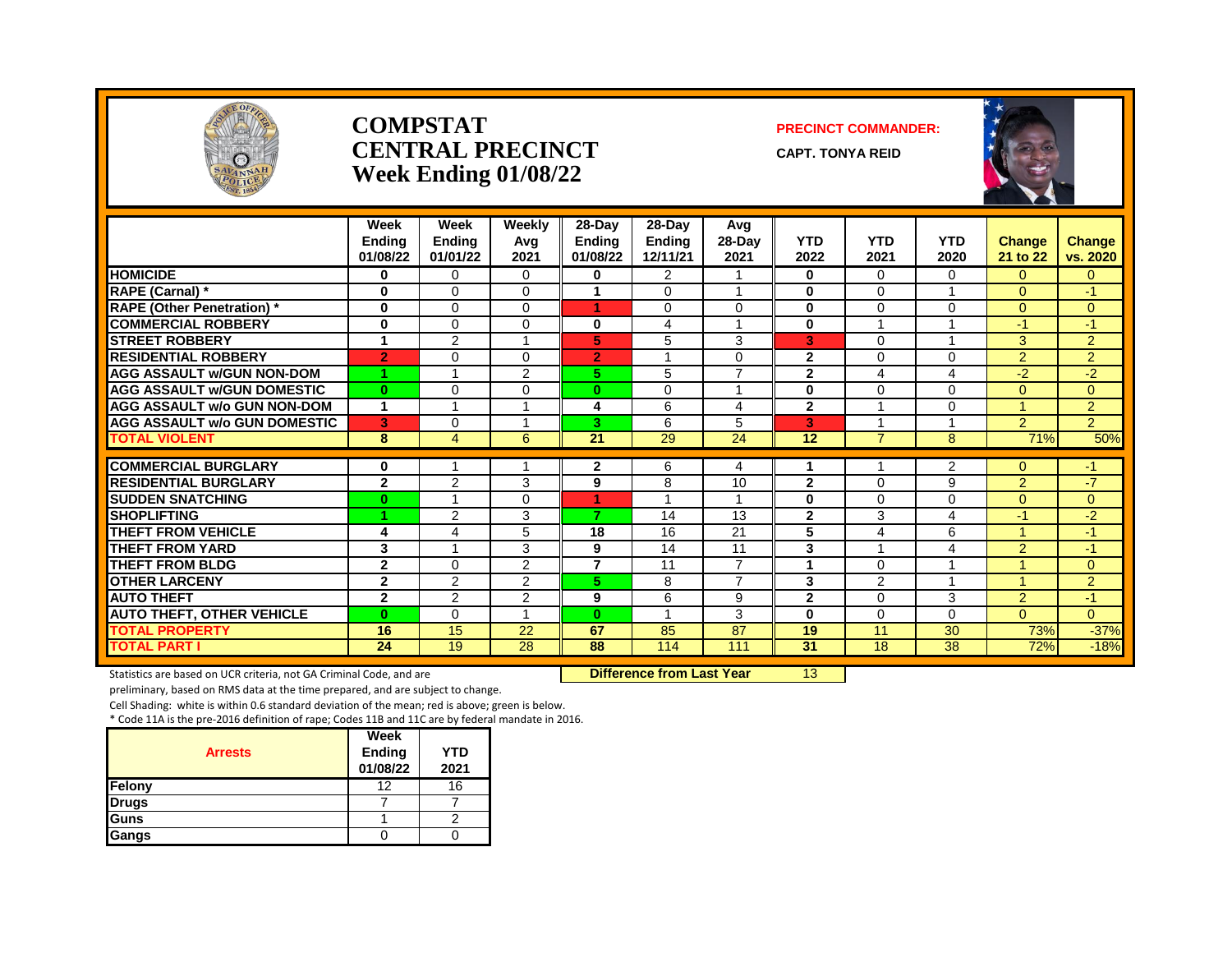

#### **COMPSTAT PRECINCT COMMANDER: SOUTH PRECINCT** CAPT. ALEX TOBAR **Week Ending 01/08/22**



|                                     | Week<br><b>Endina</b><br>01/08/22 | Week<br><b>Ending</b><br>01/01/22 | Weekly<br>Avg<br>2021 | 28-Day<br><b>Ending</b><br>01/08/22 | 28-Day<br><b>Ending</b><br>12/11/21 | Avg<br>$28-Day$<br>2021 | <b>YTD</b><br>2022 | <b>YTD</b><br>2021 | <b>YTD</b><br>2020 | <b>Change</b><br>21 to 22 | <b>Change</b><br>vs. 2020 |
|-------------------------------------|-----------------------------------|-----------------------------------|-----------------------|-------------------------------------|-------------------------------------|-------------------------|--------------------|--------------------|--------------------|---------------------------|---------------------------|
| <b>HOMICIDE</b>                     | 0                                 | $\Omega$                          | $\Omega$              | 0                                   | $\Omega$                            |                         | $\bf{0}$           | $\Omega$           | 0                  | $\overline{0}$            | 0                         |
| RAPE (Carnal) *                     |                                   | $\Omega$                          | $\Omega$              | 1                                   | 2                                   |                         | 1                  | $\Omega$           | 0                  |                           |                           |
| <b>RAPE (Other Penetration) *</b>   | $\bf{0}$                          | $\Omega$                          | $\Omega$              | $\bf{0}$                            | $\Omega$                            | $\Omega$                | $\bf{0}$           | $\Omega$           |                    | $\Omega$                  | $-1$                      |
| <b>COMMERCIAL ROBBERY</b>           | 0                                 | -1                                | $\Omega$              | $\overline{2}$                      | 2                                   | $\overline{A}$          | $\bf{0}$           | $\Omega$           | $\overline{2}$     | $\Omega$                  | $-2$                      |
| <b>STREET ROBBERY</b>               | $\bf{0}$                          | -4                                | $\Omega$              |                                     | 4                                   | 2                       | 1                  | 2                  | -1                 | $-1$                      | 0                         |
| <b>RESIDENTIAL ROBBERY</b>          | $\bf{0}$                          | $\Omega$                          | $\Omega$              | $\bf{0}$                            | 3                                   |                         | $\bf{0}$           | $\Omega$           | $\Omega$           | $\Omega$                  | $\overline{0}$            |
| <b>AGG ASSAULT w/GUN NON-DOM</b>    | $\mathbf{0}$                      | $\Omega$                          |                       | $\mathbf{2}$                        | 3                                   | 3                       | $\bf{0}$           | 3                  | 3                  | $-3$                      | $-3$                      |
| <b>AGG ASSAULT W/GUN DOMESTIC</b>   | $\bf{0}$                          | $\Omega$                          | $\Omega$              | $\bf{0}$                            | $\Omega$                            | $\overline{A}$          | $\bf{0}$           | $\Omega$           | $\Omega$           | $\Omega$                  | $\overline{0}$            |
| <b>AGG ASSAULT w/o GUN NON-DOM</b>  | 1                                 | 2                                 |                       | 5                                   | 4                                   | 3                       | 3                  | $\Omega$           | 0                  | 3                         | 3                         |
| <b>AGG ASSAULT W/o GUN DOMESTIC</b> |                                   | 3                                 | 2                     | 6.                                  | 10                                  | 6                       | $\overline{2}$     | 3                  |                    | $\blacktriangleleft$      | 4                         |
| <b>TOTAL VIOLENT</b>                | 3                                 | $\overline{7}$                    | 5                     | $\overline{17}$                     | $\overline{28}$                     | $\overline{20}$         | $\overline{7}$     | 8                  | 8                  | $-13%$                    | $-13%$                    |
| <b>COMMERCIAL BURGLARY</b>          | 1                                 |                                   |                       | 4                                   | 0                                   | 3                       | $\mathbf{2}$       | 0                  |                    | $\overline{2}$            |                           |
| <b>RESIDENTIAL BURGLARY</b>         | 1                                 | $\overline{2}$                    |                       | 3                                   | 6                                   | 5                       | 1                  | $\Omega$           | 4                  | 4                         | $-3$                      |
| <b>SUDDEN SNATCHING</b>             | и                                 | $\overline{ }$                    | $\Omega$              | 5                                   | $\overline{ }$                      |                         | 1                  |                    | 0                  | $\Omega$                  | $\overline{A}$            |
| <b>SHOPLIFTING</b>                  | 13                                | 5                                 | 9                     | 49                                  | 51                                  | 37                      | 13                 | 12                 | 9                  | 1                         | 4                         |
| <b>THEFT FROM VEHICLE</b>           | 11                                | 4                                 | 6                     | 26                                  | 20                                  | 23                      | 12                 | 3                  | 5                  | 9                         | $\overline{7}$            |
| <b>THEFT FROM YARD</b>              | $\mathbf 2$                       |                                   | 2                     | 5.                                  | 14                                  | 9                       | $\mathbf{2}$       | $\Omega$           | 3                  | $\overline{2}$            | $-1$                      |
| <b>THEFT FROM BLDG</b>              | 3                                 | 4                                 | 2                     | 9                                   | 8                                   | 9                       | 3                  | $\Omega$           | 4                  | 3                         | $-1$                      |
| <b>OTHER LARCENY</b>                | 7                                 |                                   | 2                     | 19                                  | 9                                   | $\overline{7}$          | 7                  | $\Omega$           | 0                  | $\overline{7}$            | $\overline{7}$            |
| <b>AUTO THEFT</b>                   | 1                                 | 3                                 | 2                     | 6                                   | 11                                  | 8                       | 1                  | 3                  | 0                  | $-2$                      |                           |
| <b>AUTO THEFT, OTHER VEHICLE</b>    | $\bf{0}$                          | $\overline{2}$                    |                       | 3                                   | $\Omega$                            | 2                       | 4                  | $\Omega$           | 0                  |                           |                           |
| <b>TOTAL PROPERTY</b>               | 40                                | 24                                | 26                    | 129                                 | 120                                 | 104                     | 43                 | 19                 | 26                 | 126%                      | 65%                       |
| <b>TOTAL PART I</b>                 | 43                                | $\overline{31}$                   | 31                    | 146                                 | 148                                 | 123                     | 50                 | $\overline{27}$    | 34                 | 85%                       | 47%                       |

Statistics are based on UCR criteria, not GA Criminal Code, and are **Difference from Last Year** 23

preliminary, based on RMS data at the time prepared, and are subject to change.

Cell Shading: white is within 0.6 standard deviation of the mean; red is above; green is below. \* Code 11A is the pre-2016 definition of rape; Codes 11B and 11C are by federal mandate in 2016.

| <b>Arrests</b> | Week<br>Ending<br>01/08/22 | YTD<br>2021 |
|----------------|----------------------------|-------------|
| Felony         | 17                         | 23          |
| <b>Drugs</b>   | 9                          |             |
| <b>Guns</b>    |                            |             |
| Gangs          |                            |             |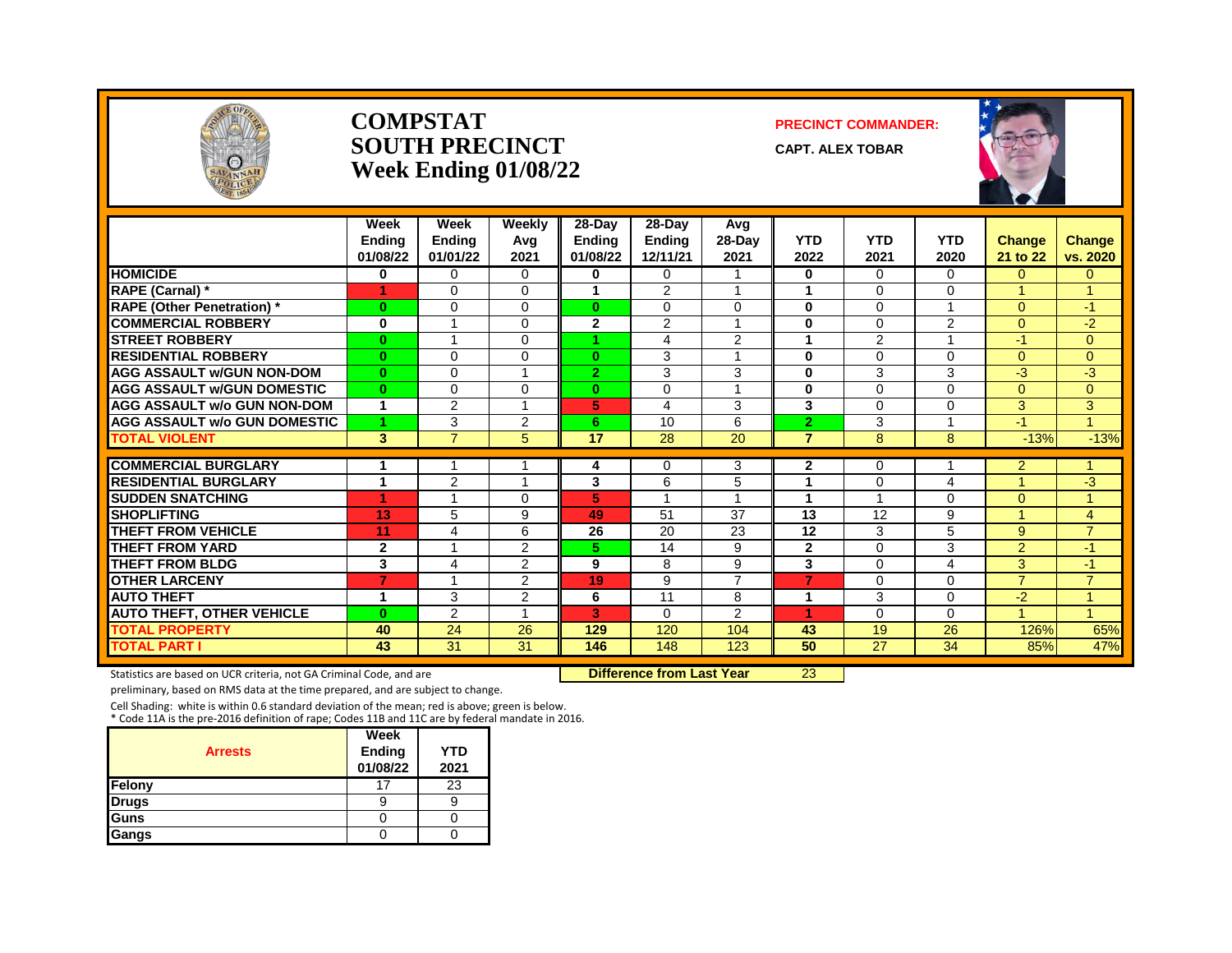

#### **COMPSTAT PRECINCT COMMANDER: EAST PRECINCT CAPT.** SHINITA YOUNG **Week Ending 01/08/22**



|                                     | Week<br><b>Endina</b><br>01/08/22 | Week<br><b>Ending</b><br>01/01/22 | Weekly<br>Avg<br>2021 | 28-Day<br><b>Ending</b><br>01/08/22 | $28-Day$<br><b>Ending</b><br>12/11/21 | Avg<br>$28-Day$<br>2021 | <b>YTD</b><br>2022 | <b>YTD</b><br>2021      | <b>YTD</b><br>2020      | <b>Change</b><br>21 to 22 | <b>Change</b><br>vs. 2020 |
|-------------------------------------|-----------------------------------|-----------------------------------|-----------------------|-------------------------------------|---------------------------------------|-------------------------|--------------------|-------------------------|-------------------------|---------------------------|---------------------------|
| <b>HOMICIDE</b>                     | 0                                 |                                   | $\Omega$              |                                     | 0                                     | 1                       | $\bf{0}$           | 1                       | $\Omega$                | -1                        | $\Omega$                  |
| <b>RAPE (Carnal) *</b>              | и                                 | $\Omega$                          | $\Omega$              | 4                                   | $\mathcal{P}$                         | $\overline{ }$          | 1                  | $\Omega$                | $\Omega$                |                           | $\overline{A}$            |
| <b>RAPE (Other Penetration)</b> *   | $\bf{0}$                          | $\Omega$                          | $\Omega$              | $\mathbf{0}$                        | $\overline{\mathbf{A}}$               | 0                       | $\bf{0}$           |                         | 0                       | -1                        | $\Omega$                  |
| <b>COMMERCIAL ROBBERY</b>           | $\bf{0}$                          | $\Omega$                          | $\Omega$              | 0                                   | 2                                     | $\overline{ }$          | $\bf{0}$           | $\overline{\mathbf{A}}$ | $\overline{2}$          | $-1$                      | $-2$                      |
| <b>STREET ROBBERY</b>               | $\overline{2}$                    | $\Omega$                          |                       | 3                                   |                                       | 2                       | $\mathbf{2}$       | $\Omega$                | 0                       | $\overline{2}$            | $\overline{2}$            |
| <b>RESIDENTIAL ROBBERY</b>          | $\bf{0}$                          | $\Omega$                          | $\Omega$              | $\mathbf{0}$                        | $\overline{A}$                        | 1                       | $\bf{0}$           | -1                      | 0                       | $-1$                      | $\Omega$                  |
| <b>AGG ASSAULT w/GUN NON-DOM</b>    | $\overline{2}$                    | 6                                 |                       | 9                                   | $\overline{7}$                        | 5                       | 5                  | $\overline{2}$          | 3                       | 3                         | $\overline{2}$            |
| <b>AGG ASSAULT w/GUN DOMESTIC</b>   | $\bf{0}$                          | $\Omega$                          | $\Omega$              | 4                                   | $\Omega$                              | 1                       | $\bf{0}$           | $\Omega$                | $\Omega$                | $\Omega$                  | $\Omega$                  |
| <b>AGG ASSAULT w/o GUN NON-DOM</b>  | $\bf{0}$                          | 2                                 | -1                    | $\overline{2}$                      | 2                                     | 4                       | $\bf{0}$           | 2                       | 3                       | $-2$                      | $-3$                      |
| <b>AGG ASSAULT w/o GUN DOMESTIC</b> | 1                                 | 2                                 |                       | 6                                   | 5                                     | 5                       | $\overline{2}$     | $\Omega$                | $\overline{2}$          | $\overline{2}$            | $\Omega$                  |
| <b>TOTAL VIOLENT</b>                | 6                                 | 11                                | 5                     | 23                                  | 21                                    | 20                      | 10                 | 8                       | 10                      | 25%                       | 0%                        |
| <b>COMMERCIAL BURGLARY</b>          | $\overline{2}$                    | $\mathbf 0$                       | $\Omega$              | 6                                   | $\overline{2}$                        | 2                       | $\mathbf{2}$       | $\Omega$                | 3                       | $\overline{2}$            | -1                        |
| <b>RESIDENTIAL BURGLARY</b>         | 4                                 | 4                                 | 3                     | 11                                  | 12                                    | 11                      |                    |                         | 4                       | $\Omega$                  | $-3$                      |
| <b>SUDDEN SNATCHING</b>             | $\bf{0}$                          | $\mathbf 0$                       | $\Omega$              | 4                                   | 2                                     | 1                       | $\bf{0}$           | $\Omega$                | 0                       | $\Omega$                  | $\overline{0}$            |
| <b>SHOPLIFTING</b>                  | 3                                 | $\overline{7}$                    | 6                     | 32                                  | 35                                    | 25                      | 4                  | 3                       | $\overline{ }$          |                           | -3                        |
| THEFT FROM VEHICLE                  | 4                                 | $\overline{2}$                    | 6                     | 9                                   | 22                                    | 23                      |                    | $\overline{2}$          | 8                       | -1                        | $-7$                      |
| <b>THEFT FROM YARD</b>              | 1                                 |                                   | 2                     | 6                                   | $\overline{7}$                        | 8                       | 4                  | $\overline{2}$          | $\overline{2}$          | $-1$                      | $-1$                      |
| <b>THEFT FROM BLDG</b>              | 3                                 | $\overline{2}$                    | 2                     | 10                                  | 5                                     | 8                       | 4                  | $\overline{A}$          | 3                       | 3                         | $\blacktriangleleft$      |
| <b>OTHER LARCENY</b>                | $\overline{2}$                    |                                   |                       | 6                                   | 10                                    | 5                       | $\mathbf{2}$       | $\Omega$                | $\Omega$                | $\overline{2}$            | $\overline{2}$            |
| <b>AUTO THEFT</b>                   | 3                                 | $\overline{4}$                    | 2                     | 17                                  | 4                                     | 9                       | 3                  | 3                       | $\Omega$                | $\Omega$                  | 3                         |
| <b>AUTO THEFT, OTHER VEHICLE</b>    | $\bf{0}$                          | $\Omega$                          |                       | 4.                                  | 2                                     | 3                       | $\bf{0}$           | $\Omega$                | $\overline{\mathbf{A}}$ | $\Omega$                  | $-1$                      |
| <b>TOTAL PROPERTY</b>               | 16                                | 21                                | 24                    | 99                                  | 101                                   | 94                      | 18                 | 12                      | 28                      | 50%                       | $-36%$                    |
| <b>TOTAL PART I</b>                 | 22                                | 32                                | 29                    | 122                                 | 122                                   | 115                     | 28                 | 20                      | 38                      | 40%                       | $-26%$                    |

Statistics are based on UCR criteria, not GA Criminal Code, and are **Dufference from Last Year** 8

preliminary, based on RMS data at the time prepared, and are subject to change.

Cell Shading: white is within 0.6 standard deviation of the mean; red is above; green is below.

|                | Week                      |                    |
|----------------|---------------------------|--------------------|
| <b>Arrests</b> | <b>Ending</b><br>01/08/22 | <b>YTD</b><br>2021 |
| Felony         |                           |                    |
| <b>Drugs</b>   |                           |                    |
| Guns           |                           |                    |
| Gangs          |                           |                    |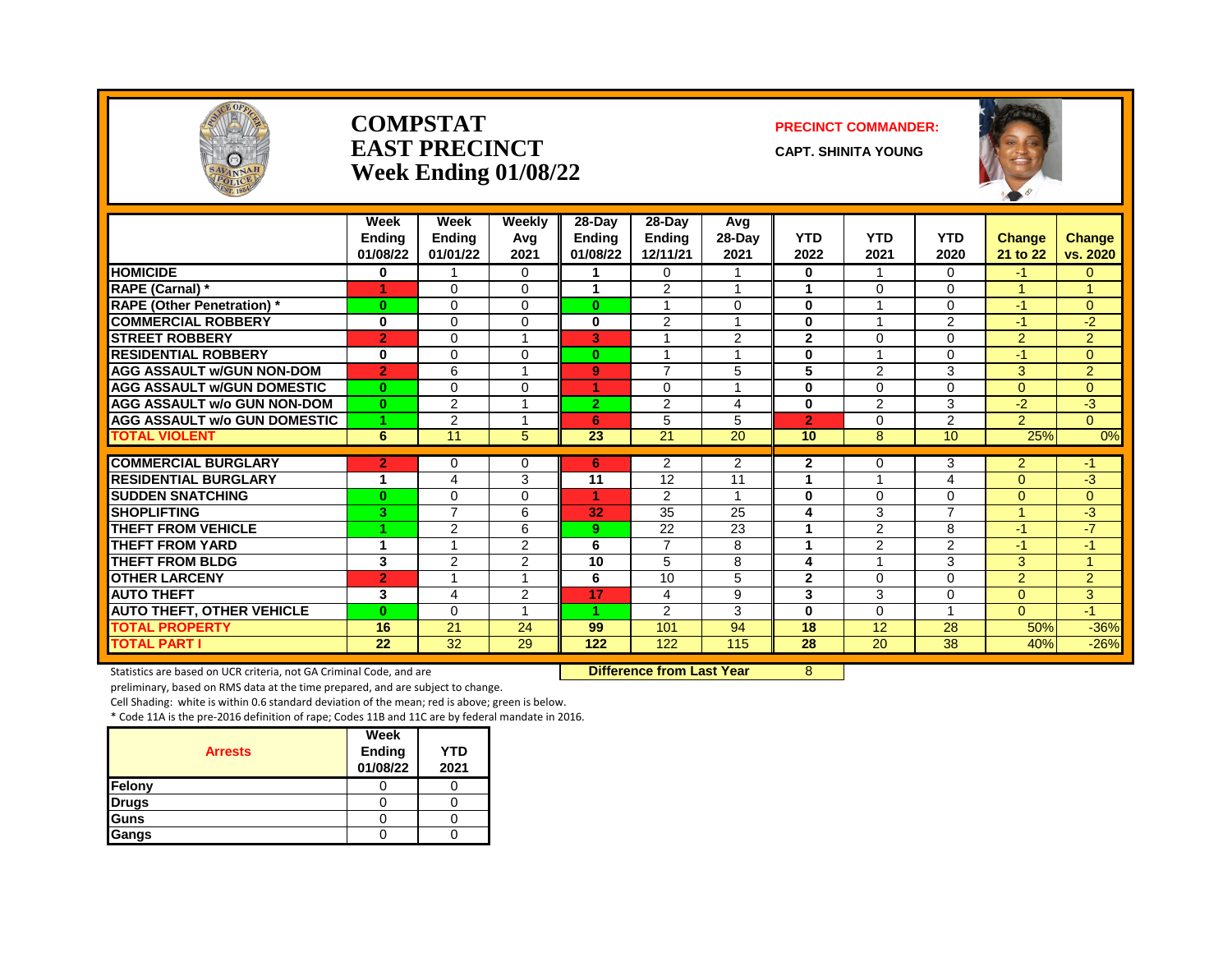# **BEAT 21 North Precinct Week Ending 01/08/22**

|                                     |              |              | <b>Last 4 Weeks</b> |                                  | 28 Days        | 28 Day  |              |                |                |                      |                |
|-------------------------------------|--------------|--------------|---------------------|----------------------------------|----------------|---------|--------------|----------------|----------------|----------------------|----------------|
|                                     | Ending       | Ending       | Ending              | Ending                           | Ending         | Average | <b>YTD</b>   | <b>YTD</b>     | <b>YTD</b>     | <b>Change</b>        | <b>Change</b>  |
|                                     | 12/18/21     | 12/25/21     |                     | 01/01/22 01/08/22                | 01/08/22       | 2021    | 2022         | 2021           | 2020           | 21 to 22             | vs. 2020       |
| <b>HOMICIDE</b>                     | 0            | 0            | 0                   | 0                                | 0              | 0.0     | 0            | 0              | 0              | $\Omega$             | $\Omega$       |
| RAPE (Carnal) *                     | 0            | $\Omega$     | $\Omega$            | $\Omega$                         | $\Omega$       | 0.2     | $\Omega$     | $\Omega$       | $\Omega$       | $\Omega$             | $\Omega$       |
| <b>RAPE (Other Penetration) *</b>   | 0            | $\Omega$     | $\Omega$            | $\Omega$                         | $\Omega$       | 0.1     | $\Omega$     | $\Omega$       | $\Omega$       | $\Omega$             | $\Omega$       |
| <b>COMMERCIAL ROBBERY</b>           | 0            | 0            | 0                   | $\mathbf{0}$                     | $\Omega$       | 0.0     | $\Omega$     | 0              | $\Omega$       | $\Omega$             | $\Omega$       |
| <b>STREET ROBBERY</b>               | 0            | 0            | 0                   | $\mathbf{0}$                     | $\Omega$       | 0.2     | $\Omega$     | 0              | 0              | $\Omega$             | $\Omega$       |
| <b>RESIDENTIAL ROBBERY</b>          | $\Omega$     | $\mathbf{0}$ | $\Omega$            | $\Omega$                         | $\Omega$       | 0.0     | $\Omega$     | $\Omega$       | $\Omega$       | $\Omega$             | $\Omega$       |
| <b>AGG ASSAULT w/GUN NON-DOM</b>    | $\Omega$     | 0            | 0                   | $\mathbf{0}$                     | 0              | 0.1     | $\Omega$     | 0              | $\Omega$       | $\Omega$             | $\mathbf{0}$   |
| <b>AGG ASSAULT W/GUN DOMESTIC</b>   | $\Omega$     | $\Omega$     | $\Omega$            | 0                                | $\Omega$       | 0.1     | $\Omega$     | $\Omega$       | $\Omega$       | $\Omega$             | $\Omega$       |
| <b>AGG ASSAULT w/o GUN NON-DOM</b>  | $\Omega$     | $\mathbf{0}$ | $\mathbf{1}$        | $\Omega$                         | $\mathbf{1}$   | 0.2     | $\Omega$     | $\mathbf{1}$   | $\Omega$       | $-1$                 | $\Omega$       |
| <b>AGG ASSAULT w/o GUN DOMESTIC</b> | $\Omega$     | $\mathbf{0}$ | $\Omega$            | $\mathbf{0}$                     | $\Omega$       | 0.5     | $\Omega$     | $\Omega$       | $\overline{2}$ | $\Omega$             | $-2$           |
| <b>TOTAL VIOLENT</b>                | $\Omega$     | $\mathbf{0}$ | $\mathbf{1}$        | $\mathbf{0}$                     | $\mathbf{1}$   | 1.4     | $\Omega$     | $\mathbf{1}$   | $\overline{2}$ | $-100%$              | $-100%$        |
|                                     |              |              |                     |                                  |                |         |              |                |                |                      |                |
| <b>COMMERCIAL BURGLARY</b>          | 0            | 0            | $\mathbf{1}$        | 0                                | $\mathbf{1}$   | 0.2     | 0            | 0              | 0              | $\Omega$             | $\mathbf{0}$   |
| <b>RESIDENTIAL BURGLARY</b>         | 0            | $\mathbf{1}$ | 1                   | 0                                | $\overline{2}$ | 0.8     | $\Omega$     | 0              | 0              | $\Omega$             | $\mathbf{0}$   |
| <b>SUDDEN SNATCHING</b>             | 0            | $\Omega$     | $\Omega$            | $\Omega$                         | $\Omega$       | 0.1     | $\Omega$     | $\Omega$       | $\Omega$       | $\Omega$             | $\Omega$       |
| <b>SHOPLIFTING</b>                  | 0            | 0            | $\Omega$            | 0                                | $\Omega$       | 0.2     | $\Omega$     | 0              | 0              | $\Omega$             | $\Omega$       |
| THEFT FROM VEHICLE                  | 0            | $\Omega$     | $\mathbf{1}$        | 3                                | $\overline{4}$ | 3.5     | 3            | $\overline{2}$ | $\Omega$       | 1                    | 3              |
| <b>THEFT FROM YARD</b>              | 0            | $\Omega$     | $\Omega$            | $\mathbf{1}$                     | $\mathbf{1}$   | 1.0     | $\mathbf{1}$ | $\Omega$       | $\Omega$       | $\overline{1}$       | $\overline{1}$ |
| <b>THEFT FROM BLDG</b>              | 1            | $\Omega$     | $\Omega$            | $\mathbf{1}$                     | $\overline{2}$ | 1.2     | $\mathbf{1}$ | $\Omega$       | $\Omega$       | 1                    | $\overline{1}$ |
| <b>OTHER LARCENY</b>                | 0            | 4            | 0                   | $\mathbf{1}$                     | 5              | 0.8     | $\mathbf{1}$ | 0              | 0              | $\blacktriangleleft$ | 1              |
| <b>AUTO THEFT</b>                   | $\Omega$     | $\Omega$     | $\Omega$            | $\Omega$                         | $\Omega$       | 0.9     | $\Omega$     | $\Omega$       | $\Omega$       | $\Omega$             | $\mathbf{0}$   |
| <b>AUTO THEFT, OTHER VEHICLE</b>    | 0            | 0            | $\Omega$            | 0                                | $\Omega$       | 0.1     | 0            | 0              | 0              | $\Omega$             | $\Omega$       |
| <b>TOTAL PROPERTY</b>               | $\mathbf{1}$ | 5            | 3                   | 6                                | 15             | 8.8     | 6            | $\overline{2}$ | $\Omega$       | 200%                 | #DIV/0!        |
| <b>TOTAL PART I</b>                 | $\mathbf{1}$ | 5            | 4                   | 6                                | 16             | 10.2    | 6            | 3              | $\overline{2}$ | 100%                 | 200%           |
|                                     |              |              |                     | <b>Construction Construction</b> |                | $\sim$  |              |                |                |                      |                |

**Difference from Last Year** 3 |

Statistics are based on UCR criteria, not GA Criminal Code.

\* Rape Code 11A is the historical definition of rape (aka Legacy Rape); Rape Codes 11B and 11C are those moved from Part II to Part I in 2017.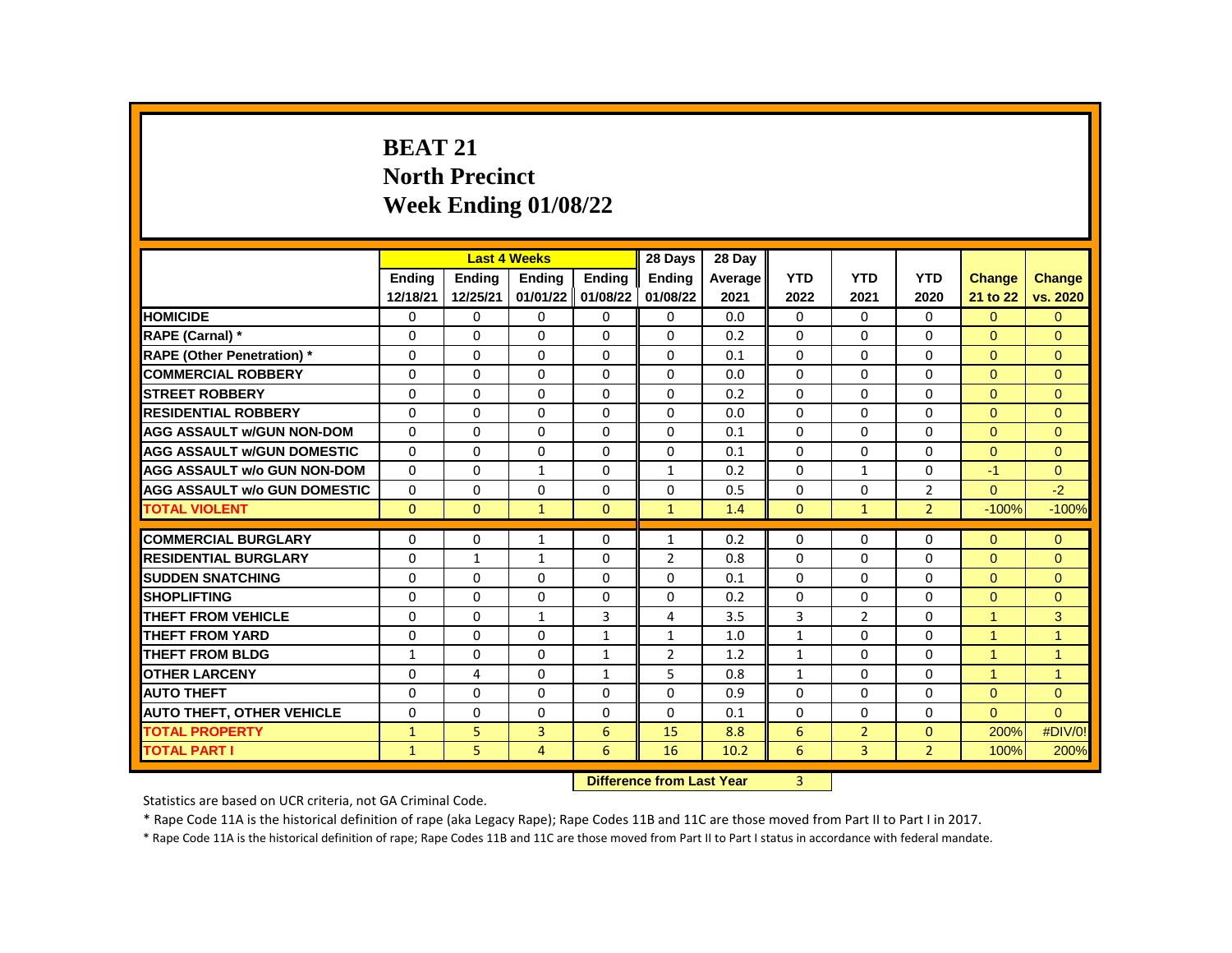# **BEAT 22 North Precinct Week Ending 01/08/22**

|                                     |               |                | <b>Last 4 Weeks</b> |                | 28 Days       | 28 Day  |                |                |                |                      |                |
|-------------------------------------|---------------|----------------|---------------------|----------------|---------------|---------|----------------|----------------|----------------|----------------------|----------------|
|                                     | <b>Endina</b> | <b>Endina</b>  | <b>Endina</b>       | <b>Endina</b>  | <b>Ending</b> | Average | <b>YTD</b>     | <b>YTD</b>     | <b>YTD</b>     | <b>Change</b>        | <b>Change</b>  |
|                                     | 12/18/21      | 12/25/21       | 01/01/22            | 01/08/22       | 01/08/22      | 2021    | 2022           | 2021           | 2020           | 21 to 22             | vs. 2020       |
| <b>HOMICIDE</b>                     | 0             | 0              | 0                   | 0              | 0             | 0.1     | 0              | $\mathbf{0}$   | $\mathbf{0}$   | $\mathbf{0}$         | $\mathbf{0}$   |
| RAPE (Carnal) *                     | 0             | $\Omega$       | 0                   | 0              | 0             | 0.1     | $\Omega$       | $\mathbf{0}$   | 0              | $\Omega$             | $\Omega$       |
| RAPE (Other Penetration) *          | $\Omega$      | $\Omega$       | $\Omega$            | $\Omega$       | $\Omega$      | 0.1     | $\Omega$       | $\Omega$       | $\Omega$       | $\Omega$             | $\Omega$       |
| <b>COMMERCIAL ROBBERY</b>           | $\Omega$      | $\Omega$       | $\Omega$            | 0              | $\Omega$      | 0.1     | $\Omega$       | $\mathbf{0}$   | 0              | $\Omega$             | $\Omega$       |
| <b>STREET ROBBERY</b>               | 0             | 0              | $\Omega$            | $\Omega$       | 0             | 0.3     | $\Omega$       | $\mathbf{0}$   | $\Omega$       | $\Omega$             | $\Omega$       |
| <b>RESIDENTIAL ROBBERY</b>          | $\Omega$      | $\Omega$       | $\Omega$            | $\Omega$       | $\Omega$      | 0.1     | $\Omega$       | $\Omega$       | $\Omega$       | $\overline{0}$       | $\mathbf{0}$   |
| <b>AGG ASSAULT w/GUN NON-DOM</b>    | $\Omega$      | $\mathbf{1}$   | $\mathbf{1}$        | $\mathbf{1}$   | 3             | 1.8     | $\mathbf{1}$   | $\Omega$       | $\overline{2}$ | $\blacktriangleleft$ | $-1$           |
| <b>AGG ASSAULT w/GUN DOMESTIC</b>   | $\Omega$      | $\Omega$       | $\Omega$            | $\Omega$       | 0             | 0.2     | $\Omega$       | $\mathbf{1}$   | $\Omega$       | $-1$                 | $\Omega$       |
| <b>AGG ASSAULT w/o GUN NON-DOM</b>  | $\Omega$      | $\Omega$       | $\overline{2}$      | $\mathbf{1}$   | 3             | 0.8     | $\overline{2}$ | $\Omega$       | 0              | $\overline{2}$       | $\overline{2}$ |
| <b>AGG ASSAULT w/o GUN DOMESTIC</b> | $\Omega$      | $\Omega$       | $\Omega$            | $\Omega$       | $\Omega$      | 0.7     | $\Omega$       | $\mathbf{1}$   | $\Omega$       | $-1$                 | $\Omega$       |
| <b>TOTAL VIOLENT</b>                | $\Omega$      | $\mathbf{1}$   | $\overline{3}$      | $\overline{2}$ | 6             | 4.2     | 3              | $\overline{2}$ | $\overline{2}$ | 50%                  | 50%            |
|                                     |               |                |                     |                |               |         |                |                |                |                      |                |
| <b>COMMERCIAL BURGLARY</b>          | 0             | 0              | $\mathbf{1}$        | 0              | $\mathbf{1}$  | 0.9     | 0              | 0              | $\mathbf{1}$   | $\Omega$             | $-1$           |
| <b>RESIDENTIAL BURGLARY</b>         | 0             | 0              | 0                   | 0              | 0             | 2.1     | 0              | 0              | 0              | $\Omega$             | $\Omega$       |
| <b>SUDDEN SNATCHING</b>             | 0             | $\Omega$       | $\Omega$            | $\Omega$       | 0             | 0.0     | $\Omega$       | $\mathbf{0}$   | $\Omega$       | $\Omega$             | $\mathbf{0}$   |
| <b>SHOPLIFTING</b>                  | 0             | $\mathbf{1}$   | $\Omega$            | $\Omega$       | $\mathbf{1}$  | 1.0     | $\Omega$       | $\Omega$       | $\Omega$       | $\Omega$             | $\mathbf{0}$   |
| THEFT FROM VEHICLE                  | $\mathbf{1}$  | 0              | 1                   | $\mathbf{1}$   | 3             | 3.2     | $\mathbf{1}$   | $\mathbf{0}$   | 0              | $\blacktriangleleft$ | $\overline{1}$ |
| <b>THEFT FROM YARD</b>              | $\Omega$      | $\Omega$       | $\Omega$            | $\Omega$       | $\Omega$      | 1.5     | $\Omega$       | $\mathbf{1}$   | $\Omega$       | $-1$                 | $\mathbf{0}$   |
| <b>THEFT FROM BLDG</b>              | $\Omega$      | $\Omega$       | $\Omega$            | $\Omega$       | $\Omega$      | 1.4     | $\Omega$       | $\Omega$       | $\Omega$       | $\Omega$             | $\Omega$       |
| <b>OTHER LARCENY</b>                | $\Omega$      | 0              | $\Omega$            | 0              | 0             | 0.3     | $\Omega$       | $\mathbf{0}$   | 0              | $\Omega$             | $\Omega$       |
| <b>AUTO THEFT</b>                   | $\Omega$      | $\mathbf{1}$   | $\Omega$            | $\Omega$       | 1             | 1.6     | $\Omega$       | $\Omega$       | $\Omega$       | $\overline{0}$       | $\mathbf{0}$   |
| <b>AUTO THEFT, OTHER VEHICLE</b>    | $\Omega$      | $\Omega$       | $\Omega$            | $\Omega$       | $\Omega$      | 0.0     | $\Omega$       | $\Omega$       | $\Omega$       | $\Omega$             | $\Omega$       |
| <b>TOTAL PROPERTY</b>               | $\mathbf{1}$  | $\overline{2}$ | $\overline{2}$      | $\mathbf{1}$   | 6             | 12.0    | $\mathbf{1}$   | $\mathbf{1}$   | $\mathbf{1}$   | 0%                   | 0%             |
| <b>TOTAL PART I</b>                 | $\mathbf{1}$  | $\overline{3}$ | 5                   | 3              | 12            | 16.3    | $\overline{4}$ | 3              | $\overline{3}$ | 33%                  | 33%            |
|                                     |               |                |                     |                |               |         |                |                |                |                      |                |

**Difference from Last Year** 1

Statistics are based on UCR criteria, not GA Criminal Code.

\* Rape Code 11A is the historical definition of rape (aka Legacy Rape); Rape Codes 11B and 11C are those moved from Part II to Part I in 2017.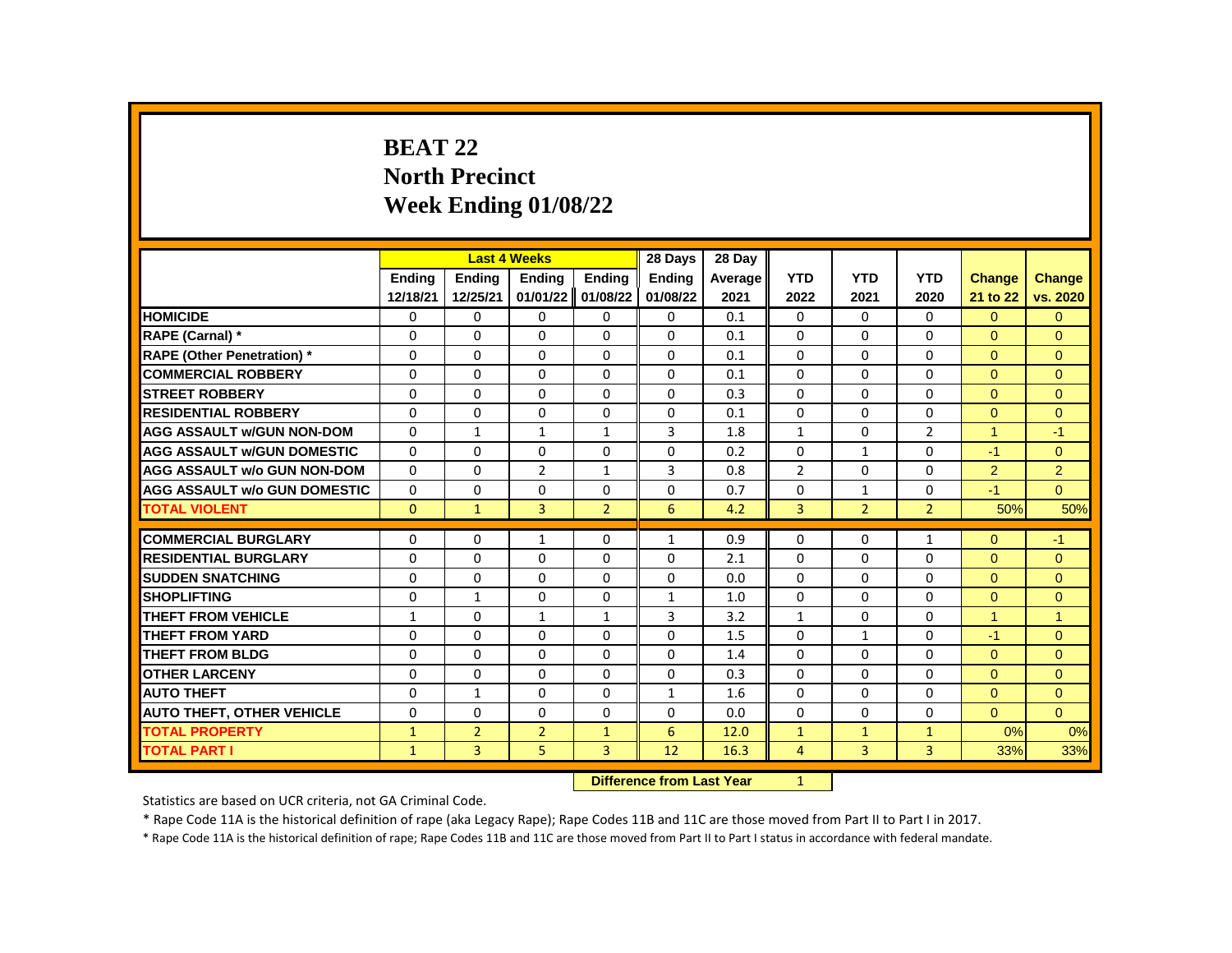# **BEAT 23 North Precinct Week Ending 01/08/22**

|                                     |               |                | <b>Last 4 Weeks</b> |                    | 28 Days                   | 28 Day  |                |              |                |               |                |
|-------------------------------------|---------------|----------------|---------------------|--------------------|---------------------------|---------|----------------|--------------|----------------|---------------|----------------|
|                                     | <b>Endina</b> | Ending         | Ending              | Ending             | Ending                    | Average | <b>YTD</b>     | <b>YTD</b>   | <b>YTD</b>     | <b>Change</b> | <b>Change</b>  |
|                                     | 12/18/21      | 12/25/21       | 01/01/22            | 01/08/22           | 01/08/22                  | 2021    | 2022           | 2021         | 2020           | 21 to 22      | vs. 2020       |
| <b>HOMICIDE</b>                     | 0             | 0              | 0                   | 0                  | 0                         | 0.2     | 0              | $\mathbf{0}$ | 0              | $\Omega$      | $\Omega$       |
| RAPE (Carnal) *                     | 0             | 0              | $\Omega$            | $\Omega$           | $\Omega$                  | 0.2     | $\Omega$       | $\mathbf{0}$ | 0              | $\Omega$      | $\Omega$       |
| <b>RAPE (Other Penetration)</b> *   | $\Omega$      | $\Omega$       | $\Omega$            | $\Omega$           | 0                         | 0.1     | $\Omega$       | $\Omega$     | $\Omega$       | $\Omega$      | $\Omega$       |
| <b>COMMERCIAL ROBBERY</b>           | 0             | 0              | 0                   | 0                  | 0                         | 0.0     | 0              | 0            | 0              | $\mathbf{0}$  | $\mathbf{0}$   |
| <b>STREET ROBBERY</b>               | $\Omega$      | $\mathbf{1}$   | $\Omega$            | $\Omega$           | $\mathbf{1}$              | 0.6     | $\Omega$       | $\Omega$     | $\Omega$       | $\Omega$      | $\Omega$       |
| <b>RESIDENTIAL ROBBERY</b>          | $\Omega$      | $\Omega$       | $\Omega$            | $\Omega$           | 0                         | 0.2     | $\Omega$       | $\Omega$     | $\Omega$       | $\Omega$      | $\Omega$       |
| <b>AGG ASSAULT w/GUN NON-DOM</b>    | $\Omega$      | $\Omega$       | $\overline{2}$      | $\Omega$           | $\overline{2}$            | 1.2     | $\Omega$       | $\Omega$     | $\Omega$       | $\Omega$      | $\mathbf{0}$   |
| <b>AGG ASSAULT w/GUN DOMESTIC</b>   | $\Omega$      | $\Omega$       | $\Omega$            | $\Omega$           | $\Omega$                  | 0.1     | $\Omega$       | $\Omega$     | $\Omega$       | $\Omega$      | $\Omega$       |
| <b>AGG ASSAULT w/o GUN NON-DOM</b>  | $\mathbf{1}$  | $\Omega$       | $\Omega$            | $\Omega$           | $\mathbf{1}$              | 0.9     | $\Omega$       | $\Omega$     | $\Omega$       | $\Omega$      | $\Omega$       |
| <b>AGG ASSAULT w/o GUN DOMESTIC</b> | 0             | 0              | 0                   | 0                  | 0                         | 1.0     | 0              | 0            | 0              | $\Omega$      | $\mathbf{0}$   |
| <b>TOTAL VIOLENT</b>                | $\mathbf{1}$  | $\mathbf{1}$   | $\overline{2}$      | $\Omega$           | $\overline{4}$            | 4.3     | $\Omega$       | $\mathbf{0}$ | $\Omega$       | #DIV/0!       | #DIV/0!        |
|                                     |               |                |                     |                    |                           |         |                |              |                |               |                |
| <b>COMMERCIAL BURGLARY</b>          | 0             | 0              | 0                   | 0                  | 0                         | 0.8     | $\Omega$       | 0            | 0              | $\Omega$      | $\mathbf{0}$   |
| <b>RESIDENTIAL BURGLARY</b>         | $\Omega$      | $\Omega$       | $\mathbf{1}$        | $\Omega$           | $\mathbf{1}$              | 1.2     | $\Omega$       | $\mathbf{1}$ | $\Omega$       | $-1$          | $\Omega$       |
| <b>SUDDEN SNATCHING</b>             | $\Omega$      | $\Omega$       | $\Omega$            | $\Omega$           | 0                         | 0.2     | $\Omega$       | $\mathbf{1}$ | $\Omega$       | $-1$          | $\Omega$       |
| <b>SHOPLIFTING</b>                  | 0             | 1              | 1                   | 0                  | $\overline{2}$            | 1.2     | 0              | 0            | 0              | $\mathbf{0}$  | $\mathbf{0}$   |
| <b>THEFT FROM VEHICLE</b>           | $\Omega$      | 2              | $\Omega$            | $\overline{2}$     | 4                         | 3.3     | $\overline{2}$ | $\mathbf{1}$ | $\overline{2}$ | $\mathbf{1}$  | $\mathbf{0}$   |
| <b>THEFT FROM YARD</b>              | $\Omega$      | $\Omega$       | $\mathbf{1}$        | $\Omega$           | $\mathbf{1}$              | 1.4     | $\Omega$       | $\mathbf{1}$ | $\Omega$       | $-1$          | $\Omega$       |
| <b>THEFT FROM BLDG</b>              | 0             | $\Omega$       | $\Omega$            | $\Omega$           | 0                         | 1.0     | 0              | 0            | $\mathbf{1}$   | $\Omega$      | $-1$           |
| <b>OTHER LARCENY</b>                | $\Omega$      | $\Omega$       | $\mathbf{1}$        | $\Omega$           | $\mathbf{1}$              | 0.6     | $\Omega$       | $\mathbf{1}$ | $\Omega$       | $-1$          | $\Omega$       |
| <b>AUTO THEFT</b>                   | $\Omega$      | $\Omega$       | $\Omega$            | $\mathbf{1}$       | $\mathbf{1}$              | 1.6     | $\mathbf{1}$   | $\Omega$     | $\Omega$       | $\mathbf{1}$  | $\overline{1}$ |
| <b>AUTO THEFT, OTHER VEHICLE</b>    | 0             | $\Omega$       | $\Omega$            | $\Omega$           | 0                         | 0.3     | $\Omega$       | $\mathbf{0}$ | 0              | $\Omega$      | $\Omega$       |
| <b>TOTAL PROPERTY</b>               | $\Omega$      | 3              | $\overline{4}$      | 3                  | 10                        | 11.5    | 3              | 5            | 3              | $-40%$        | 0%             |
| <b>TOTAL PART I</b>                 | $\mathbf{1}$  | $\overline{4}$ | 6                   | 3                  | 14                        | 15.8    | 3              | 5            | 3              | $-40%$        | 0%             |
|                                     |               |                |                     | <b>INTERNATION</b> | a a a dheann 1 anns Mainn |         |                |              |                |               |                |

**Difference from Last Year** -2

Statistics are based on UCR criteria, not GA Criminal Code.

\* Rape Code 11A is the historical definition of rape (aka Legacy Rape); Rape Codes 11B and 11C are those moved from Part II to Part I in 2017.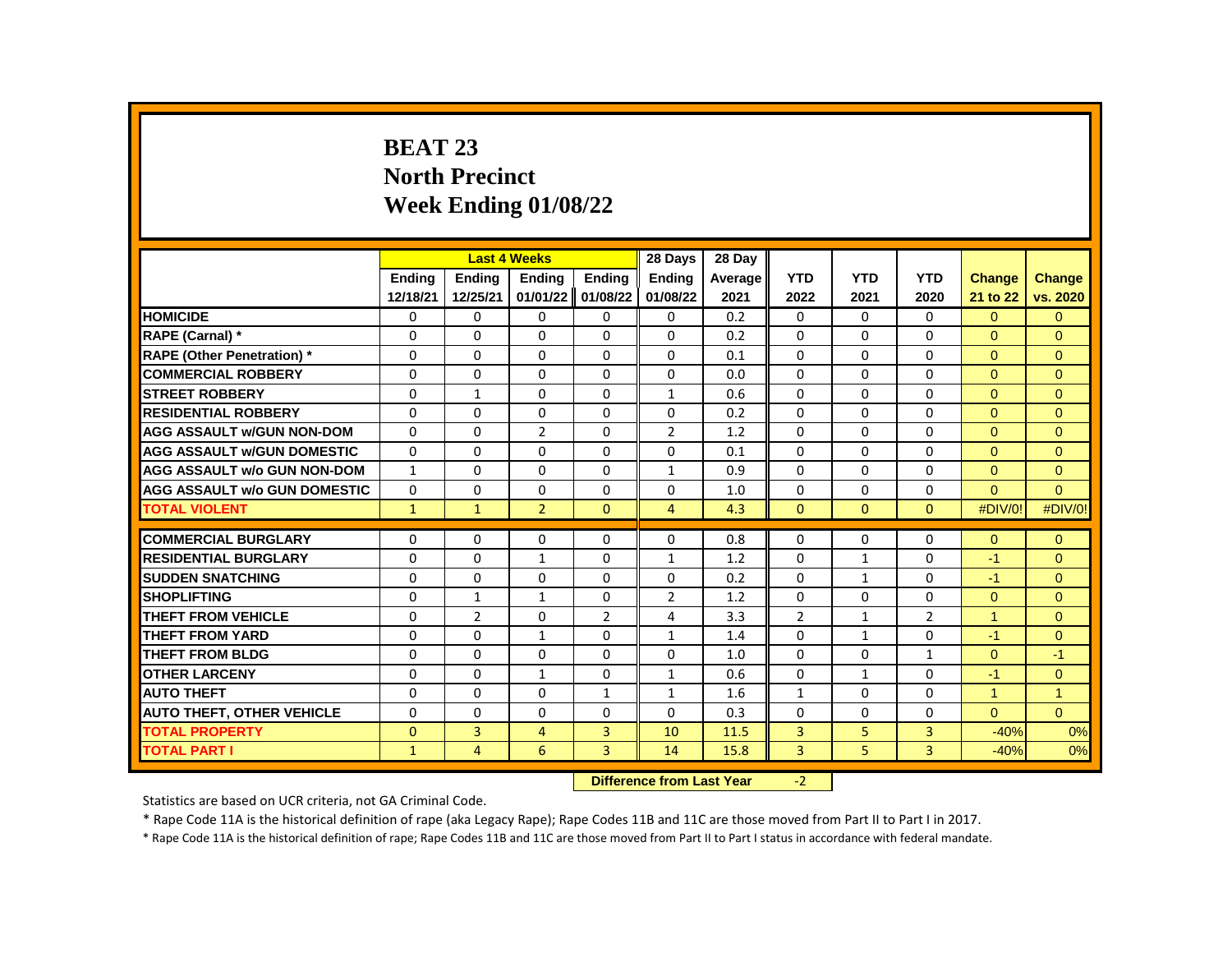# **BEAT 24 North Precinct Week Ending 01/08/22**

|                                     |                |                | <b>Last 4 Weeks</b> |                | 28 Days        | 28 Day  |                |                |                |                      |                |
|-------------------------------------|----------------|----------------|---------------------|----------------|----------------|---------|----------------|----------------|----------------|----------------------|----------------|
|                                     | <b>Endina</b>  | <b>Endina</b>  | <b>Endina</b>       | <b>Endina</b>  | <b>Ending</b>  | Average | <b>YTD</b>     | <b>YTD</b>     | <b>YTD</b>     | <b>Change</b>        | <b>Change</b>  |
|                                     | 12/18/21       | 12/25/21       | 01/01/22            | 01/08/22       | 01/08/22       | 2021    | 2022           | 2021           | 2020           | 21 to 22             | vs. 2020       |
| <b>HOMICIDE</b>                     | 0              | 0              | 0                   | 0              | 0              | 0.1     | 0              | $\mathbf{0}$   | $\mathbf{0}$   | $\mathbf{0}$         | $\mathbf{0}$   |
| RAPE (Carnal) *                     | 0              | $\Omega$       | 0                   | 0              | 0              | 0.1     | $\Omega$       | 0              | 0              | $\Omega$             | $\Omega$       |
| RAPE (Other Penetration) *          | $\Omega$       | $\Omega$       | $\Omega$            | $\Omega$       | $\Omega$       | 0.0     | $\Omega$       | $\Omega$       | $\Omega$       | $\Omega$             | $\Omega$       |
| <b>COMMERCIAL ROBBERY</b>           | $\Omega$       | 0              | $\Omega$            | 0              | 0              | 0.0     | $\Omega$       | $\mathbf{0}$   | 0              | $\Omega$             | $\Omega$       |
| <b>STREET ROBBERY</b>               | 0              | 0              | $\Omega$            | $\Omega$       | 0              | 0.7     | $\Omega$       | 0              | $\Omega$       | $\Omega$             | $\Omega$       |
| <b>RESIDENTIAL ROBBERY</b>          | $\Omega$       | $\Omega$       | $\Omega$            | $\mathbf{1}$   | 1              | 0.2     | $\mathbf{1}$   | $\Omega$       | $\Omega$       | $\mathbf{1}$         | $\mathbf{1}$   |
| <b>AGG ASSAULT w/GUN NON-DOM</b>    | $\Omega$       | $\Omega$       | $\Omega$            | $\mathbf{1}$   | $\mathbf{1}$   | 0.3     | $\mathbf{1}$   | $\Omega$       | $\Omega$       | $\blacktriangleleft$ | $\overline{1}$ |
| <b>AGG ASSAULT w/GUN DOMESTIC</b>   | $\Omega$       | $\Omega$       | $\Omega$            | $\Omega$       | 0              | 0.0     | $\Omega$       | $\Omega$       | $\Omega$       | $\Omega$             | $\Omega$       |
| <b>AGG ASSAULT w/o GUN NON-DOM</b>  | $\Omega$       | $\mathbf{1}$   | $\Omega$            | $\Omega$       | $\mathbf{1}$   | 0.5     | $\Omega$       | $\Omega$       | $\Omega$       | $\mathbf{0}$         | $\mathbf{0}$   |
| <b>AGG ASSAULT w/o GUN DOMESTIC</b> | $\mathbf{1}$   | $\Omega$       | $\Omega$            | $\Omega$       | $\mathbf{1}$   | 0.2     | $\Omega$       | $\Omega$       | $\Omega$       | $\Omega$             | $\Omega$       |
| <b>TOTAL VIOLENT</b>                | $\mathbf{1}$   | $\mathbf{1}$   | $\Omega$            | $\overline{2}$ | $\overline{4}$ | 2.1     | $\overline{2}$ | $\mathbf{0}$   | $\mathbf{0}$   | #DIV/0!              | #DIV/0!        |
|                                     |                |                |                     |                |                |         |                |                |                |                      |                |
| <b>COMMERCIAL BURGLARY</b>          | 0              | 0              | 0                   | 0              | 0              | 0.2     | 0              | 0              | $\Omega$       | $\Omega$             | $\Omega$       |
| <b>RESIDENTIAL BURGLARY</b>         | 0              | 0              | 0                   | 3              | 3              | 1.2     | 3              | 0              | 0              | 3                    | 3              |
| <b>SUDDEN SNATCHING</b>             | 0              | $\Omega$       | $\Omega$            | $\Omega$       | 0              | 0.2     | $\Omega$       | $\mathbf{0}$   | $\Omega$       | $\Omega$             | $\mathbf{0}$   |
| <b>SHOPLIFTING</b>                  | 0              | $\Omega$       | $\Omega$            | $\Omega$       | 0              | 2.5     | $\Omega$       | $\Omega$       | $\Omega$       | $\Omega$             | $\Omega$       |
| THEFT FROM VEHICLE                  | $\mathbf{1}$   | 0              | $\Omega$            | 0              | 1              | 2.5     | $\Omega$       | $\mathbf{0}$   | $\overline{2}$ | $\Omega$             | $-2$           |
| <b>THEFT FROM YARD</b>              | 1              | $\Omega$       | $\mathbf{1}$        | $\mathbf{1}$   | 3              | 2.0     | $\mathbf{1}$   | $\overline{2}$ | $\Omega$       | $-1$                 | $\overline{1}$ |
| <b>THEFT FROM BLDG</b>              | $\Omega$       | $\Omega$       | $\Omega$            | $\Omega$       | $\Omega$       | 0.6     | $\Omega$       | $\Omega$       | $\Omega$       | $\Omega$             | $\Omega$       |
| <b>OTHER LARCENY</b>                | $\overline{2}$ | 0              | $\Omega$            | 0              | $\overline{2}$ | 1.4     | $\Omega$       | $\mathbf{0}$   | $\mathbf{1}$   | $\Omega$             | $-1$           |
| <b>AUTO THEFT</b>                   | $\Omega$       | $\Omega$       | $\Omega$            | $\Omega$       | $\Omega$       | 0.6     | $\Omega$       | $\Omega$       | $\Omega$       | $\overline{0}$       | $\mathbf{0}$   |
| <b>AUTO THEFT, OTHER VEHICLE</b>    | $\Omega$       | $\mathbf{1}$   | $\Omega$            | $\Omega$       | 1              | 1.0     | $\Omega$       | $\Omega$       | $\Omega$       | $\Omega$             | $\Omega$       |
| <b>TOTAL PROPERTY</b>               | 4              | 1              | $\mathbf{1}$        | 4              | 10             | 12.1    | $\overline{4}$ | $\overline{2}$ | 3              | 100%                 | 33%            |
| <b>TOTAL PART I</b>                 | 5              | $\overline{2}$ | $\mathbf{1}$        | 6              | 14             | 14.2    | 6              | $\overline{2}$ | $\overline{3}$ | 200%                 | 100%           |
|                                     |                |                |                     |                |                |         |                |                |                |                      |                |

**Difference from Last Year** 4

Statistics are based on UCR criteria, not GA Criminal Code.

\* Rape Code 11A is the historical definition of rape (aka Legacy Rape); Rape Codes 11B and 11C are those moved from Part II to Part I in 2017.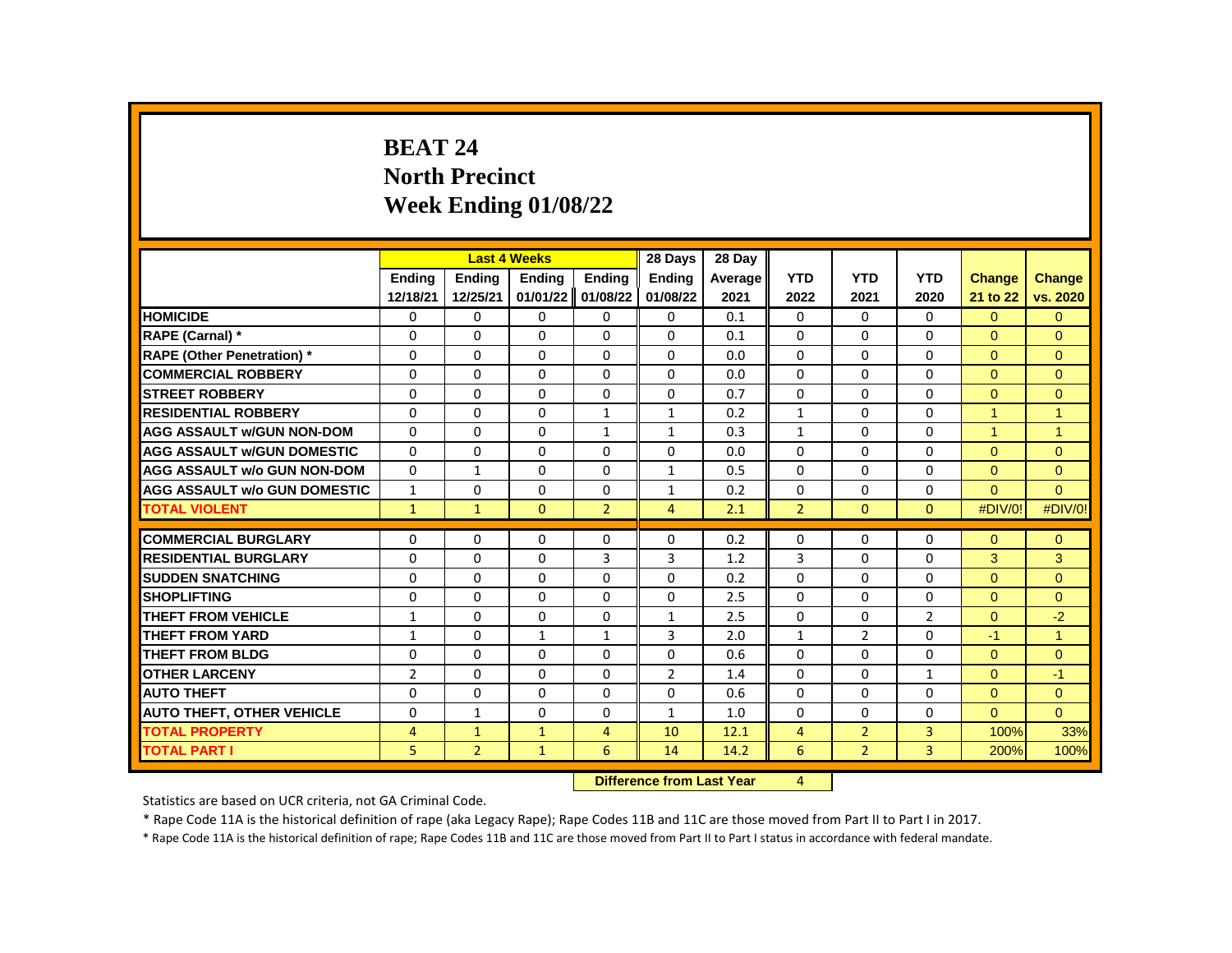# **BEAT 25 North Precinct Week Ending 01/08/22**

|                                     |               |                | <b>Last 4 Weeks</b> |                   | 28 Days        | 28 Day    |                |                |              |                      |                      |
|-------------------------------------|---------------|----------------|---------------------|-------------------|----------------|-----------|----------------|----------------|--------------|----------------------|----------------------|
|                                     | <b>Endina</b> | <b>Endina</b>  | <b>Endina</b>       | Ending            | <b>Endina</b>  | Average   | <b>YTD</b>     | <b>YTD</b>     | <b>YTD</b>   | <b>Change</b>        | <b>Change</b>        |
|                                     | 12/18/21      | 12/25/21       | 01/01/22            | 01/08/22          | 01/08/22       | 2021      | 2022           | 2021           | 2020         | 21 to 22             | vs. 2020             |
| <b>HOMICIDE</b>                     | 0             | 0              | 0                   | 0                 | $\mathbf 0$    | 0.0       | 0              | $\Omega$       | $\Omega$     | $\Omega$             | $\mathbf{0}$         |
| <b>RAPE (Carnal) *</b>              | $\Omega$      | $\Omega$       | $\Omega$            | $\Omega$          | $\Omega$       | 0.1       | $\Omega$       | $\Omega$       | $\Omega$     | $\Omega$             | $\Omega$             |
| <b>RAPE (Other Penetration) *</b>   | $\Omega$      | $\mathbf{0}$   | 0                   | $\mathbf{0}$      | $\Omega$       | 0.0       | $\Omega$       | $\Omega$       | $\Omega$     | $\Omega$             | $\Omega$             |
| <b>COMMERCIAL ROBBERY</b>           | $\Omega$      | $\mathbf{0}$   | $\overline{2}$      | $\mathbf{0}$      | $\overline{2}$ | 0.2       | $\Omega$       | $\Omega$       | $\Omega$     | $\Omega$             | $\Omega$             |
| <b>STREET ROBBERY</b>               | $\Omega$      | $\Omega$       | $\Omega$            | 0                 | $\Omega$       | 0.4       | $\Omega$       | $\Omega$       | $\Omega$     | $\Omega$             | $\Omega$             |
| <b>RESIDENTIAL ROBBERY</b>          | $\Omega$      | $\mathbf{0}$   | 0                   | $\mathbf{0}$      | $\Omega$       | 0.1       | $\Omega$       | $\Omega$       | $\Omega$     | $\Omega$             | $\Omega$             |
| <b>AGG ASSAULT w/GUN NON-DOM</b>    | $\Omega$      | $\mathbf{0}$   | $\Omega$            | $\mathbf{0}$      | $\Omega$       | 0.3       | $\Omega$       | $\Omega$       | $\Omega$     | $\Omega$             | $\Omega$             |
| <b>AGG ASSAULT WGUN DOMESTIC</b>    | $\Omega$      | $\Omega$       | $\Omega$            | $\Omega$          | $\Omega$       | 0.0       | $\Omega$       | $\Omega$       | $\Omega$     | $\Omega$             | $\Omega$             |
| <b>AGG ASSAULT w/o GUN NON-DOM</b>  | $\Omega$      | $\Omega$       | $\Omega$            | $\Omega$          | $\Omega$       | 0.3       | $\Omega$       | $\Omega$       | $\Omega$     | $\Omega$             | $\Omega$             |
| <b>AGG ASSAULT w/o GUN DOMESTIC</b> | $\Omega$      | 0              | 0                   | 0                 | 0              | 0.1       | $\Omega$       | $\Omega$       | $\Omega$     | $\Omega$             | $\Omega$             |
| <b>TOTAL VIOLENT</b>                | $\mathbf{0}$  | $\mathbf{0}$   | $\overline{2}$      | $\mathbf{0}$      | $\overline{2}$ | 1.5       | $\mathbf{0}$   | $\mathbf{0}$   | $\mathbf{0}$ | #DIV/0!              | #DIV/0!              |
|                                     |               |                |                     |                   |                |           |                |                |              |                      |                      |
| <b>COMMERCIAL BURGLARY</b>          | 0             | 0              | 0                   | 0                 | 0              | 0.2       | 0              | 0              | $\mathbf{0}$ | $\Omega$             | $\overline{0}$       |
| <b>RESIDENTIAL BURGLARY</b>         | $\mathbf{1}$  | 0              | $\Omega$            | $\mathbf{1}$      | $\overline{2}$ | 0.5       | $\mathbf{1}$   | $\Omega$       | $\Omega$     | $\blacktriangleleft$ | $\overline{1}$       |
| <b>SUDDEN SNATCHING</b>             | $\Omega$      | $\Omega$       | $\Omega$            | $\Omega$          | $\Omega$       | 0.4       | $\Omega$       | $\Omega$       | $\Omega$     | $\Omega$             | $\Omega$             |
| <b>SHOPLIFTING</b>                  | $\Omega$      | 0              | $\mathbf{1}$        | 0                 | $\mathbf{1}$   | 2.8       | $\Omega$       | $\mathbf{1}$   | $\Omega$     | $-1$                 | $\Omega$             |
| <b>THEFT FROM VEHICLE</b>           | 0             | $\mathbf{0}$   | 0                   | $\mathbf{1}$      | $\mathbf{1}$   | 5.1       | $\mathbf{1}$   | $\overline{2}$ | 0            | $-1$                 | $\blacktriangleleft$ |
| <b>THEFT FROM YARD</b>              | $\Omega$      | $\Omega$       | $\Omega$            | $\mathbf{1}$      | $\mathbf{1}$   | 2.4       | $\mathbf{1}$   | $\Omega$       | $\Omega$     | $\blacktriangleleft$ | $\overline{1}$       |
| <b>THEFT FROM BLDG</b>              | $\mathbf{1}$  | 0              | 0                   | 0                 | $\mathbf{1}$   | 2.5       | $\Omega$       | $\mathbf{1}$   | $\mathbf{1}$ | $-1$                 | $-1$                 |
| <b>OTHER LARCENY</b>                | $\mathbf{1}$  | $\mathbf{1}$   | $\Omega$            | $\Omega$          | $\overline{2}$ | 1.2       | $\Omega$       | $\Omega$       | $\Omega$     | $\Omega$             | $\Omega$             |
| <b>AUTO THEFT</b>                   | $\Omega$      | $\mathbf{0}$   | 0                   | $\mathbf{0}$      | $\Omega$       | 1.1       | $\Omega$       | $\overline{2}$ | $\Omega$     | $-2$                 | $\Omega$             |
| <b>AUTO THEFT, OTHER VEHICLE</b>    | 0             | $\mathbf{1}$   | 0                   | 0                 | $\mathbf{1}$   | 0.7       | $\Omega$       | 0              | $\mathbf{0}$ | $\Omega$             | $\Omega$             |
| <b>TOTAL PROPERTY</b>               | 3             | $\overline{2}$ | $\mathbf{1}$        | $\overline{3}$    | 9              | 16.6      | 3              | 6              | $\mathbf{1}$ | $-50%$               | 200%                 |
| <b>TOTAL PART I</b>                 | 3             | $\overline{2}$ | $\overline{3}$      | 3                 | 11             | 18.1      | $\overline{3}$ | 6              | $\mathbf{1}$ | $-50%$               | 200%                 |
|                                     |               |                |                     | <b>CONTRACTOR</b> |                | $-0.32 -$ | $\sim$         |                |              |                      |                      |

**Difference from Last Year** -3

Statistics are based on UCR criteria, not GA Criminal Code.

\* Rape Code 11A is the historical definition of rape (aka Legacy Rape); Rape Codes 11B and 11C are those moved from Part II to Part I in 2017.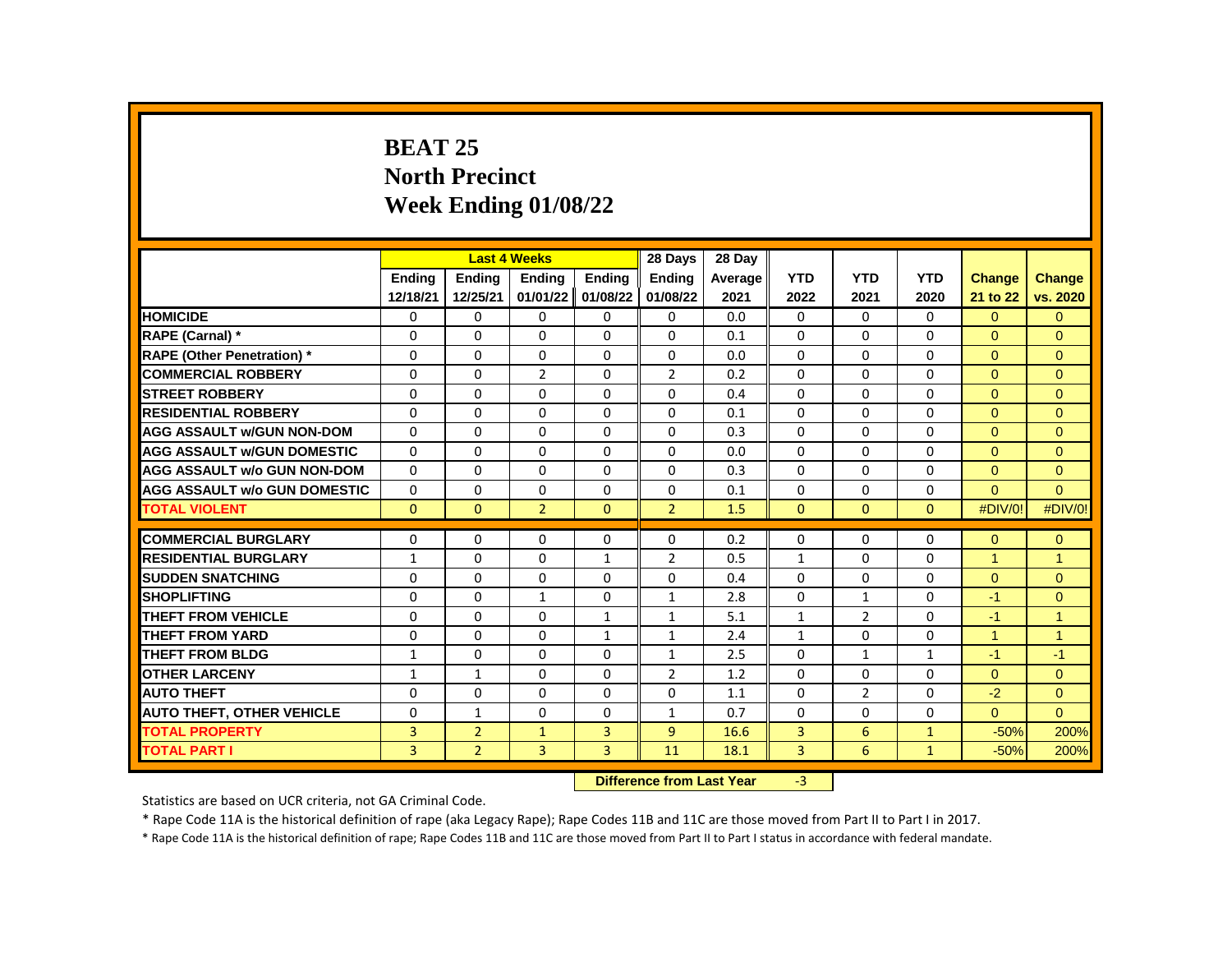## **BEAT 26 North Precinct Week Ending 01/08/22**

|                                     |                |                | <b>Last 4 Weeks</b> |                | 28 Days        | 28 Day  |                |              |                |                      |                |
|-------------------------------------|----------------|----------------|---------------------|----------------|----------------|---------|----------------|--------------|----------------|----------------------|----------------|
|                                     | <b>Endina</b>  | <b>Endina</b>  | <b>Endina</b>       | <b>Endina</b>  | <b>Ending</b>  | Average | <b>YTD</b>     | <b>YTD</b>   | <b>YTD</b>     | <b>Change</b>        | <b>Change</b>  |
|                                     | 12/18/21       | 12/25/21       | 01/01/22            | 01/08/22       | 01/08/22       | 2021    | 2022           | 2021         | 2020           | 21 to 22             | vs. 2020       |
| <b>HOMICIDE</b>                     | 0              | 0              | 0                   | 0              | 0              | 0.0     | 0              | $\mathbf{0}$ | $\mathbf{0}$   | $\mathbf{0}$         | $\mathbf{0}$   |
| RAPE (Carnal) *                     | 0              | $\Omega$       | 0                   | 0              | 0              | 0.1     | $\Omega$       | 0            | 0              | $\Omega$             | $\Omega$       |
| RAPE (Other Penetration) *          | $\Omega$       | $\Omega$       | $\Omega$            | $\Omega$       | $\Omega$       | 0.2     | $\Omega$       | $\Omega$     | $\Omega$       | $\Omega$             | $\mathbf{0}$   |
| <b>COMMERCIAL ROBBERY</b>           | $\Omega$       | $\Omega$       | $\Omega$            | 0              | $\Omega$       | 0.3     | $\Omega$       | $\mathbf{0}$ | $\Omega$       | $\Omega$             | $\Omega$       |
| <b>STREET ROBBERY</b>               | 0              | $\mathbf{1}$   | $\mathbf{1}$        | 0              | $\overline{2}$ | 0.7     | $\Omega$       | 0            | $\mathbf{1}$   | $\Omega$             | $-1$           |
| <b>RESIDENTIAL ROBBERY</b>          | $\Omega$       | $\Omega$       | $\Omega$            | $\Omega$       | $\Omega$       | 0.0     | $\Omega$       | $\Omega$     | $\Omega$       | $\overline{0}$       | $\mathbf{0}$   |
| <b>AGG ASSAULT w/GUN NON-DOM</b>    | $\Omega$       | $\Omega$       | $\Omega$            | $\mathbf{1}$   | $\mathbf{1}$   | 0.3     | $\mathbf{1}$   | $\Omega$     | $\Omega$       | $\blacktriangleleft$ | $\overline{1}$ |
| <b>AGG ASSAULT w/GUN DOMESTIC</b>   | $\Omega$       | $\Omega$       | $\Omega$            | $\Omega$       | 0              | 0.0     | 0              | $\Omega$     | $\Omega$       | $\Omega$             | $\Omega$       |
| <b>AGG ASSAULT w/o GUN NON-DOM</b>  | $\Omega$       | $\mathbf{1}$   | $\mathbf{1}$        | $\Omega$       | 2              | 1.6     | $\mathbf{1}$   | $\Omega$     | 0              | $\mathbf{1}$         | $\overline{1}$ |
| <b>AGG ASSAULT w/o GUN DOMESTIC</b> | $\Omega$       | $\Omega$       | $\Omega$            | $\Omega$       | $\Omega$       | 0.3     | $\Omega$       | $\Omega$     | $\Omega$       | $\Omega$             | $\Omega$       |
| <b>TOTAL VIOLENT</b>                | $\Omega$       | $\overline{2}$ | $\overline{2}$      | $\mathbf{1}$   | 5.             | 3.5     | $\overline{2}$ | $\mathbf{0}$ | $\mathbf{1}$   | #DIV/0!              | 100%           |
|                                     |                |                |                     |                |                |         |                |              |                |                      |                |
| <b>COMMERCIAL BURGLARY</b>          | 0              | 0              | $\Omega$            | 0              | 0              | 0.2     | 0              | 0            | $\Omega$       | $\Omega$             | $\Omega$       |
| <b>RESIDENTIAL BURGLARY</b>         | $\mathbf{1}$   | 0              | 0                   | 0              | $\mathbf{1}$   | 0.2     | 0              | 0            | 0              | $\Omega$             | $\Omega$       |
| <b>SUDDEN SNATCHING</b>             | 0              | $\Omega$       | $\Omega$            | $\mathbf{1}$   | $\mathbf{1}$   | 0.7     | $\mathbf{1}$   | $\mathbf{1}$ | 0              | $\Omega$             | $\overline{1}$ |
| <b>SHOPLIFTING</b>                  | 0              | $\mathbf{1}$   | $\Omega$            | $\Omega$       | $\mathbf{1}$   | 2.0     | $\Omega$       | $\mathbf{1}$ | $\Omega$       | $-1$                 | $\mathbf{0}$   |
| THEFT FROM VEHICLE                  | $\Omega$       | 0              | $\Omega$            | $\overline{2}$ | $\overline{2}$ | 6.6     | $\overline{2}$ | $\mathbf{0}$ | $\mathbf{1}$   | $\overline{2}$       | $\overline{1}$ |
| <b>THEFT FROM YARD</b>              | $\Omega$       | $\Omega$       | $\mathbf{1}$        | $\mathbf{1}$   | $\overline{2}$ | 1.5     | $\mathbf{1}$   | $\mathbf{1}$ | $\Omega$       | $\Omega$             | $\overline{1}$ |
| <b>THEFT FROM BLDG</b>              | $\mathbf{1}$   | $\Omega$       | $\Omega$            | $\Omega$       | $\mathbf{1}$   | 2.5     | $\Omega$       | $\mathbf{1}$ | $\Omega$       | $-1$                 | $\Omega$       |
| <b>OTHER LARCENY</b>                | $\Omega$       | 0              | $\Omega$            | 0              | 0              | 0.3     | $\Omega$       | $\Omega$     | 0              | $\Omega$             | $\Omega$       |
| <b>AUTO THEFT</b>                   | $\Omega$       | $\Omega$       | $\Omega$            | $\Omega$       | $\Omega$       | 2.1     | $\Omega$       | $\mathbf{1}$ | $\mathbf{1}$   | $-1$                 | $-1$           |
| <b>AUTO THEFT, OTHER VEHICLE</b>    | $\Omega$       | $\Omega$       | $\Omega$            | $\Omega$       | $\Omega$       | 0.8     | $\Omega$       | $\Omega$     | $\Omega$       | $\Omega$             | $\Omega$       |
| <b>TOTAL PROPERTY</b>               | $\overline{2}$ | 1              | $\mathbf{1}$        | 4              | 8              | 17.0    | $\overline{4}$ | 5            | $\overline{2}$ | $-20%$               | 100%           |
| <b>TOTAL PART I</b>                 | $\overline{2}$ | $\overline{3}$ | 3                   | 5              | 13             | 20.4    | 6              | 5            | $\overline{3}$ | 20%                  | 100%           |
|                                     |                |                |                     |                |                |         |                |              |                |                      |                |

**Difference from Last Year** 1

Statistics are based on UCR criteria, not GA Criminal Code.

\* Rape Code 11A is the historical definition of rape (aka Legacy Rape); Rape Codes 11B and 11C are those moved from Part II to Part I in 2017.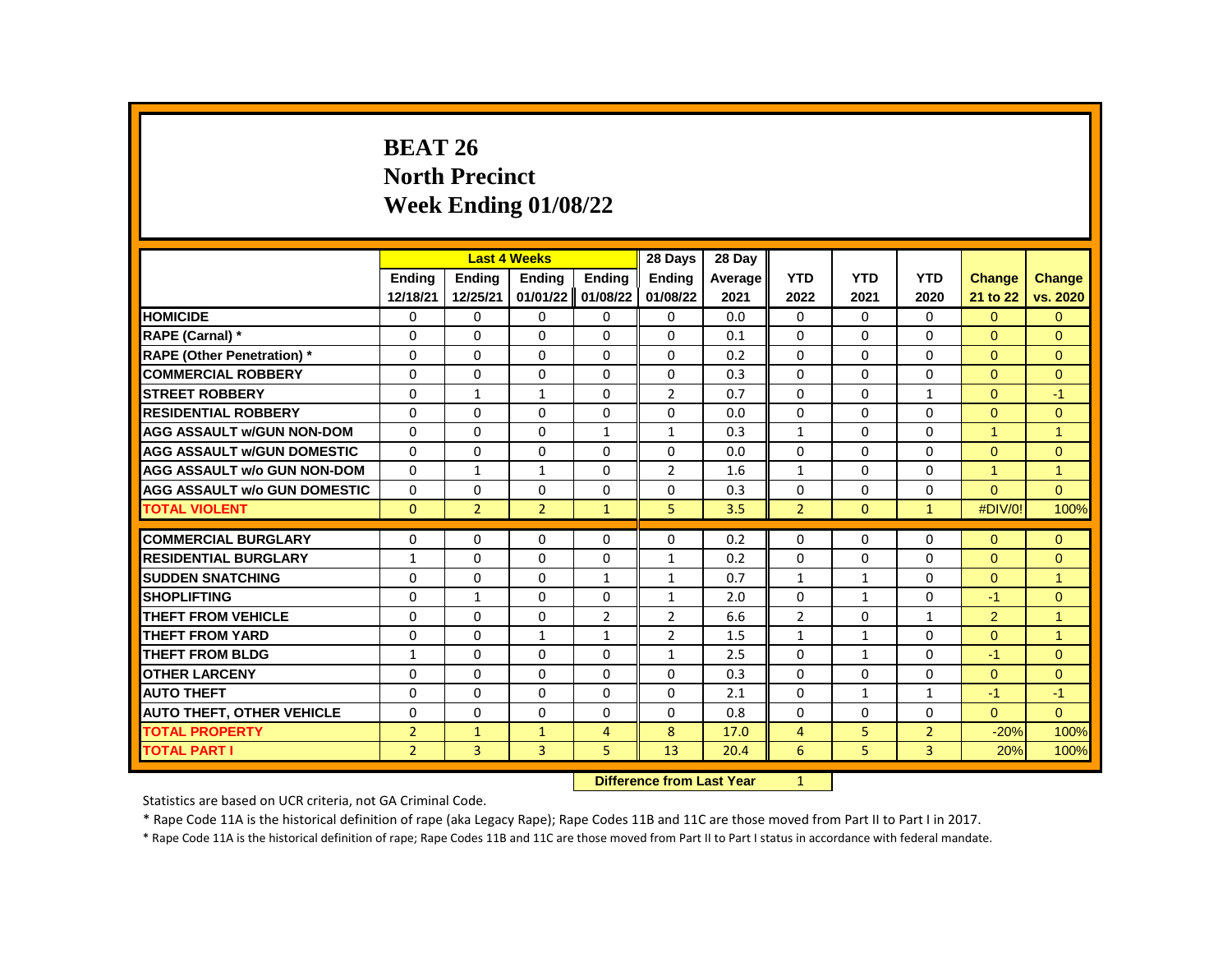# **BEAT 27 North Precinct Week Ending 01/08/22**

|                                     |                | <b>Last 4 Weeks</b> |                |                | 28 Days        | 28 Day  |                |                |                |                      |                |
|-------------------------------------|----------------|---------------------|----------------|----------------|----------------|---------|----------------|----------------|----------------|----------------------|----------------|
|                                     | <b>Endina</b>  | <b>Endina</b>       | <b>Endina</b>  | <b>Endina</b>  | <b>Endina</b>  | Average | <b>YTD</b>     | <b>YTD</b>     | <b>YTD</b>     | <b>Change</b>        | <b>Change</b>  |
|                                     | 12/18/21       | 12/25/21            | 01/01/22       | 01/08/22       | 01/08/22       | 2021    | 2022           | 2021           | 2020           | 21 to 22             | vs. 2020       |
| <b>HOMICIDE</b>                     | 0              | 0                   | 0              | 0              | 0              | 0.2     | 0              | $\mathbf{1}$   | 0              | $-1$                 | $\overline{0}$ |
| RAPE (Carnal) *                     | $\Omega$       | $\Omega$            | 0              | $\Omega$       | 0              | 0.5     | $\Omega$       | $\Omega$       | $\Omega$       | $\Omega$             | $\Omega$       |
| <b>RAPE (Other Penetration) *</b>   | $\Omega$       | $\Omega$            | $\Omega$       | $\Omega$       | $\Omega$       | 0.2     | $\Omega$       | $\Omega$       | $\Omega$       | $\Omega$             | $\Omega$       |
| <b>COMMERCIAL ROBBERY</b>           | 0              | 0                   | 0              | 0              | 0              | 0.0     | 0              | $\mathbf{0}$   | 0              | $\overline{0}$       | $\mathbf{0}$   |
| <b>STREET ROBBERY</b>               | $\mathbf{1}$   | $\mathbf{1}$        | $\mathbf{1}$   | $\mathbf{1}$   | 4              | 1.7     | $\overline{2}$ | 0              | $\Omega$       | $\overline{2}$       | $\overline{2}$ |
| <b>RESIDENTIAL ROBBERY</b>          | $\Omega$       | $\Omega$            | $\mathbf{0}$   | $\Omega$       | $\Omega$       | 0.0     | $\Omega$       | $\Omega$       | $\Omega$       | $\Omega$             | $\Omega$       |
| <b>AGG ASSAULT w/GUN NON-GUN</b>    | $\Omega$       | $\Omega$            | $\Omega$       | $\Omega$       | 0              | 1.0     | $\Omega$       | $\Omega$       | $\Omega$       | $\Omega$             | $\Omega$       |
| <b>AGG ASSAULT w/GUN DOMESTIC</b>   | $\Omega$       | 0                   | 0              | 0              | 0              | 0.2     | 0              | 0              | $\Omega$       | $\Omega$             | $\Omega$       |
| <b>AGG ASSAULT w/o GUN NON-DOM</b>  | $\Omega$       | 0                   | $\Omega$       | 0              | $\Omega$       | 1.5     | $\Omega$       | 3              | $\Omega$       | $-3$                 | $\mathbf{0}$   |
| <b>AGG ASSAULT w/o GUN DOMESTIC</b> | $\Omega$       | 1                   | $\overline{2}$ | 0              | 3              | 1.2     | 0              | $\mathbf{1}$   | $\Omega$       | $-1$                 | $\Omega$       |
| <b>TOTAL VIOLENT</b>                | $\mathbf{1}$   | $\overline{2}$      | 3              | $\mathbf{1}$   | $\overline{7}$ | 6.5     | $\overline{2}$ | 5              | $\mathbf{0}$   | $-60%$               | #DIV/0!        |
|                                     |                |                     |                |                |                |         |                |                |                |                      |                |
| <b>COMMERCIAL BURGLARY</b>          | 0              | 0                   | 0              | 0              | 0              | 0.4     | 0              | 0              | $\Omega$       | $\Omega$             | $\mathbf{0}$   |
| <b>RESIDENTIAL BURGLARY</b>         | $\mathbf{1}$   | $\mathbf{1}$        | $\mathbf{1}$   | 0              | 3              | 0.7     | 0              | 0              | $\Omega$       | $\Omega$             | $\Omega$       |
| <b>SUDDEN SNATCHING</b>             | $\Omega$       | $\Omega$            | $\mathbf{1}$   | $\Omega$       | $\mathbf{1}$   | 0.6     | $\mathbf{1}$   | $\Omega$       | $\Omega$       | $\overline{1}$       | 1              |
| <b>SHOPLIFTING</b>                  | $\mathbf{1}$   | 0                   | 0              | $\mathbf{1}$   | $\overline{2}$ | 1.5     | $\mathbf{1}$   | $\Omega$       | $\Omega$       | $\overline{1}$       | 1              |
| THEFT FROM VEHICLE                  | $\Omega$       | 0                   | $\Omega$       | $\overline{2}$ | $\overline{2}$ | 6.8     | $\overline{2}$ | 0              | $\mathbf{1}$   | $\overline{2}$       | 1              |
| <b>THEFT FROM YARD</b>              | $\Omega$       | $\Omega$            | $\Omega$       | $\Omega$       | $\Omega$       | 1.1     | $\Omega$       | $\overline{2}$ | $\Omega$       | $-2$                 | $\Omega$       |
| <b>THEFT FROM BLDG</b>              | 1              | $\Omega$            | $\Omega$       | $\mathbf{1}$   | $\mathfrak{p}$ | 1.2     | $\mathbf{1}$   | 0              | $\mathbf{1}$   | $\blacktriangleleft$ | $\Omega$       |
| <b>OTHER LARCENY</b>                | $\Omega$       | $\Omega$            | $\Omega$       | $\Omega$       | 0              | 0.1     | $\Omega$       | $\Omega$       | $\Omega$       | $\Omega$             | $\Omega$       |
| <b>AUTO THEFT</b>                   | $\Omega$       | $\Omega$            | $\Omega$       | $\mathbf{1}$   | $\mathbf{1}$   | 1.8     | $\mathbf{1}$   | $\Omega$       | $\Omega$       | $\mathbf{1}$         | $\overline{1}$ |
| <b>AUTO THEFT, OTHER VEHICLE</b>    | $\Omega$       | 0                   | $\Omega$       | 0              | $\Omega$       | 0.5     | $\Omega$       | 0              | $\Omega$       | $\Omega$             | $\Omega$       |
| <b>TOTAL PROPERTY</b>               | 3              | $\mathbf{1}$        | $\overline{2}$ | 5              | 11             | 14.6    | 6              | $\overline{2}$ | $\overline{2}$ | 200%                 | 200%           |
| <b>TOTAL PART I</b>                 | $\overline{4}$ | 3                   | 5              | 6              | 18             | 21.1    | 8              | $\overline{7}$ | $\overline{2}$ | 14%                  | 300%           |
|                                     |                |                     |                |                |                |         |                |                |                |                      |                |

**Difference from Last Year** 1

Statistics are based on UCR criteria, not GA Criminal Code.

\* Rape Code 11A is the historical definition of rape (aka Legacy Rape); Rape Codes 11B and 11C are those moved from Part II to Part I in 2017.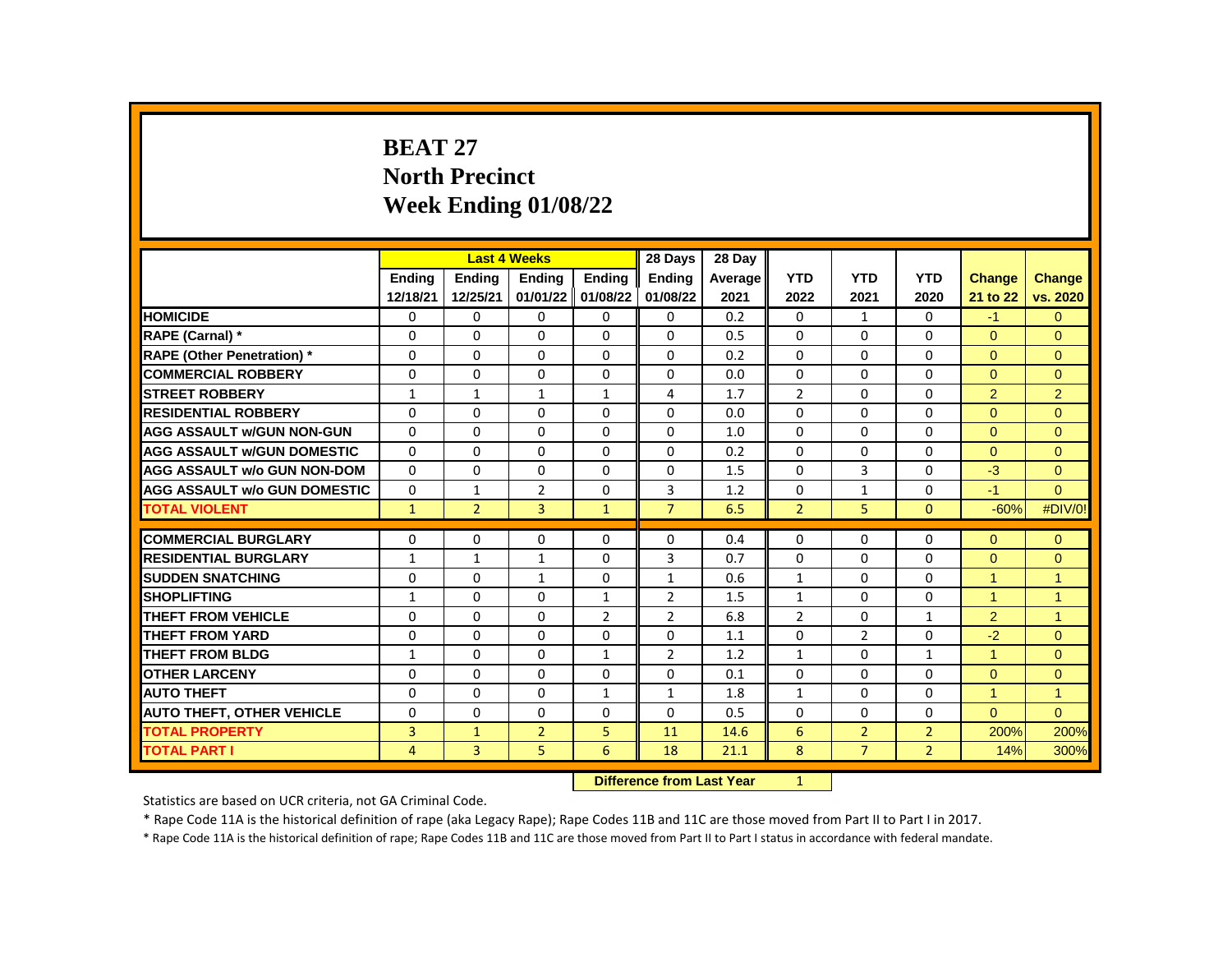# **BEAT 31 Central Precinct Week Ending 01/08/22**

|                                     |                | <b>Last 4 Weeks</b> |               |                | 28 Days        | 28 Day  |                |              |                |                      |                |
|-------------------------------------|----------------|---------------------|---------------|----------------|----------------|---------|----------------|--------------|----------------|----------------------|----------------|
|                                     | <b>Endina</b>  | <b>Endina</b>       | <b>Endina</b> | <b>Endina</b>  | <b>Endina</b>  | Average | <b>YTD</b>     | <b>YTD</b>   | <b>YTD</b>     | <b>Change</b>        | <b>Change</b>  |
|                                     | 12/18/21       | 12/25/21            | 01/01/22      | 01/08/22       | 01/08/22       | 2021    | 2022           | 2021         | 2020           | 21 to 22             | vs. 2020       |
| <b>HOMICIDE</b>                     | 0              | 0                   | 0             | 0              | 0              | 0.0     | 0              | $\mathbf{0}$ | $\mathbf{0}$   | $\overline{0}$       | $\mathbf{0}$   |
| RAPE (Carnal) *                     | 0              | 0                   | 0             | 0              | 0              | 0.2     | $\Omega$       | 0            | $\Omega$       | $\Omega$             | $\Omega$       |
| <b>RAPE (Other Penetration) *</b>   | $\Omega$       | $\mathbf 0$         | $\Omega$      | $\Omega$       | $\Omega$       | 0.0     | $\Omega$       | $\Omega$     | $\Omega$       | $\Omega$             | $\Omega$       |
| <b>COMMERCIAL ROBBERY</b>           | $\Omega$       | $\Omega$            | $\Omega$      | 0              | 0              | 0.0     | $\Omega$       | $\Omega$     | $\Omega$       | $\Omega$             | $\Omega$       |
| <b>STREET ROBBERY</b>               | 0              | 0                   | 0             | 0              | 0              | 0.5     | 0              | 0            | $\Omega$       | $\Omega$             | $\Omega$       |
| <b>RESIDENTIAL ROBBERY</b>          | $\Omega$       | 0                   | $\mathbf{0}$  | $\Omega$       | $\Omega$       | 0.1     | $\Omega$       | $\Omega$     | $\Omega$       | $\Omega$             | $\mathbf{0}$   |
| <b>AGG ASSAULT w/GUN NON-DOM</b>    | $\mathbf{1}$   | $\Omega$            | 0             | $\Omega$       | $\mathbf{1}$   | 2.0     | $\Omega$       | $\Omega$     | $\Omega$       | $\Omega$             | $\Omega$       |
| <b>AGG ASSAULT w/GUN DOMESTIC</b>   | $\Omega$       | $\Omega$            | $\Omega$      | $\Omega$       | $\Omega$       | 0.0     | $\Omega$       | $\mathbf{0}$ | $\Omega$       | $\Omega$             | $\Omega$       |
| <b>AGG ASSAULT w/o GUN NON-DOM</b>  | $\Omega$       | 0                   | $\Omega$      | 0              | 0              | 0.5     | $\Omega$       | $\Omega$     | $\Omega$       | $\Omega$             | $\mathbf{0}$   |
| <b>AGG ASSAULT w/o GUN DOMESTIC</b> | $\Omega$       | $\Omega$            | $\Omega$      | $\mathbf{1}$   | $\mathbf{1}$   | 0.6     | $\mathbf{1}$   | 0            | $\Omega$       | $\blacktriangleleft$ | $\overline{1}$ |
| <b>TOTAL VIOLENT</b>                | $\mathbf{1}$   | $\Omega$            | $\Omega$      | $\mathbf{1}$   | $\overline{2}$ | 3.9     | $\mathbf{1}$   | $\mathbf{0}$ | $\Omega$       | #DIV/0!              | #DIV/0!        |
|                                     |                |                     |               |                |                |         |                |              |                |                      |                |
| <b>COMMERCIAL BURGLARY</b>          | 0              | 0                   | $\mathbf{1}$  | 0              | 1              | 0.5     | 0              | 0            | 0              | $\Omega$             | $\Omega$       |
| <b>RESIDENTIAL BURGLARY</b>         | 0              | 0                   | 0             | 0              | 0              | 2.0     | 0              | 0            | 5              | $\Omega$             | $-5$           |
| <b>SUDDEN SNATCHING</b>             | $\Omega$       | 0                   | $\Omega$      | $\Omega$       | $\Omega$       | 0.2     | 0              | $\Omega$     | 0              | $\Omega$             | $\Omega$       |
| <b>SHOPLIFTING</b>                  | 0              | $\Omega$            | $\Omega$      | 0              | 0              | 0.2     | $\Omega$       | 0            | $\Omega$       | $\Omega$             | $\Omega$       |
| THEFT FROM VEHICLE                  | $\overline{2}$ | 0                   | $\mathbf{1}$  | 0              | 3              | 4.2     | $\Omega$       | $\mathbf{0}$ | 0              | $\Omega$             | $\Omega$       |
| <b>THEFT FROM YARD</b>              | $\Omega$       | $\Omega$            | $\Omega$      | $\overline{2}$ | $\overline{2}$ | 2.0     | $\overline{2}$ | $\Omega$     | $\overline{2}$ | $\overline{2}$       | $\Omega$       |
| <b>THEFT FROM BLDG</b>              | $\Omega$       | $\Omega$            | $\Omega$      | 0              | $\Omega$       | 1.1     | $\Omega$       | 0            | $\Omega$       | $\Omega$             | $\Omega$       |
| <b>OTHER LARCENY</b>                | $\mathbf{1}$   | $\Omega$            | $\mathbf{1}$  | $\mathbf{1}$   | 3              | 1.9     | $\overline{2}$ | $\mathbf{1}$ | $\Omega$       | 1                    | $\overline{2}$ |
| <b>AUTO THEFT</b>                   | 0              | 0                   | $\mathbf 0$   | $\mathbf{1}$   | $\mathbf{1}$   | 1.2     | $\mathbf{1}$   | $\Omega$     | $\mathbf{1}$   | $\mathbf{1}$         | $\mathbf{0}$   |
| <b>AUTO THEFT, OTHER VEHICLE</b>    | $\Omega$       | $\Omega$            | $\Omega$      | 0              | $\Omega$       | 1.2     | $\Omega$       | $\Omega$     | $\Omega$       | $\Omega$             | $\Omega$       |
| <b>TOTAL PROPERTY</b>               | 3              | $\mathbf{0}$        | 3             | 4              | 10             | 14.3    | 5              | $\mathbf{1}$ | 8              | 400%                 | $-38%$         |
| <b>TOTAL PART I</b>                 | $\overline{a}$ | $\mathbf{0}$        | 3             | 5              | 12             | 18.3    | 6              | $\mathbf{1}$ | 8              | 500%                 | $-25%$         |
|                                     |                |                     |               |                |                |         |                |              |                |                      |                |

 **Difference from Last Year** 5

Statistics are based on UCR criteria, not GA Criminal Code.

\* Rape Code 11A is the historical definition of rape (aka Legacy Rape); Rape Codes 11B and 11C are those moved from Part II to Part I in 2017.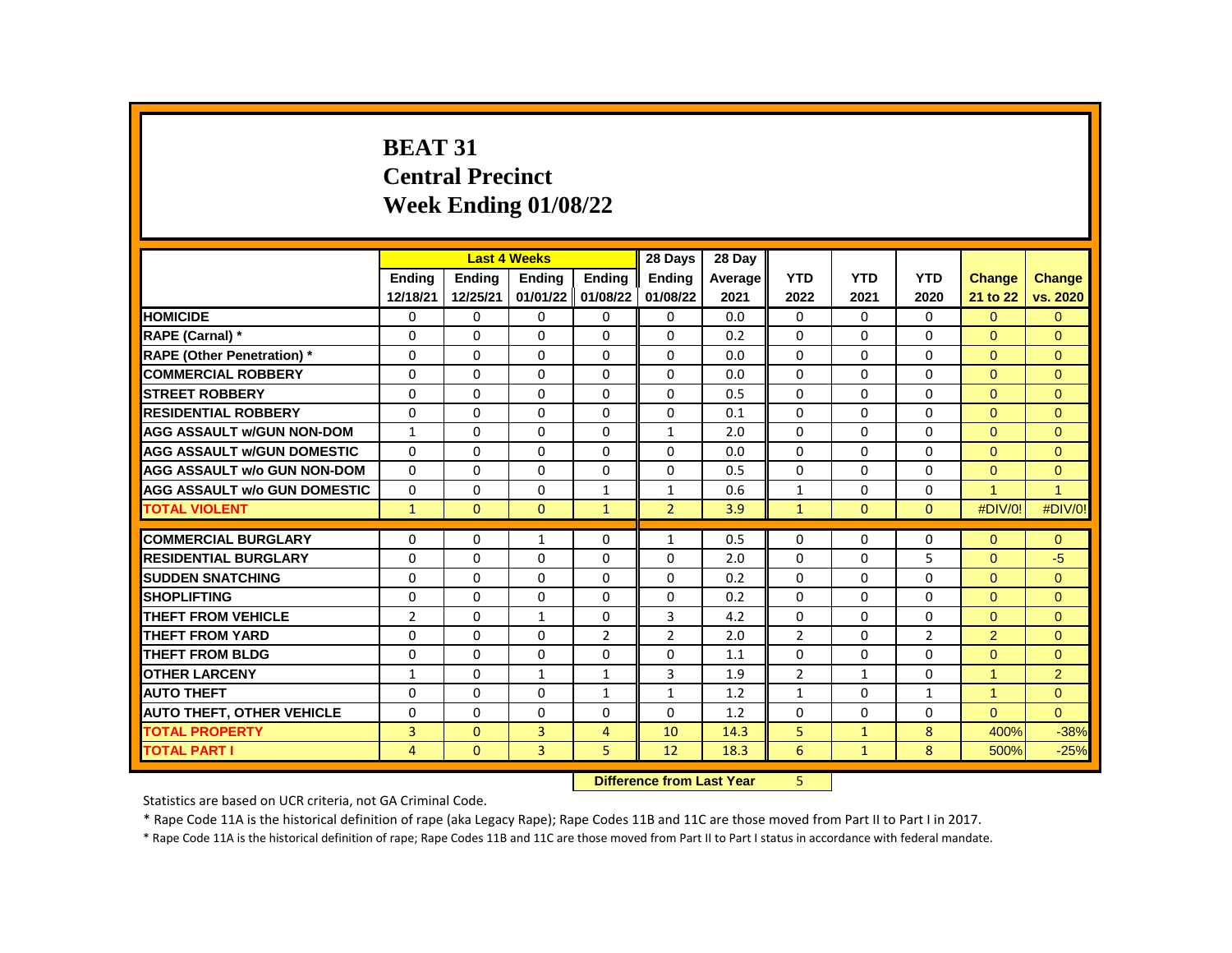# **BEAT 32 Central Precinct Week Ending 01/08/22**

|                                     |                |                | <b>Last 4 Weeks</b> |                | 28 Days        | 28 Day  |                |                |                |                |                |
|-------------------------------------|----------------|----------------|---------------------|----------------|----------------|---------|----------------|----------------|----------------|----------------|----------------|
|                                     | <b>Endina</b>  | <b>Endina</b>  | <b>Endina</b>       | <b>Endina</b>  | <b>Endina</b>  | Average | <b>YTD</b>     | <b>YTD</b>     | <b>YTD</b>     | Change         | <b>Change</b>  |
|                                     | 12/18/21       | 12/25/21       | 01/01/22            | 01/08/22       | 01/08/22       | 2021    | 2022           | 2021           | 2020           | 21 to 22       | vs. 2020       |
| <b>HOMICIDE</b>                     | 0              | 0              | 0                   | 0              | 0              | 0.1     | 0              | 0              | 0              | $\Omega$       | $\mathbf{0}$   |
| RAPE (Carnal) *                     | $\Omega$       | $\Omega$       | $\Omega$            | $\Omega$       | 0              | 0.0     | $\Omega$       | $\Omega$       | $\Omega$       | $\Omega$       | $\Omega$       |
| <b>RAPE (Other Penetration)</b> *   | $\Omega$       | $\Omega$       | $\Omega$            | $\Omega$       | $\Omega$       | 0.2     | $\Omega$       | $\Omega$       | $\Omega$       | $\Omega$       | $\Omega$       |
| <b>COMMERCIAL ROBBERY</b>           | 0              | 0              | 0                   | 0              | 0              | 0.2     | 0              | 0              | $\mathbf{1}$   | $\mathbf{0}$   | $-1$           |
| <b>STREET ROBBERY</b>               | 1              | 0              | 0                   | 0              | $\mathbf{1}$   | 0.2     | $\Omega$       | $\mathbf{0}$   | 0              | $\Omega$       | $\Omega$       |
| <b>RESIDENTIAL ROBBERY</b>          | $\Omega$       | $\Omega$       | $\Omega$            | $\mathbf{1}$   | $\mathbf{1}$   | 0.1     | $\mathbf{1}$   | $\Omega$       | $\Omega$       | $\mathbf{1}$   | $\overline{1}$ |
| <b>AGG ASSAULT w/GUN NON-DOM</b>    | $\mathbf{1}$   | $\Omega$       | $\Omega$            | $\Omega$       | $\mathbf{1}$   | 0.4     | $\Omega$       | $\mathbf{1}$   | $\overline{2}$ | $-1$           | $-2$           |
| <b>AGG ASSAULT w/GUN DOMESTIC</b>   | $\Omega$       | $\Omega$       | $\Omega$            | $\Omega$       | 0              | 0.0     | $\Omega$       | 0              | $\Omega$       | $\Omega$       | $\Omega$       |
| <b>AGG ASSAULT w/o GUN NON-DOM</b>  | $\Omega$       | $\Omega$       | $\Omega$            | $\Omega$       | $\Omega$       | 0.6     | $\Omega$       | $\Omega$       | $\Omega$       | $\Omega$       | $\mathbf{0}$   |
| <b>AGG ASSAULT w/o GUN DOMESTIC</b> | $\Omega$       | 0              | $\Omega$            | $\Omega$       | $\Omega$       | 0.3     | $\Omega$       | $\mathbf{0}$   | $\Omega$       | $\Omega$       | $\Omega$       |
| <b>TOTAL VIOLENT</b>                | $\overline{2}$ | $\mathbf{0}$   | $\mathbf{0}$        | $\mathbf{1}$   | 3              | 2.0     | $\mathbf{1}$   | $\mathbf{1}$   | $\overline{3}$ | 0%             | $-67%$         |
|                                     |                |                |                     |                |                |         |                |                |                |                |                |
| <b>COMMERCIAL BURGLARY</b>          | $\Omega$       | $\Omega$       | $\Omega$            | $\Omega$       | 0              | 0.5     | $\mathbf{1}$   | 0              | $\mathbf{1}$   | $\overline{1}$ | $\mathbf{0}$   |
| <b>RESIDENTIAL BURGLARY</b>         | $\Omega$       | 0              | $\Omega$            | 0              | 0              | 2.1     | 0              | 0              | $\Omega$       | $\Omega$       | $\mathbf{0}$   |
| <b>SUDDEN SNATCHING</b>             | $\Omega$       | $\Omega$       | $\Omega$            | $\Omega$       | $\Omega$       | 0.0     | $\Omega$       | $\Omega$       | $\Omega$       | $\Omega$       | $\Omega$       |
| <b>SHOPLIFTING</b>                  | $\mathbf{1}$   | $\Omega$       | $\Omega$            | $\mathbf{1}$   | $\overline{2}$ | 3.2     | $\mathbf{1}$   | $\mathbf{1}$   | $\mathbf{1}$   | $\Omega$       | $\Omega$       |
| THEFT FROM VEHICLE                  | $\Omega$       | $\Omega$       | $\overline{2}$      | $\overline{2}$ | 4              | 4.2     | $\overline{2}$ | $\mathbf{1}$   | $\Omega$       | $\overline{1}$ | $\overline{2}$ |
| <b>THEFT FROM YARD</b>              | $\overline{2}$ | $\Omega$       | $\mathbf{1}$        | $\Omega$       | 3              | 2.1     | $\Omega$       | $\Omega$       | $\Omega$       | $\Omega$       | $\Omega$       |
| <b>THEFT FROM BLDG</b>              | $\Omega$       | $\Omega$       | $\Omega$            | $\mathbf{1}$   | 1              | 0.8     | $\Omega$       | $\Omega$       | $\Omega$       | $\Omega$       | $\Omega$       |
| <b>OTHER LARCENY</b>                | $\Omega$       | $\Omega$       | $\mathbf{1}$        | $\mathbf{1}$   | $\overline{2}$ | 1.5     | $\mathbf{1}$   | 0              | $\mathbf{1}$   | $\mathbf{1}$   | $\Omega$       |
| <b>AUTO THEFT</b>                   | $\Omega$       | 2              | $\Omega$            | $\mathbf{1}$   | 3              | 1.5     | $\mathbf{1}$   | $\Omega$       | $\Omega$       | $\mathbf{1}$   | $\overline{1}$ |
| <b>AUTO THEFT, OTHER VEHICLE</b>    | $\Omega$       | $\Omega$       | $\Omega$            | $\Omega$       | 0              | 0.8     | $\Omega$       | $\Omega$       | $\Omega$       | $\Omega$       | $\Omega$       |
| <b>TOTAL PROPERTY</b>               | 3              | $\overline{2}$ | $\overline{4}$      | 6              | 15             | 16.6    | 6              | $\overline{2}$ | 3              | 200%           | 100%           |
| <b>TOTAL PART I</b>                 | 5              | $\overline{2}$ | $\overline{4}$      | $\overline{7}$ | 18             | 18.6    | $\overline{7}$ | 3              | 6              | 133%           | 17%            |
|                                     |                |                |                     |                |                |         |                |                |                |                |                |

**Difference from Last Year** 4

Statistics are based on UCR criteria, not GA Criminal Code.

\* Rape Code 11A is the historical definition of rape (aka Legacy Rape); Rape Codes 11B and 11C are those moved from Part II to Part I in 2017.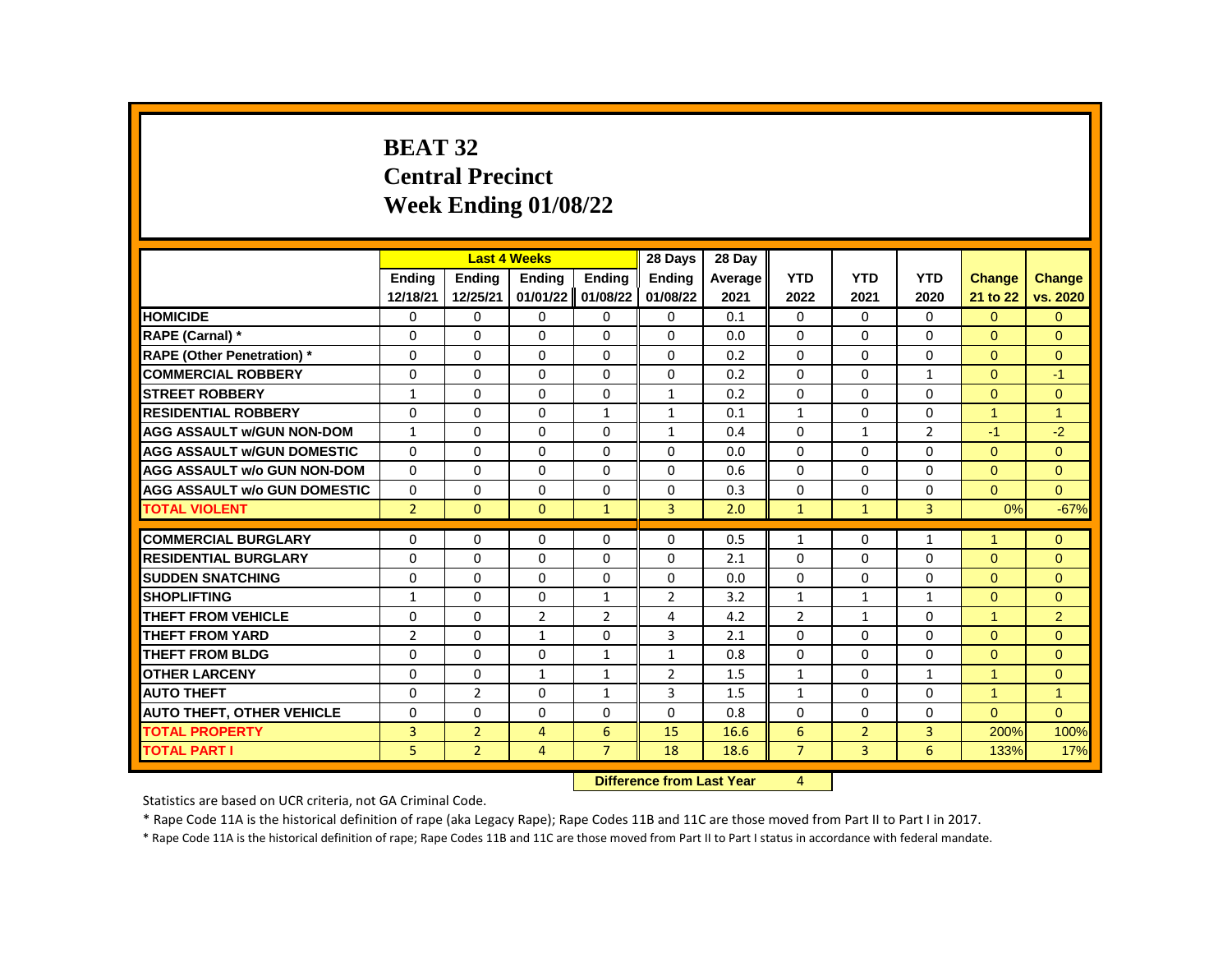## **BEAT 33 Central Precinct Week Ending 01/08/22**

|                                     |                | <b>Last 4 Weeks</b> |                |                   | 28 Days                                   | 28 Day  |                |                |                |                      |                |
|-------------------------------------|----------------|---------------------|----------------|-------------------|-------------------------------------------|---------|----------------|----------------|----------------|----------------------|----------------|
|                                     | Ending         | Ending              | Ending         | Ending            | <b>Ending</b>                             | Average | <b>YTD</b>     | <b>YTD</b>     | <b>YTD</b>     | <b>Change</b>        | <b>Change</b>  |
|                                     | 12/18/21       | 12/25/21            | 01/01/22       | 01/08/22          | 01/08/22                                  | 2021    | 2022           | 2021           | 2020           | 21 to 22             | vs. 2020       |
| <b>HOMICIDE</b>                     | 0              | $\mathbf{0}$        | 0              | 0                 | 0                                         | 0.1     | 0              | 0              | $\Omega$       | $\Omega$             | $\mathbf{0}$   |
| RAPE (Carnal) *                     | $\mathbf{1}$   | $\Omega$            | $\Omega$       | $\Omega$          | $\mathbf{1}$                              | 0.2     | $\Omega$       | $\Omega$       | $\Omega$       | $\Omega$             | $\Omega$       |
| <b>RAPE (Other Penetration) *</b>   | $\mathbf{1}$   | $\Omega$            | $\Omega$       | $\Omega$          | $\mathbf{1}$                              | 0.2     | $\Omega$       | $\Omega$       | $\Omega$       | $\Omega$             | $\Omega$       |
| <b>COMMERCIAL ROBBERY</b>           | $\Omega$       | $\Omega$            | $\Omega$       | 0                 | 0                                         | 0.2     | $\Omega$       | 0              | 0              | $\Omega$             | $\Omega$       |
| <b>STREET ROBBERY</b>               | $\mathbf{1}$   | 0                   | $\mathbf{1}$   | 0                 | $\overline{2}$                            | 0.8     | $\mathbf{1}$   | 0              | $\mathbf{1}$   | $\mathbf{1}$         | $\Omega$       |
| <b>RESIDENTIAL ROBBERY</b>          | $\Omega$       | $\Omega$            | $\Omega$       | $\Omega$          | 0                                         | 0.0     | $\Omega$       | $\Omega$       | $\Omega$       | $\Omega$             | $\mathbf{0}$   |
| <b>AGG ASSAULT w/GUN NON-DOM</b>    | 0              | 0                   | 0              | 0                 | 0                                         | 0.8     | 0              | $\mathbf{1}$   | 0              | $-1$                 | $\mathbf{0}$   |
| <b>AGG ASSAULT w/GUN DOMESTIC</b>   | $\Omega$       | $\Omega$            | $\Omega$       | 0                 | 0                                         | 0.3     | 0              | 0              | $\Omega$       | $\Omega$             | $\Omega$       |
| <b>AGG ASSAULT w/o GUN NON-DOM</b>  | $\Omega$       | $\Omega$            | $\Omega$       | $\Omega$          | $\Omega$                                  | 0.8     | $\Omega$       | $\Omega$       | $\Omega$       | $\Omega$             | $\Omega$       |
| <b>AGG ASSAULT w/o GUN DOMESTIC</b> | $\Omega$       | $\Omega$            | $\Omega$       | $\Omega$          | 0                                         | 0.2     | $\Omega$       | $\Omega$       | $\Omega$       | $\Omega$             | $\Omega$       |
| <b>TOTAL VIOLENT</b>                | $\overline{3}$ | $\Omega$            | $\mathbf{1}$   | $\Omega$          | $\overline{4}$                            | 3.5     | $\mathbf{1}$   | $\mathbf{1}$   | $\mathbf{1}$   | 0%                   | 0%             |
|                                     |                |                     |                |                   |                                           |         |                |                |                |                      |                |
| <b>COMMERCIAL BURGLARY</b>          | 0              | 0                   | 0              | 0                 | 0                                         | 1.1     | 0              | 0              | 0              | $\Omega$             | $\Omega$       |
| <b>RESIDENTIAL BURGLARY</b>         | $\mathbf{1}$   | 0                   | 1              | 0                 | $\overline{2}$                            | 1.4     | 0              | 0              | 0              | $\Omega$             | $\mathbf{0}$   |
| <b>SUDDEN SNATCHING</b>             | $\Omega$       | $\Omega$            | $\Omega$       | $\Omega$          | $\Omega$                                  | 0.0     | $\Omega$       | $\Omega$       | $\Omega$       | $\Omega$             | $\Omega$       |
| <b>SHOPLIFTING</b>                  | 1              | 0                   | 1              | 0                 | 2                                         | 3.1     | 0              | 1              | 1              | $-1$                 | $-1$           |
| THEFT FROM VEHICLE                  | $\Omega$       | $\mathbf{1}$        | $\Omega$       | 0                 | $\mathbf{1}$                              | 2.4     | $\mathbf 0$    | 0              | $\Omega$       | $\Omega$             | $\Omega$       |
| <b>THEFT FROM YARD</b>              | $\mathbf{1}$   | $\mathbf{1}$        | $\Omega$       | $\Omega$          | $\overline{2}$                            | 2.5     | $\Omega$       | $\Omega$       | $\mathbf{1}$   | $\Omega$             | $-1$           |
| <b>THEFT FROM BLDG</b>              | $\Omega$       | $\Omega$            | 0              | $\mathbf{1}$      | 1                                         | 1.2     | $\mathbf{1}$   | $\Omega$       | $\Omega$       | $\blacktriangleleft$ | $\overline{1}$ |
| <b>OTHER LARCENY</b>                | $\Omega$       | $\Omega$            | $\Omega$       | $\Omega$          | 0                                         | 1.5     | $\Omega$       | 0              | $\Omega$       | $\Omega$             | $\Omega$       |
| <b>AUTO THEFT</b>                   | $\Omega$       | $\Omega$            | $\Omega$       | $\Omega$          | $\Omega$                                  | 0.8     | $\Omega$       | $\Omega$       | $\Omega$       | $\Omega$             | $\Omega$       |
| <b>AUTO THEFT, OTHER VEHICLE</b>    | 0              | 0                   | 0              | 0                 | 0                                         | 0.8     | 0              | 0              | 0              | $\overline{0}$       | $\Omega$       |
| <b>TOTAL PROPERTY</b>               | 3              | $\overline{2}$      | $\overline{2}$ | $\mathbf{1}$      | 8                                         | 14.7    | 1              | $\mathbf{1}$   | $\overline{2}$ | 0%                   | $-50%$         |
| <b>TOTAL PART I</b>                 | 6              | $\overline{2}$      | 3              | $\mathbf{1}$      | 12                                        | 18.2    | $\overline{2}$ | $\overline{2}$ | 3              | 0%                   | $-33%$         |
|                                     |                |                     |                | <b>CONTRACTOR</b> | The company of the company of the company |         |                |                |                |                      |                |

**Difference from Last Year** 0

Statistics are based on UCR criteria, not GA Criminal Code.

\* Rape Code 11A is the historical definition of rape (aka Legacy Rape); Rape Codes 11B and 11C are those moved from Part II to Part I in 2017.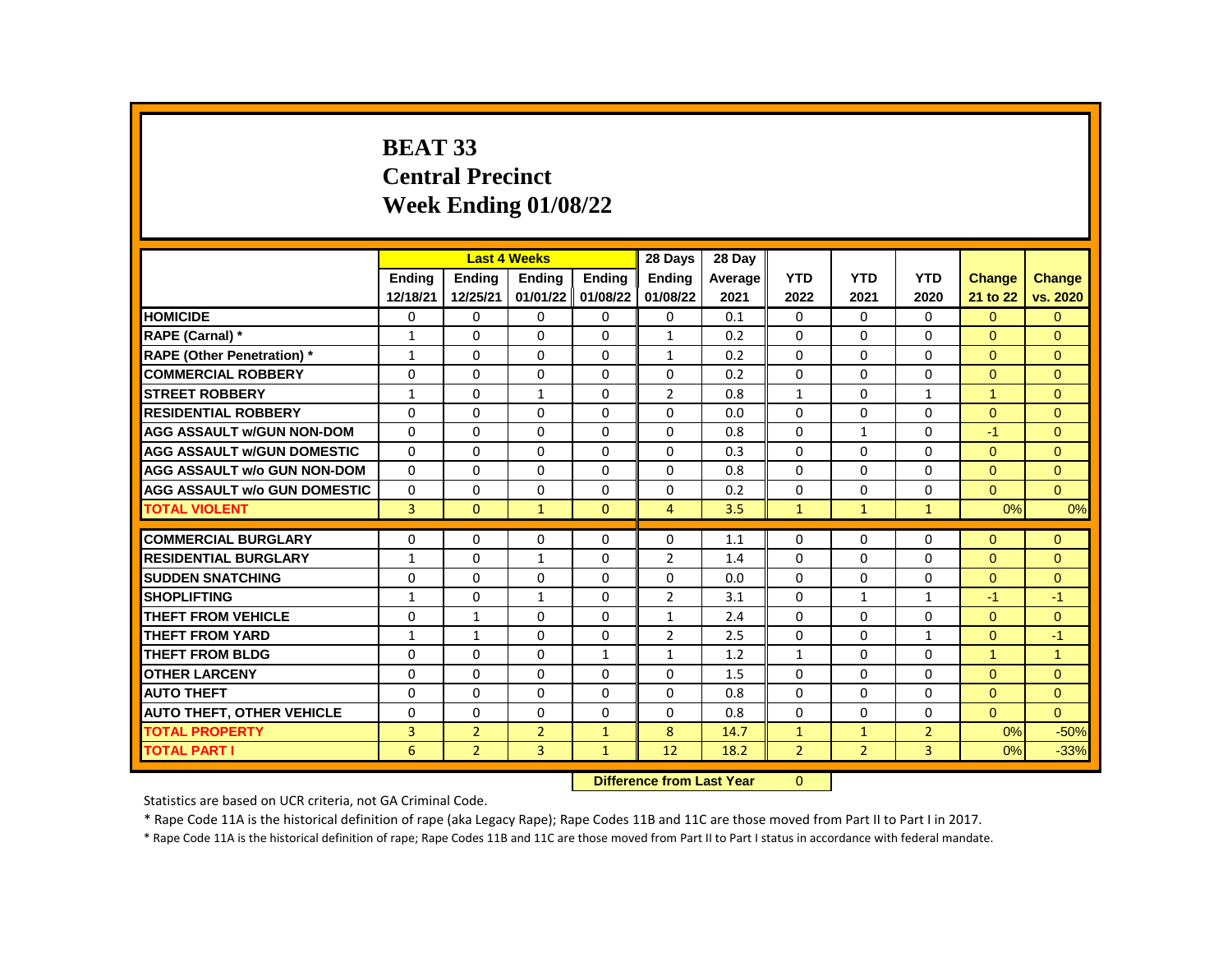## **BEAT 34 Central Precinct Week Ending 01/08/22**

|                                     |                | <b>Last 4 Weeks</b> |                |                | 28 Days       | 28 Day  |                |                |                |                |                |
|-------------------------------------|----------------|---------------------|----------------|----------------|---------------|---------|----------------|----------------|----------------|----------------|----------------|
|                                     | <b>Endina</b>  | <b>Endina</b>       | <b>Endina</b>  | <b>Endina</b>  | <b>Ending</b> | Average | <b>YTD</b>     | <b>YTD</b>     | <b>YTD</b>     | <b>Change</b>  | <b>Change</b>  |
|                                     | 12/18/21       | 12/25/21            | 01/01/22       | 01/08/22       | 01/08/22      | 2021    | 2022           | 2021           | 2020           | 21 to 22       | vs. 2020       |
| <b>HOMICIDE</b>                     | 0              | 0                   | 0              | 0              | 0             | 0.1     | $\mathbf{0}$   | 0              | 0              | $\overline{0}$ | $\overline{0}$ |
| RAPE (Carnal) *                     | 0              | 0                   | $\Omega$       | 0              | $\Omega$      | 0.2     | $\Omega$       | 0              | $\Omega$       | $\Omega$       | $\Omega$       |
| <b>RAPE (Other Penetration) *</b>   | $\Omega$       | $\Omega$            | 0              | $\Omega$       | $\Omega$      | 0.0     | $\Omega$       | $\Omega$       | $\mathbf 0$    | $\Omega$       | $\Omega$       |
| <b>COMMERCIAL ROBBERY</b>           | 0              | $\Omega$            | $\Omega$       | $\Omega$       | $\Omega$      | 0.0     | $\Omega$       | 0              | $\Omega$       | $\Omega$       | $\Omega$       |
| <b>STREET ROBBERY</b>               | $\Omega$       | 0                   | $\Omega$       | $\mathbf{1}$   | 1             | 0.8     | $\mathbf{1}$   | 0              | $\Omega$       | 1              | 1              |
| <b>RESIDENTIAL ROBBERY</b>          | $\Omega$       | $\Omega$            | $\Omega$       | $\Omega$       | $\Omega$      | 0.0     | $\Omega$       | $\Omega$       | $\mathbf 0$    | $\Omega$       | $\overline{0}$ |
| <b>AGG ASSAULT w/GUN NON-DOM</b>    | $\Omega$       | $\mathbf{1}$        | $\mathbf{1}$   | $\mathbf{1}$   | 3             | 1.5     | $\overline{2}$ | $\Omega$       | $\overline{2}$ | 2              | $\Omega$       |
| <b>AGG ASSAULT w/GUN DOMESTIC</b>   | $\Omega$       | $\Omega$            | $\Omega$       | $\Omega$       | $\Omega$      | 0.2     | $\Omega$       | $\Omega$       | $\Omega$       | $\Omega$       | $\Omega$       |
| <b>AGG ASSAULT w/o GUN NON-DOM</b>  | $\mathbf{1}$   | 0                   | $\Omega$       | 0              | $\mathbf{1}$  | 0.7     | $\Omega$       | 0              | 0              | $\mathbf{0}$   | $\overline{0}$ |
| <b>AGG ASSAULT w/o GUN DOMESTIC</b> | $\Omega$       | $\Omega$            | $\Omega$       | $\Omega$       | $\Omega$      | 2.3     | $\Omega$       | $\mathbf{1}$   | $\Omega$       | $-1$           | $\Omega$       |
| <b>TOTAL VIOLENT</b>                | $\mathbf{1}$   | $\mathbf{1}$        | $\mathbf{1}$   | $\overline{2}$ | 5             | 5.7     | 3              | $\mathbf{1}$   | $\overline{2}$ | 200%           | 50%            |
|                                     |                |                     |                |                |               |         |                |                |                |                |                |
| <b>COMMERCIAL BURGLARY</b>          | $\mathbf{1}$   | 0                   | 0              | 0              | $\mathbf{1}$  | 0.4     | $\Omega$       | $\mathbf{1}$   | 0              | $-1$           | $\Omega$       |
| <b>RESIDENTIAL BURGLARY</b>         | $\mathbf{1}$   | 0                   | 0              | 0              | $\mathbf{1}$  | 2.5     | 0              | 0              | 0              | $\Omega$       | $\Omega$       |
| <b>SUDDEN SNATCHING</b>             | $\Omega$       | $\Omega$            | $\mathbf{1}$   | $\Omega$       | $\mathbf{1}$  | 0.4     | $\Omega$       | $\Omega$       | $\Omega$       | $\Omega$       | $\Omega$       |
| <b>SHOPLIFTING</b>                  | 0              | $\Omega$            | 0              | $\Omega$       | $\Omega$      | 0.4     | $\Omega$       | 0              | $\Omega$       | $\Omega$       | $\Omega$       |
| THEFT FROM VEHICLE                  | 3              | 0                   | $\Omega$       | 0              | 3             | 2.1     | $\Omega$       | 0              | $\Omega$       | $\Omega$       | $\Omega$       |
| <b>THEFT FROM YARD</b>              | $\mathbf{1}$   | $\Omega$            | $\Omega$       | $\Omega$       | $\mathbf{1}$  | 1.7     | $\Omega$       | $\mathbf{1}$   | $\mathbf{1}$   | $-1$           | $-1$           |
| <b>THEFT FROM BLDG</b>              | $\mathbf{1}$   | $\Omega$            | $\Omega$       | $\Omega$       | $\mathbf{1}$  | 1.7     | $\Omega$       | $\Omega$       | 1              | $\Omega$       | $-1$           |
| <b>OTHER LARCENY</b>                | $\Omega$       | $\Omega$            | $\Omega$       | $\Omega$       | $\Omega$      | 1.5     | $\Omega$       | $\mathbf{1}$   | $\Omega$       | $-1$           | $\Omega$       |
| <b>AUTO THEFT</b>                   | $\Omega$       | 0                   | $\mathbf{1}$   | 0              | $\mathbf{1}$  | 1.5     | $\Omega$       | 0              | $\mathbf{1}$   | $\mathbf{0}$   | $-1$           |
| <b>AUTO THEFT, OTHER VEHICLE</b>    | $\Omega$       | $\Omega$            | 0              | $\Omega$       | $\Omega$      | 0.5     | $\Omega$       | $\Omega$       | $\Omega$       | $\Omega$       | $\Omega$       |
| <b>TOTAL PROPERTY</b>               | $\overline{7}$ | $\Omega$            | $\overline{2}$ | $\Omega$       | 9             | 12.7    | $\Omega$       | 3              | 3              | $-100%$        | $-100%$        |
| <b>TOTAL PART I</b>                 | 8              | $\mathbf{1}$        | 3              | $\overline{2}$ | 14            | 18.3    | 3              | $\overline{4}$ | 5              | $-25%$         | $-40%$         |
|                                     |                |                     |                |                |               |         |                |                |                |                |                |

**Difference from Last Year** -1

Statistics are based on UCR criteria, not GA Criminal Code.

\* Rape Code 11A is the historical definition of rape (aka Legacy Rape); Rape Codes 11B and 11C are those moved from Part II to Part I in 2017.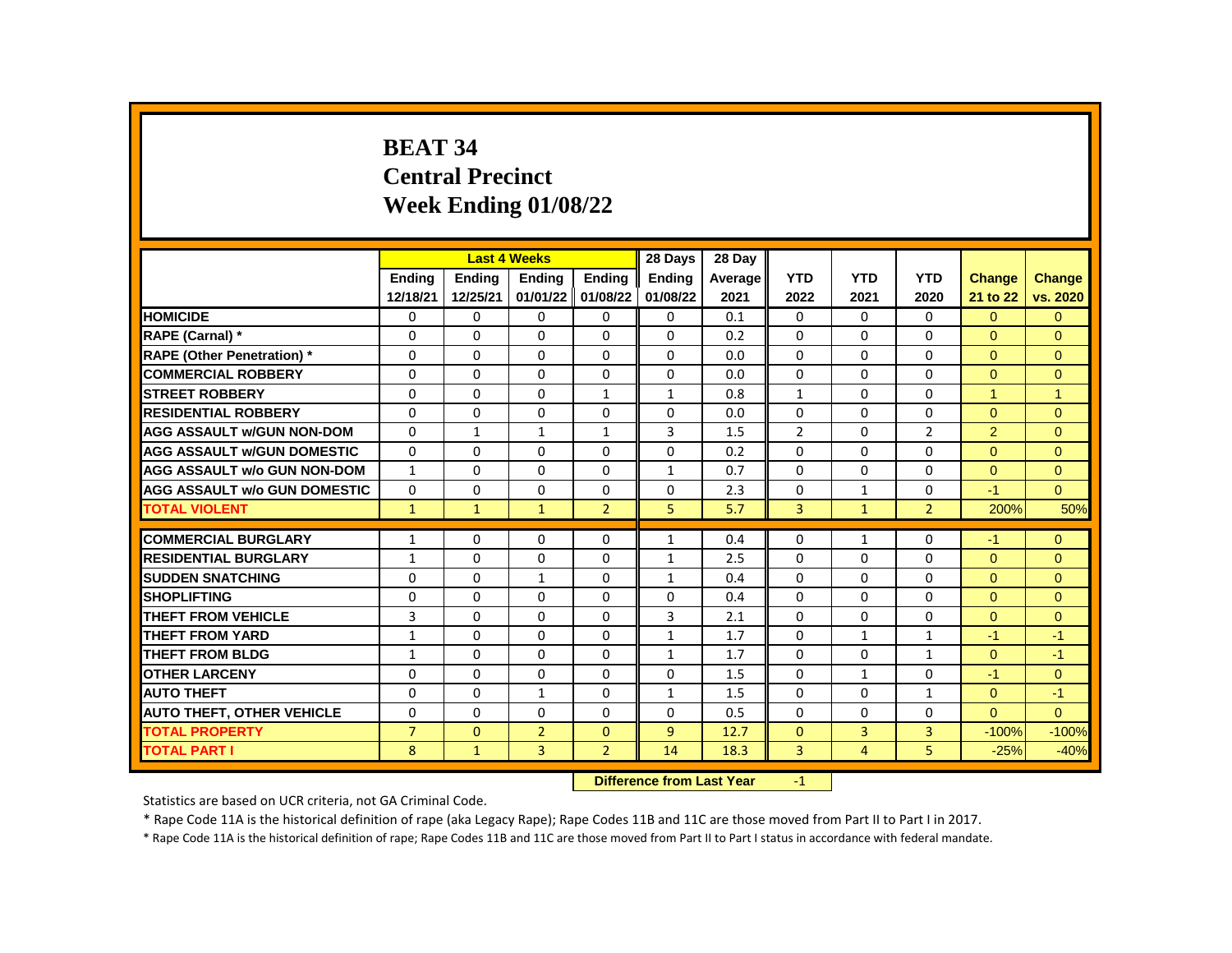## **BEAT 35 Central Precinct Week Ending 01/08/22**

|                                     |              | <b>Last 4 Weeks</b> |                |                    | 28 Days                           | 28 Day  |                |                |                |                |                |
|-------------------------------------|--------------|---------------------|----------------|--------------------|-----------------------------------|---------|----------------|----------------|----------------|----------------|----------------|
|                                     | Ending       | Ending              | Ending         | Ending             | Ending                            | Average | <b>YTD</b>     | <b>YTD</b>     | <b>YTD</b>     | <b>Change</b>  | <b>Change</b>  |
|                                     | 12/18/21     | 12/25/21            | 01/01/22       | 01/08/22           | 01/08/22                          | 2021    | 2022           | 2021           | 2020           | 21 to 22       | vs. 2020       |
| <b>HOMICIDE</b>                     | 0            | 0                   | $\Omega$       | 0                  | 0                                 | 0.2     | 0              | $\Omega$       | $\Omega$       | $\Omega$       | $\Omega$       |
| RAPE (Carnal) *                     | $\Omega$     | $\Omega$            | $\Omega$       | $\Omega$           | $\Omega$                          | 0.2     | $\Omega$       | $\Omega$       | $\mathbf{1}$   | $\Omega$       | $-1$           |
| <b>RAPE (Other Penetration) *</b>   | $\Omega$     | $\Omega$            | $\Omega$       | $\Omega$           | $\Omega$                          | 0.0     | $\Omega$       | $\Omega$       | $\Omega$       | $\Omega$       | $\Omega$       |
| <b>COMMERCIAL ROBBERY</b>           | $\Omega$     | $\Omega$            | $\Omega$       | 0                  | 0                                 | 0.3     | $\Omega$       | $\mathbf{1}$   | 0              | $-1$           | $\Omega$       |
| <b>STREET ROBBERY</b>               | 0            | 0                   | 0              | 0                  | 0                                 | 0.6     | 0              | $\mathbf{0}$   | $\Omega$       | $\Omega$       | $\Omega$       |
| <b>RESIDENTIAL ROBBERY</b>          | $\Omega$     | 0                   | $\Omega$       | 0                  | $\Omega$                          | 0.1     | $\Omega$       | $\Omega$       | $\Omega$       | $\Omega$       | $\Omega$       |
| <b>AGG ASSAULT w/GUN NON-DOM</b>    | $\Omega$     | 0                   | 0              | 0                  | 0                                 | 1.5     | 0              | $\mathbf{1}$   | 0              | $-1$           | $\mathbf{0}$   |
| <b>AGG ASSAULT w/GUN DOMESTIC</b>   | $\Omega$     | 0                   | 0              | 0                  | 0                                 | 0.2     | 0              | $\Omega$       | $\Omega$       | $\Omega$       | $\Omega$       |
| <b>AGG ASSAULT w/o GUN NON-DOM</b>  | $\Omega$     | $\mathbf{1}$        | $\mathbf{1}$   | $\mathbf{1}$       | 3                                 | 0.6     | $\overline{2}$ | $\Omega$       | $\Omega$       | $\overline{2}$ | $\overline{2}$ |
| <b>AGG ASSAULT w/o GUN DOMESTIC</b> | $\Omega$     | $\Omega$            | $\Omega$       | $\mathbf{1}$       | $\mathbf{1}$                      | 1.1     | $\mathbf{1}$   | 0              | $\mathbf{1}$   | $\mathbf{1}$   | $\Omega$       |
| <b>TOTAL VIOLENT</b>                | $\Omega$     | $\mathbf{1}$        | $\mathbf{1}$   | $\overline{2}$     | $\overline{4}$                    | 4.7     | 3              | $\overline{2}$ | $\overline{2}$ | 50%            | 50%            |
|                                     |              |                     |                |                    |                                   |         |                |                |                |                |                |
| <b>COMMERCIAL BURGLARY</b>          | 0            | 0                   | 0              | 0                  | 0                                 | 0.5     | 0              | 0              | $\mathbf{1}$   | $\Omega$       | $-1$           |
| <b>RESIDENTIAL BURGLARY</b>         | $\mathbf{1}$ | $\overline{2}$      | 1              | 0                  | 4                                 | 1.7     | 0              | 0              | 3              | $\Omega$       | $-3$           |
| <b>SUDDEN SNATCHING</b>             | $\Omega$     | $\Omega$            | $\Omega$       | $\Omega$           | $\Omega$                          | 0.1     | $\Omega$       | $\Omega$       | $\Omega$       | $\Omega$       | $\Omega$       |
| <b>SHOPLIFTING</b>                  | $\mathbf{1}$ | 0                   | 0              | 0                  | 1                                 | 2.7     | $\Omega$       | 0              | $\mathbf{1}$   | $\Omega$       | $-1$           |
| THEFT FROM VEHICLE                  | 4            | 0                   | $\Omega$       | $\mathbf{1}$       | 5                                 | 4.7     | $\mathbf{1}$   | $\mathbf{0}$   | $\overline{2}$ | 1              | $-1$           |
| <b>THEFT FROM YARD</b>              | $\Omega$     | $\Omega$            | $\Omega$       | $\mathbf{1}$       | $\mathbf{1}$                      | 1.8     | $\mathbf{1}$   | $\Omega$       | $\Omega$       | $\mathbf{1}$   | $\overline{1}$ |
| <b>THEFT FROM BLDG</b>              | $\mathbf{1}$ | $\mathbf{1}$        | 0              | 0                  | $\overline{2}$                    | 1.1     | $\Omega$       | 0              | $\Omega$       | $\Omega$       | $\mathbf{0}$   |
| <b>OTHER LARCENY</b>                | $\Omega$     | $\Omega$            | $\Omega$       | $\Omega$           | 0                                 | 0.4     | $\Omega$       | $\mathbf{0}$   | 0              | $\Omega$       | $\Omega$       |
| <b>AUTO THEFT</b>                   | $\mathbf{1}$ | $\mathbf{1}$        | $\Omega$       | $\Omega$           | $\overline{2}$                    | 2.0     | $\Omega$       | $\Omega$       | $\mathbf{1}$   | $\Omega$       | $-1$           |
| <b>AUTO THEFT, OTHER VEHICLE</b>    | $\Omega$     | 0                   | 0              | 0                  | 0                                 | 0.1     | 0              | 0              | 0              | $\Omega$       | $\Omega$       |
| <b>TOTAL PROPERTY</b>               | 8            | 4                   | $\mathbf{1}$   | $\overline{2}$     | 15                                | 14.9    | $\overline{2}$ | $\Omega$       | 8              | #DIV/0!        | $-75%$         |
| <b>TOTAL PART I</b>                 | 8            | 5                   | $\overline{2}$ | 4                  | 19                                | 19.6    | 5              | $\overline{2}$ | 10             | 150%           | $-50%$         |
|                                     |              |                     |                | <b>CARLO CARDS</b> | The company of the company with a |         | $\sim$         |                |                |                |                |

**Difference from Last Year** 3

Statistics are based on UCR criteria, not GA Criminal Code.

\* Rape Code 11A is the historical definition of rape (aka Legacy Rape); Rape Codes 11B and 11C are those moved from Part II to Part I in 2017.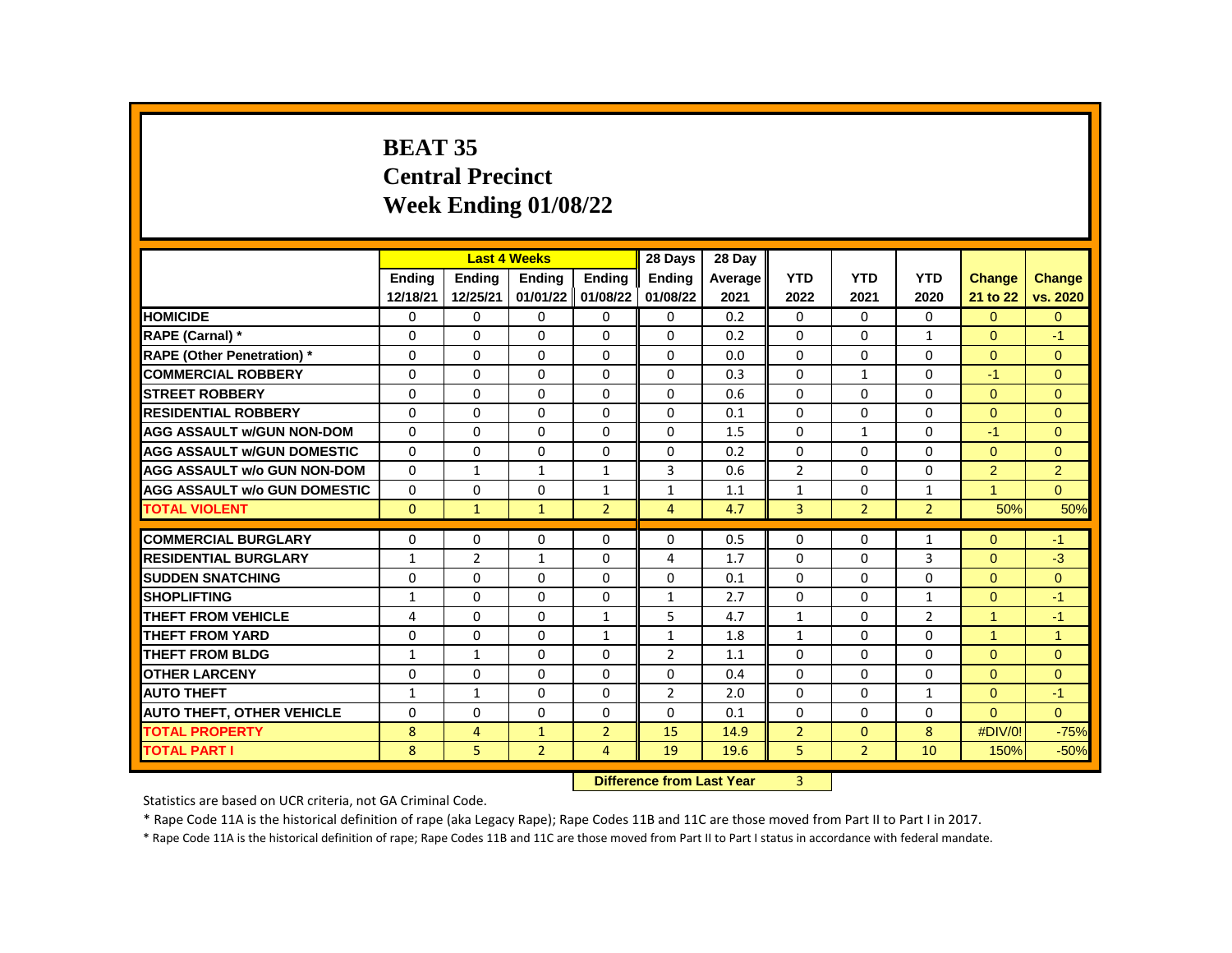#### **BEAT 36 Central Precinct Week Ending 01/08/22**

|                                     |              | <b>Last 4 Weeks</b> |                   |                | 28 Days                                                                                                                                                                                                                        | 28 Day  |                |                |              |                      |                      |
|-------------------------------------|--------------|---------------------|-------------------|----------------|--------------------------------------------------------------------------------------------------------------------------------------------------------------------------------------------------------------------------------|---------|----------------|----------------|--------------|----------------------|----------------------|
|                                     | Ending       | Ending              | Ending            | Ending         | <b>Endina</b>                                                                                                                                                                                                                  | Average | <b>YTD</b>     | <b>YTD</b>     | <b>YTD</b>   | <b>Change</b>        | <b>Change</b>        |
|                                     | 12/18/21     | 12/25/21            | 01/01/22 01/08/22 |                | 01/08/22                                                                                                                                                                                                                       | 2021    | 2022           | 2021           | 2020         | 21 to 22             | vs. 2020             |
| <b>HOMICIDE</b>                     | $\Omega$     | 0                   | 0                 | 0              | 0                                                                                                                                                                                                                              | 0.2     | 0              | $\mathbf{0}$   | $\mathbf{0}$ | $\Omega$             | $\Omega$             |
| RAPE (Carnal) *                     | $\Omega$     | $\Omega$            | $\Omega$          | $\Omega$       | $\Omega$                                                                                                                                                                                                                       | 0.1     | $\Omega$       | $\Omega$       | $\Omega$     | $\Omega$             | $\Omega$             |
| <b>RAPE (Other Penetration) *</b>   | $\Omega$     | $\Omega$            | $\Omega$          | $\Omega$       | $\Omega$                                                                                                                                                                                                                       | 0.1     | $\Omega$       | $\Omega$       | $\Omega$     | $\Omega$             | $\Omega$             |
| <b>COMMERCIAL ROBBERY</b>           | $\Omega$     | 0                   | 0                 | $\mathbf{0}$   | 0                                                                                                                                                                                                                              | 0.2     | $\Omega$       | 0              | 0            | $\mathbf{0}$         | $\mathbf{0}$         |
| <b>STREET ROBBERY</b>               | $\Omega$     | $\Omega$            | $\mathbf{1}$      | $\mathbf{0}$   | $\mathbf{1}$                                                                                                                                                                                                                   | 0.4     | $\mathbf{1}$   | $\Omega$       | $\Omega$     | $\blacktriangleleft$ | $\blacktriangleleft$ |
| <b>RESIDENTIAL ROBBERY</b>          | $\Omega$     | $\Omega$            | $\Omega$          | $\mathbf{1}$   | $\mathbf{1}$                                                                                                                                                                                                                   | 0.2     | $\mathbf{1}$   | $\Omega$       | $\Omega$     | $\overline{1}$       | $\blacktriangleleft$ |
| <b>AGG ASSAULT w/GUN NON-DOM</b>    | $\Omega$     | 0                   | $\Omega$          | $\mathbf{0}$   | $\Omega$                                                                                                                                                                                                                       | 0.9     | $\Omega$       | $\mathbf{1}$   | $\Omega$     | $-1$                 | $\Omega$             |
| <b>AGG ASSAULT w/GUN DOMESTIC</b>   | $\Omega$     | $\Omega$            | $\Omega$          | $\mathbf{0}$   | $\Omega$                                                                                                                                                                                                                       | 0.1     | $\Omega$       | $\Omega$       | $\Omega$     | $\Omega$             | $\Omega$             |
| <b>AGG ASSAULT w/o GUN NON-DOM</b>  | $\Omega$     | $\Omega$            | $\Omega$          | $\Omega$       | $\Omega$                                                                                                                                                                                                                       | 1.1     | $\Omega$       | $\mathbf{1}$   | $\Omega$     | $-1$                 | $\Omega$             |
| <b>AGG ASSAULT w/o GUN DOMESTIC</b> | 0            | 0                   | 0                 | $\mathbf{1}$   | $\mathbf{1}$                                                                                                                                                                                                                   | 0.9     | $\mathbf{1}$   | 0              | 0            | $\blacktriangleleft$ | $\blacktriangleleft$ |
| <b>TOTAL VIOLENT</b>                | $\mathbf{0}$ | $\mathbf{0}$        | $\mathbf{1}$      | $\overline{2}$ | $\overline{3}$                                                                                                                                                                                                                 | 4.0     | 3              | $\overline{2}$ | $\Omega$     | 50%                  | #DIV/0!              |
|                                     |              |                     |                   |                |                                                                                                                                                                                                                                |         |                |                |              |                      |                      |
| <b>COMMERCIAL BURGLARY</b>          | 0            | $\Omega$            | 0                 | $\mathbf{0}$   | $\Omega$                                                                                                                                                                                                                       | 1.2     | $\Omega$       | $\mathbf{0}$   | $\Omega$     | $\Omega$             | $\mathbf{0}$         |
| <b>RESIDENTIAL BURGLARY</b>         | $\Omega$     | $\Omega$            | $\Omega$          | $\overline{2}$ | $\overline{2}$                                                                                                                                                                                                                 | 0.7     | 2              | $\Omega$       | $\mathbf{1}$ | 2                    | $\overline{1}$       |
| <b>SUDDEN SNATCHING</b>             | $\Omega$     | $\Omega$            | $\Omega$          | 0              | $\Omega$                                                                                                                                                                                                                       | 0.2     | $\Omega$       | $\Omega$       | $\Omega$     | $\Omega$             | $\Omega$             |
| <b>SHOPLIFTING</b>                  | $\Omega$     | 1                   | $\mathbf{1}$      | 0              | $\overline{2}$                                                                                                                                                                                                                 | 2.9     | $\mathbf{1}$   | $\mathbf{1}$   | $\mathbf{1}$ | $\mathbf{0}$         | $\Omega$             |
| <b>THEFT FROM VEHICLE</b>           | $\Omega$     | 0                   | 1                 | $\mathbf{1}$   | $\overline{2}$                                                                                                                                                                                                                 | 3.5     | $\overline{2}$ | 3              | 4            | -1                   | $-2$                 |
| <b>THEFT FROM YARD</b>              | $\Omega$     | $\Omega$            | $\Omega$          | $\Omega$       | $\Omega$                                                                                                                                                                                                                       | 1.1     | $\Omega$       | $\Omega$       | $\Omega$     | $\Omega$             | $\Omega$             |
| <b>THEFT FROM BLDG</b>              | $\Omega$     | $\overline{2}$      | $\Omega$          | 0              | $\overline{2}$                                                                                                                                                                                                                 | 1.3     | $\Omega$       | 0              | 0            | $\Omega$             | $\Omega$             |
| <b>OTHER LARCENY</b>                | $\Omega$     | 0                   | $\Omega$          | $\mathbf{0}$   | $\Omega$                                                                                                                                                                                                                       | 0.5     | $\Omega$       | $\Omega$       | $\Omega$     | $\Omega$             | $\Omega$             |
| <b>AUTO THEFT</b>                   | $\Omega$     | $\mathbf{1}$        | $\mathbf{1}$      | $\Omega$       | $\overline{2}$                                                                                                                                                                                                                 | 2.3     | $\Omega$       | $\Omega$       | $\Omega$     | $\Omega$             | $\Omega$             |
| <b>AUTO THEFT, OTHER VEHICLE</b>    | 0            | 0                   | 0                 | $\mathbf{0}$   | 0                                                                                                                                                                                                                              | 0.1     | 0              | 0              | 0            | $\Omega$             | $\Omega$             |
| <b>TOTAL PROPERTY</b>               | $\mathbf{0}$ | 4                   | 3                 | 3              | 10                                                                                                                                                                                                                             | 13.8    | 5              | 4              | 6            | 25%                  | $-17%$               |
| <b>TOTAL PART I</b>                 | $\mathbf{0}$ | 4                   | 4                 | 5              | 13                                                                                                                                                                                                                             | 17.8    | 8              | 6              | 6            | 33%                  | 33%                  |
|                                     |              |                     |                   | <b>PARKER</b>  | and the company of the company of the company of the company of the company of the company of the company of the company of the company of the company of the company of the company of the company of the company of the comp |         | $\sim$         |                |              |                      |                      |

**Difference from Last Year** 2

Statistics are based on UCR criteria, not GA Criminal Code.

\* Rape Code 11A is the historical definition of rape (aka Legacy Rape); Rape Codes 11B and 11C are those moved from Part II to Part I in 2017.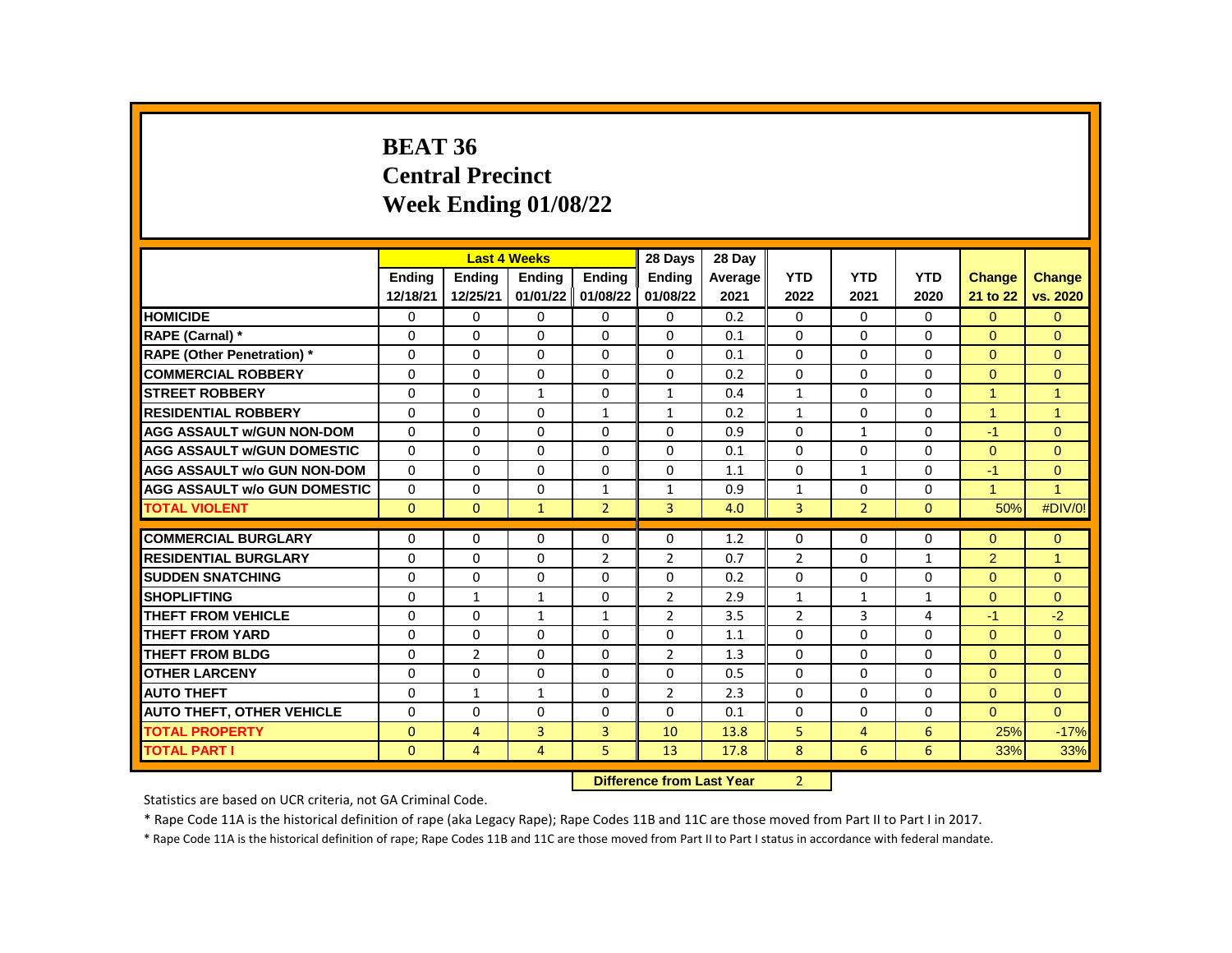# **BEAT 41 South Precinct Week Ending 01/08/22**

|                                     |                |              | <b>Last 4 Weeks</b> |                   | 28 Days        | 28 Day                                     |                |                |              |                      |                      |
|-------------------------------------|----------------|--------------|---------------------|-------------------|----------------|--------------------------------------------|----------------|----------------|--------------|----------------------|----------------------|
|                                     | <b>Endina</b>  | Ending       | Ending              | Ending            | <b>Endina</b>  | Average                                    | <b>YTD</b>     | <b>YTD</b>     | <b>YTD</b>   | <b>Change</b>        | <b>Change</b>        |
|                                     | 12/18/21       | 12/25/21     | 01/01/22            | 01/08/22          | 01/08/22       | 2021                                       | 2022           | 2021           | 2020         | 21 to 22             | vs. 2020             |
| <b>HOMICIDE</b>                     | 0              | 0            | 0                   | 0                 | $\mathbf 0$    | 0.1                                        | 0              | $\Omega$       | $\Omega$     | $\Omega$             | $\mathbf{0}$         |
| <b>RAPE (Carnal) *</b>              | $\Omega$       | $\Omega$     | $\Omega$            | $\Omega$          | $\Omega$       | 0.1                                        | $\Omega$       | $\Omega$       | $\Omega$     | $\Omega$             | $\Omega$             |
| <b>RAPE (Other Penetration) *</b>   | $\Omega$       | $\mathbf{0}$ | 0                   | $\mathbf{0}$      | $\Omega$       | 0.2                                        | $\Omega$       | $\Omega$       | $\Omega$     | $\Omega$             | $\Omega$             |
| <b>COMMERCIAL ROBBERY</b>           | $\Omega$       | $\mathbf{0}$ | $\mathbf{1}$        | 0                 | $\mathbf{1}$   | 0.2                                        | $\Omega$       | $\Omega$       | $\Omega$     | $\Omega$             | $\Omega$             |
| <b>STREET ROBBERY</b>               | $\Omega$       | $\Omega$     | $\mathbf{1}$        | 0                 | $\mathbf{1}$   | 0.4                                        | $\mathbf{1}$   | $\Omega$       | $\Omega$     | $\blacktriangleleft$ | $\blacktriangleleft$ |
| <b>RESIDENTIAL ROBBERY</b>          | $\Omega$       | $\mathbf{0}$ | 0                   | $\mathbf{0}$      | $\Omega$       | 0.0                                        | $\Omega$       | $\Omega$       | $\Omega$     | $\Omega$             | $\Omega$             |
| <b>AGG ASSAULT w/GUN NON-DOM</b>    | $\Omega$       | $\mathbf{0}$ | $\Omega$            | $\mathbf{0}$      | $\Omega$       | 0.5                                        | $\Omega$       | $\overline{2}$ | $\Omega$     | $-2$                 | $\Omega$             |
| <b>AGG ASSAULT W/GUN DOMESTIC</b>   | $\Omega$       | $\Omega$     | $\Omega$            | $\Omega$          | $\Omega$       | 0.1                                        | $\Omega$       | $\Omega$       | $\Omega$     | $\Omega$             | $\Omega$             |
| <b>AGG ASSAULT w/o GUN NON-DOM</b>  | $\Omega$       | $\Omega$     | $\mathbf{1}$        | $\Omega$          | $\mathbf{1}$   | 0.5                                        | $\mathbf{1}$   | $\Omega$       | $\Omega$     | $\blacktriangleleft$ | $\overline{1}$       |
| <b>AGG ASSAULT w/o GUN DOMESTIC</b> | 0              | 0            | 0                   | $\mathbf{1}$      | $\mathbf{1}$   | 0.4                                        | $\mathbf{1}$   | $\Omega$       | $\Omega$     | $\blacktriangleleft$ | $\overline{1}$       |
| <b>TOTAL VIOLENT</b>                | $\mathbf{0}$   | $\mathbf{0}$ | $\overline{3}$      | $\mathbf{1}$      | $\overline{4}$ | 2.4                                        | $\overline{3}$ | $\overline{2}$ | $\mathbf{0}$ | 50%                  | #DIV/0!              |
|                                     |                |              |                     |                   |                |                                            |                |                |              |                      |                      |
| <b>COMMERCIAL BURGLARY</b>          | 0              | 0            | $\mathbf{1}$        | 0                 | $\mathbf{1}$   | 0.7                                        | $\mathbf{1}$   | 0              | $\mathbf{0}$ | $\overline{1}$       | $\blacktriangleleft$ |
| <b>RESIDENTIAL BURGLARY</b>         | $\Omega$       | 0            | $\Omega$            | $\mathbf{1}$      | 1              | 0.5                                        | $\mathbf{1}$   | $\Omega$       | $\Omega$     | $\blacktriangleleft$ | $\overline{1}$       |
| <b>SUDDEN SNATCHING</b>             | $\Omega$       | $\Omega$     | $\Omega$            | $\Omega$          | $\Omega$       | 0.2                                        | $\Omega$       | $\mathbf{1}$   | $\Omega$     | $-1$                 | $\Omega$             |
| <b>SHOPLIFTING</b>                  | $\mathbf{1}$   | 0            | 0                   | 0                 | $\mathbf{1}$   | 1.8                                        | $\Omega$       | $\mathbf{1}$   | $\Omega$     | $-1$                 | $\Omega$             |
| <b>THEFT FROM VEHICLE</b>           | $\overline{2}$ | $\mathbf{0}$ | 0                   | $\overline{2}$    | 4              | 2.6                                        | $\overline{2}$ | $\mathbf{0}$   | $\mathbf{1}$ | $\overline{2}$       | $\blacktriangleleft$ |
| <b>THEFT FROM YARD</b>              | $\Omega$       | $\mathbf{1}$ | $\Omega$            | $\Omega$          | $\mathbf{1}$   | 1.1                                        | $\Omega$       | $\Omega$       | $\Omega$     | $\Omega$             | $\Omega$             |
| <b>THEFT FROM BLDG</b>              | $\Omega$       | 0            | $\mathbf{1}$        | 0                 | $\mathbf{1}$   | 1.4                                        | $\Omega$       | $\Omega$       | $\Omega$     | $\Omega$             | $\Omega$             |
| <b>OTHER LARCENY</b>                | $\Omega$       | $\Omega$     | $\Omega$            | $\Omega$          | $\Omega$       | 0.7                                        | $\Omega$       | $\Omega$       | $\Omega$     | $\Omega$             | $\Omega$             |
| <b>AUTO THEFT</b>                   | $\mathbf{1}$   | $\mathbf{0}$ | 0                   | $\mathbf{0}$      | $\mathbf{1}$   | 1.0                                        | $\Omega$       | $\Omega$       | $\Omega$     | $\Omega$             | $\Omega$             |
| <b>AUTO THEFT, OTHER VEHICLE</b>    | 0              | 0            | 0                   | 0                 | 0              | 0.2                                        | $\Omega$       | $\Omega$       | $\mathbf{0}$ | $\Omega$             | $\Omega$             |
| <b>TOTAL PROPERTY</b>               | 4              | $\mathbf{1}$ | $\overline{2}$      | $\overline{3}$    | 10             | 10.2                                       | $\overline{4}$ | $\overline{2}$ | $\mathbf{1}$ | 100%                 | 300%                 |
| <b>TOTAL PART I</b>                 | 4              | $\mathbf{1}$ | 5                   | $\overline{4}$    | 14             | 12.6                                       | $\overline{7}$ | $\overline{4}$ | $\mathbf{1}$ | 75%                  | 600%                 |
|                                     |                |              |                     | <b>CONTRACTOR</b> |                | <b>Contract Contract Contract Contract</b> | $\sim$         |                |              |                      |                      |

**Difference from Last Year** 3

Statistics are based on UCR criteria, not GA Criminal Code.

\* Rape Code 11A is the historical definition of rape (aka Legacy Rape); Rape Codes 11B and 11C are those moved from Part II to Part I in 2017.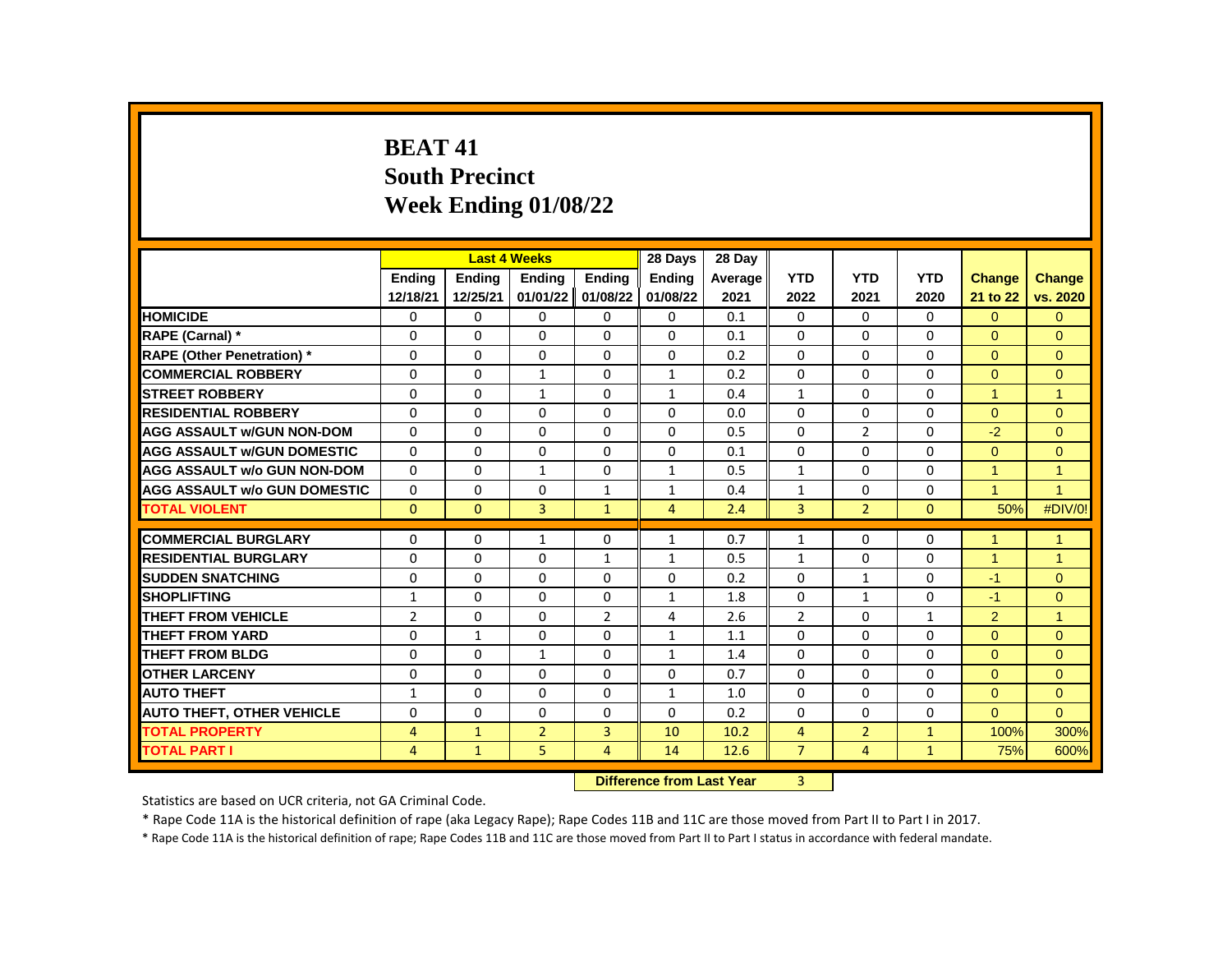# **BEAT 42 South Precinct Week Ending 01/08/22**

|                                     |               | <b>Last 4 Weeks</b> |               |               | 28 Days        | 28 Day  |              |                |                |                      |                |
|-------------------------------------|---------------|---------------------|---------------|---------------|----------------|---------|--------------|----------------|----------------|----------------------|----------------|
|                                     | <b>Endina</b> | <b>Endina</b>       | <b>Endina</b> | <b>Endina</b> | <b>Endina</b>  | Average | <b>YTD</b>   | <b>YTD</b>     | <b>YTD</b>     | <b>Change</b>        | <b>Change</b>  |
|                                     | 12/18/21      | 12/25/21            | 01/01/22      | 01/08/22      | 01/08/22       | 2021    | 2022         | 2021           | 2020           | 21 to 22             | vs. 2020       |
| <b>HOMICIDE</b>                     | 0             | 0                   | 0             | 0             | 0              | 0.1     | 0            | $\mathbf{0}$   | $\mathbf{0}$   | $\mathbf{0}$         | $\mathbf{0}$   |
| RAPE (Carnal) *                     | $\Omega$      | $\Omega$            | $\Omega$      | $\Omega$      | $\Omega$       | 0.2     | $\Omega$     | 0              | $\Omega$       | $\Omega$             | $\Omega$       |
| <b>RAPE (Other Penetration) *</b>   | $\Omega$      | $\Omega$            | $\Omega$      | $\Omega$      | $\Omega$       | 0.0     | $\Omega$     | $\Omega$       | $\mathbf{1}$   | $\Omega$             | $-1$           |
| <b>COMMERCIAL ROBBERY</b>           | $\mathbf{1}$  | 0                   | $\Omega$      | 0             | $\mathbf{1}$   | 0.2     | $\Omega$     | 0              | $\mathbf{1}$   | $\Omega$             | $-1$           |
| <b>STREET ROBBERY</b>               | $\Omega$      | 0                   | $\Omega$      | 0             | 0              | 0.4     | $\Omega$     | $\overline{2}$ | $\Omega$       | $-2$                 | $\Omega$       |
| <b>RESIDENTIAL ROBBERY</b>          | $\Omega$      | $\Omega$            | $\Omega$      | $\Omega$      | $\Omega$       | 0.2     | $\Omega$     | $\Omega$       | $\Omega$       | $\Omega$             | $\mathbf{0}$   |
| <b>AGG ASSAULT W/GUN NON-DOM</b>    | $\Omega$      | 0                   | $\Omega$      | 0             | $\Omega$       | 0.6     | $\Omega$     | $\Omega$       | $\Omega$       | $\Omega$             | $\Omega$       |
| <b>AGG ASSAULT W/GUN DOMESTIC</b>   | $\Omega$      | $\Omega$            | $\Omega$      | $\Omega$      | $\Omega$       | 0.0     | $\Omega$     | $\Omega$       | $\Omega$       | $\Omega$             | $\Omega$       |
| <b>AGG ASSAULT w/o GUN NON-DOM</b>  | $\Omega$      | $\Omega$            | $\Omega$      | $\Omega$      | $\Omega$       | 0.5     | $\Omega$     | $\Omega$       | $\Omega$       | $\mathbf{0}$         | $\mathbf{0}$   |
| <b>AGG ASSAULT w/o GUN DOMESTIC</b> | $\Omega$      | $\Omega$            | $\Omega$      | $\Omega$      | $\Omega$       | 0.2     | $\Omega$     | $\Omega$       | $\Omega$       | $\Omega$             | $\Omega$       |
| <b>TOTAL VIOLENT</b>                | $\mathbf{1}$  | $\mathbf{0}$        | $\Omega$      | $\Omega$      | $\mathbf{1}$   | 2.3     | $\mathbf{0}$ | $\overline{2}$ | $\overline{2}$ | $-100%$              | $-100%$        |
|                                     |               |                     |               |               |                |         |              |                |                |                      |                |
| <b>COMMERCIAL BURGLARY</b>          | 0             | $\mathbf{1}$        | 0             | 0             | $\mathbf{1}$   | 0.8     | $\Omega$     | 0              | $\Omega$       | $\Omega$             | $\Omega$       |
| <b>RESIDENTIAL BURGLARY</b>         | $\Omega$      | 0                   | 0             | 0             | 0              | 0.5     | 0            | 0              | 0              | $\Omega$             | $\Omega$       |
| <b>SUDDEN SNATCHING</b>             | $\mathbf{1}$  | 0                   | 0             | $\mathbf{1}$  | $\overline{2}$ | 0.2     | $\mathbf{1}$ | 0              | $\Omega$       | $\blacktriangleleft$ | $\overline{1}$ |
| <b>SHOPLIFTING</b>                  | 3             | 3                   | $\mathbf{1}$  | 4             | 11             | 12.4    | 4            | 6              | $\overline{3}$ | $-2$                 | $\overline{1}$ |
| <b>THEFT FROM VEHICLE</b>           | $\Omega$      | $\mathbf{1}$        | 0             | $\mathbf{1}$  | $\overline{2}$ | 3.8     | $\mathbf{1}$ | $\mathbf{1}$   | $\mathbf{1}$   | $\Omega$             | $\mathbf{0}$   |
| <b>THEFT FROM YARD</b>              | $\Omega$      | $\Omega$            | $\Omega$      | $\Omega$      | $\Omega$       | 1.7     | $\Omega$     | $\Omega$       | $\Omega$       | $\Omega$             | $\mathbf{0}$   |
| <b>THEFT FROM BLDG</b>              | $\Omega$      | $\Omega$            | $\Omega$      | 0             | $\Omega$       | 1.0     | $\Omega$     | $\Omega$       | $\mathbf{1}$   | $\Omega$             | $-1$           |
| <b>OTHER LARCENY</b>                | $\mathbf{1}$  | $\mathbf{1}$        | $\Omega$      | 0             | $\overline{2}$ | 0.7     | $\Omega$     | 0              | $\Omega$       | $\Omega$             | $\Omega$       |
| <b>AUTO THEFT</b>                   | $\Omega$      | $\Omega$            | $\Omega$      | $\Omega$      | $\Omega$       | 1.3     | $\Omega$     | $\mathbf{1}$   | $\Omega$       | $-1$                 | $\mathbf{0}$   |
| <b>AUTO THEFT, OTHER VEHICLE</b>    | $\Omega$      | $\Omega$            | $\Omega$      | $\Omega$      | $\Omega$       | 0.5     | $\Omega$     | $\Omega$       | $\Omega$       | $\Omega$             | $\Omega$       |
| <b>TOTAL PROPERTY</b>               | 5             | 6                   | $\mathbf{1}$  | 6             | 18             | 22.8    | 6            | 8              | 5              | $-25%$               | 20%            |
| <b>TOTAL PART I</b>                 | 6             | 6                   | $\mathbf{1}$  | 6             | 19             | 25.1    | 6            | 10             | $\overline{7}$ | $-40%$               | $-14%$         |
|                                     |               |                     |               |               |                |         |              |                |                |                      |                |

**Difference from Last Year** -4

Statistics are based on UCR criteria, not GA Criminal Code.

\* Rape Code 11A is the historical definition of rape (aka Legacy Rape); Rape Codes 11B and 11C are those moved from Part II to Part I in 2017.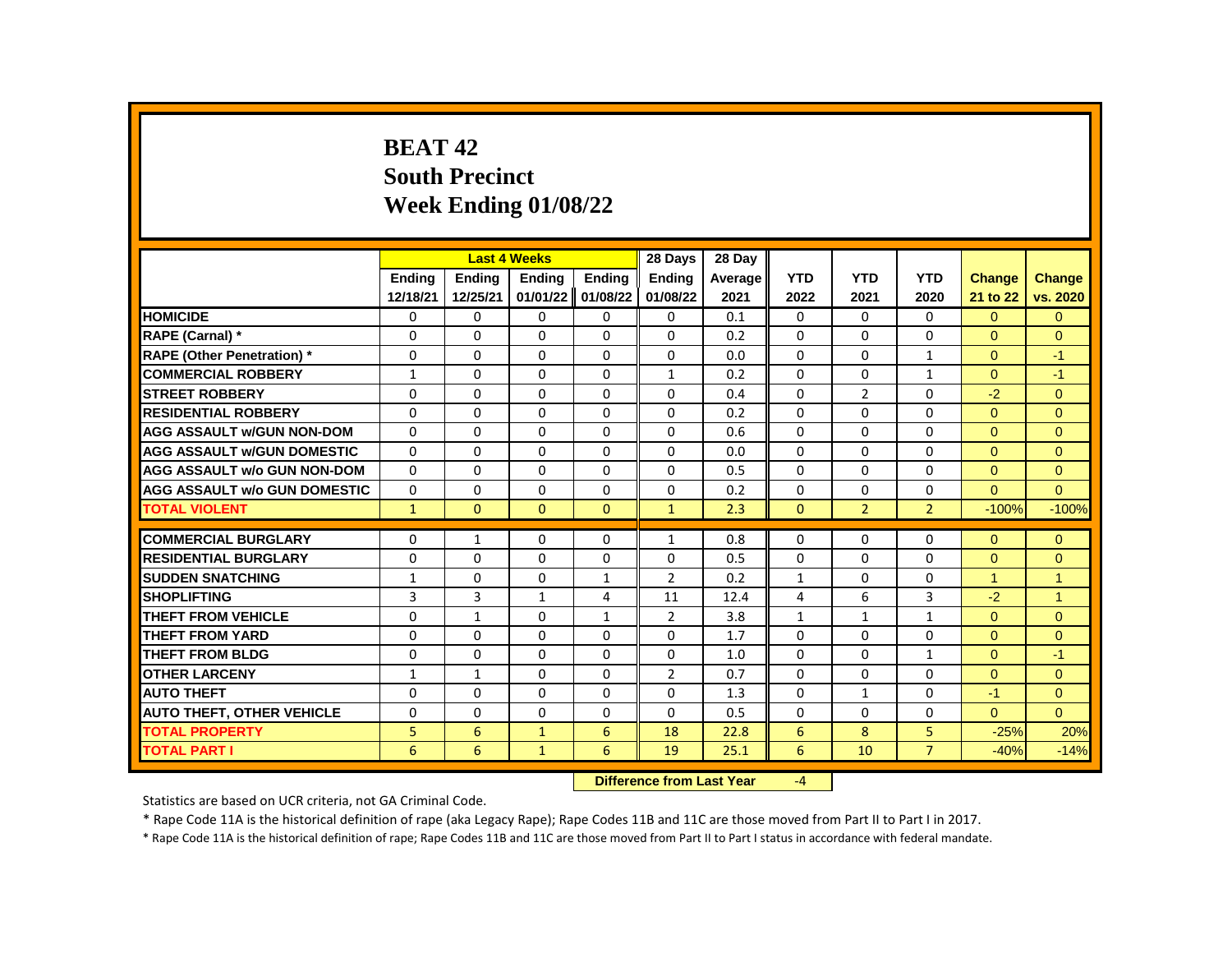# **BEAT 43 South Precinct Week Ending 01/08/22**

|                                     |                |                | <b>Last 4 Weeks</b> |                | 28 Days        | 28 Day  |                |                |                |                |                |
|-------------------------------------|----------------|----------------|---------------------|----------------|----------------|---------|----------------|----------------|----------------|----------------|----------------|
|                                     | <b>Endina</b>  | <b>Endina</b>  | <b>Endina</b>       | <b>Endina</b>  | <b>Endina</b>  | Average | <b>YTD</b>     | <b>YTD</b>     | <b>YTD</b>     | <b>Change</b>  | <b>Change</b>  |
|                                     | 12/18/21       | 12/25/21       | 01/01/22 01/08/22   |                | 01/08/22       | 2021    | 2022           | 2021           | 2020           | 21 to 22       | vs. 2020       |
| <b>HOMICIDE</b>                     | 0              | 0              | 0                   | 0              | 0              | 0.2     | 0              | 0              | 0              | $\overline{0}$ | $\mathbf{0}$   |
| RAPE (Carnal) *                     | $\Omega$       | $\Omega$       | $\Omega$            | 0              | $\Omega$       | 0.2     | $\Omega$       | $\Omega$       | $\Omega$       | $\Omega$       | $\Omega$       |
| <b>RAPE (Other Penetration) *</b>   | 0              | $\Omega$       | $\Omega$            | $\Omega$       | $\Omega$       | 0.0     | $\Omega$       | $\Omega$       | $\Omega$       | $\Omega$       | $\Omega$       |
| <b>COMMERCIAL ROBBERY</b>           | 0              | $\Omega$       | $\Omega$            | $\Omega$       | $\Omega$       | 0.1     | $\Omega$       | $\Omega$       | $\mathbf{1}$   | $\Omega$       | $-1$           |
| <b>STREET ROBBERY</b>               | 0              | $\Omega$       | $\Omega$            | $\Omega$       | $\Omega$       | 0.3     | $\Omega$       | $\Omega$       | $\Omega$       | $\Omega$       | $\Omega$       |
| <b>RESIDENTIAL ROBBERY</b>          | $\Omega$       | $\mathbf{0}$   | $\Omega$            | $\mathbf{0}$   | $\Omega$       | 0.4     | $\Omega$       | $\Omega$       | $\Omega$       | $\Omega$       | $\Omega$       |
| <b>AGG ASSAULT w/GUN ON-DOM</b>     | $\Omega$       | $\Omega$       | $\Omega$            | $\Omega$       | $\Omega$       | 0.8     | $\Omega$       | $\Omega$       | $\mathbf{1}$   | $\Omega$       | $-1$           |
| <b>AGG ASSAULT W/GUN DOMESTIC</b>   | 0              | 0              | $\Omega$            | $\mathbf{0}$   | 0              | 0.0     | $\Omega$       | 0              | 0              | $\Omega$       | $\Omega$       |
| <b>AGG ASSAULT w/o GUN NON-DOM</b>  | $\mathbf{1}$   | 0              | $\mathbf{1}$        | $\mathbf{0}$   | $\overline{2}$ | 0.5     | $\mathbf{1}$   | 0              | 0              | $\mathbf{1}$   | $\mathbf{1}$   |
| <b>AGG ASSAULT w/o GUN DOMESTIC</b> | $\Omega$       | 0              | $\Omega$            | 0              | $\Omega$       | 1.2     | $\Omega$       | $\overline{2}$ | $\Omega$       | $-2$           | $\Omega$       |
| <b>TOTAL VIOLENT</b>                | $\mathbf{1}$   | $\mathbf{0}$   | $\mathbf{1}$        | $\mathbf{0}$   | $\overline{2}$ | 3.7     | $\mathbf{1}$   | $\overline{2}$ | $\overline{2}$ | $-50%$         | $-50%$         |
|                                     |                |                |                     |                |                |         |                |                |                |                |                |
| <b>COMMERCIAL BURGLARY</b>          | 0              | $\Omega$       | $\Omega$            | $\Omega$       | $\Omega$       | 0.4     | $\Omega$       | $\Omega$       | $\Omega$       | $\Omega$       | $\mathbf{0}$   |
| <b>RESIDENTIAL BURGLARY</b>         | 0              | 0              | 0                   | 0              | 0              | 0.8     | 0              | 0              | $\overline{2}$ | $\Omega$       | $-2$           |
| <b>SUDDEN SNATCHING</b>             | 0              | $\mathbf{1}$   | $\mathbf{1}$        | $\Omega$       | $\overline{2}$ | 0.3     | $\Omega$       | $\Omega$       | $\Omega$       | $\Omega$       | $\Omega$       |
| <b>SHOPLIFTING</b>                  | $\mathbf{1}$   | $\mathbf{1}$   | $\Omega$            | 0              | $\overline{2}$ | 3.4     | 0              | $\overline{2}$ | $\overline{2}$ | $-2$           | $-2$           |
| <b>THEFT FROM VEHICLE</b>           | $\overline{2}$ | $\Omega$       | $\mathbf{1}$        | $\mathbf{1}$   | 4              | 3.2     | $\mathbf{1}$   | $\mathbf{1}$   | $\mathbf{1}$   | $\Omega$       | $\Omega$       |
| <b>THEFT FROM YARD</b>              | 0              | $\Omega$       | $\Omega$            | $\Omega$       | $\Omega$       | 1.8     | $\Omega$       | $\Omega$       | $\mathbf{1}$   | $\Omega$       | $-1$           |
| <b>THEFT FROM BLDG</b>              | 0              | $\mathbf{1}$   | $\mathbf{1}$        | $\mathbf{1}$   | 3              | 1.5     | $\mathbf{1}$   | 0              | $\Omega$       | 1              | 1              |
| <b>OTHER LARCENY</b>                | 0              | $\mathbf{1}$   | $\Omega$            | $\overline{2}$ | 3              | 0.6     | $\overline{2}$ | $\Omega$       | $\Omega$       | 2              | $\overline{2}$ |
| <b>AUTO THEFT</b>                   | $\Omega$       | $\Omega$       | $\Omega$            | $\Omega$       | $\Omega$       | 1.1     | $\Omega$       | $\Omega$       | $\Omega$       | $\Omega$       | $\Omega$       |
| <b>AUTO THEFT, OTHER VEHICLE</b>    | $\Omega$       | $\Omega$       | $\Omega$            | 0              | $\Omega$       | 0.4     | $\Omega$       | $\Omega$       | $\Omega$       | $\Omega$       | $\Omega$       |
| <b>TOTAL PROPERTY</b>               | 3              | $\overline{4}$ | 3                   | 4              | 14             | 13.5    | $\overline{4}$ | 3              | 6              | 33%            | $-33%$         |
| <b>TOTAL PART I</b>                 | 4              | $\overline{4}$ | $\overline{4}$      | 4              | 16             | 17.2    | 5              | 5              | 8              | 0%             | $-38%$         |
|                                     |                |                |                     |                |                |         |                |                |                |                |                |

**Difference from Last Year** 0

Statistics are based on UCR criteria, not GA Criminal Code.

\* Rape Code 11A is the historical definition of rape (aka Legacy Rape); Rape Codes 11B and 11C are those moved from Part II to Part I in 2017.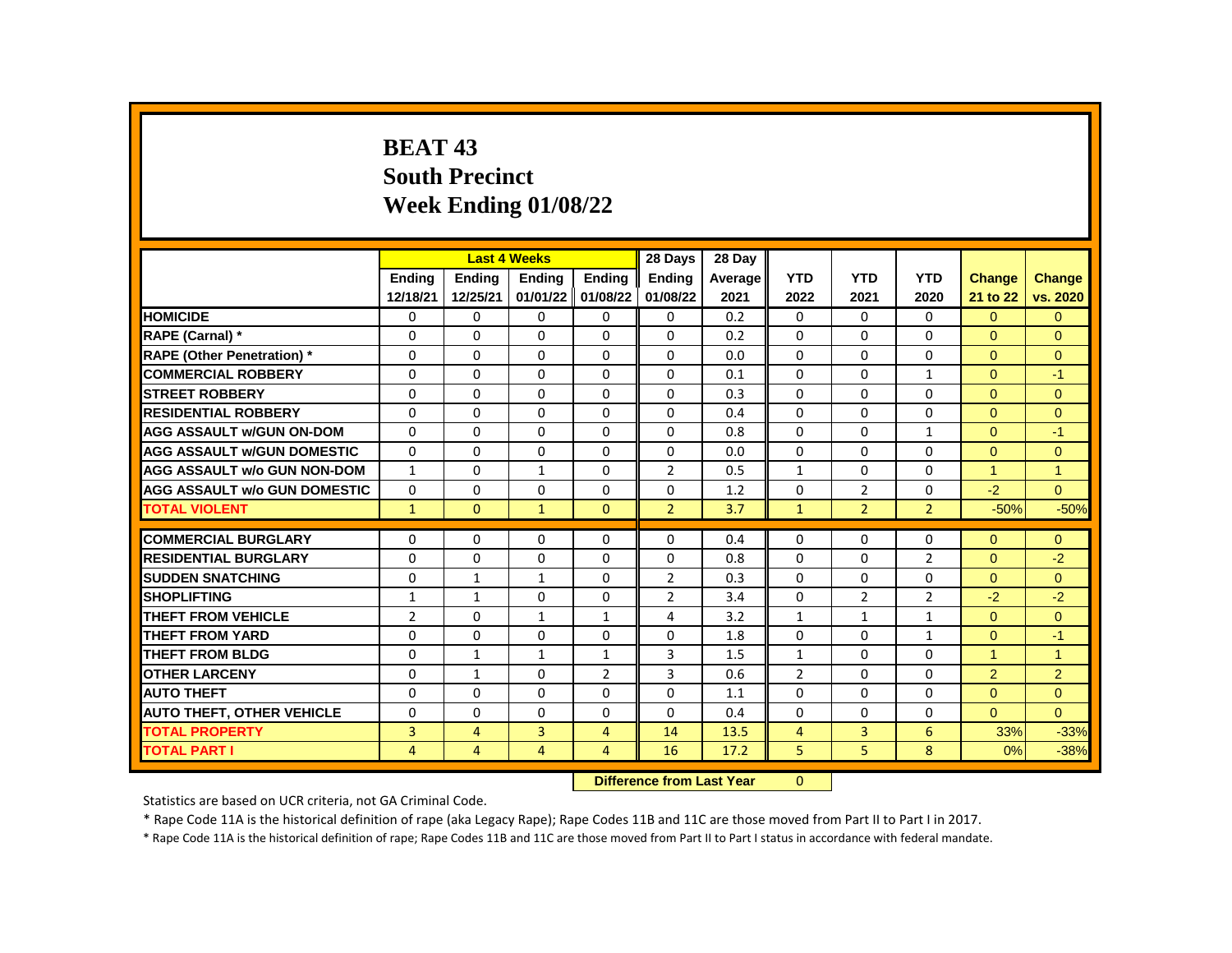## **BEAT 44 South Precinct Week Ending 01/08/22**

|                                     |                |                | <b>Last 4 Weeks</b> |                | 28 Days        | 28 Day  |                |                |                |                |                |
|-------------------------------------|----------------|----------------|---------------------|----------------|----------------|---------|----------------|----------------|----------------|----------------|----------------|
|                                     | <b>Endina</b>  | <b>Endina</b>  | <b>Endina</b>       | <b>Endina</b>  | <b>Endina</b>  | Average | <b>YTD</b>     | <b>YTD</b>     | <b>YTD</b>     | <b>Change</b>  | <b>Change</b>  |
|                                     | 12/18/21       | 12/25/21       | 01/01/22 01/08/22   |                | 01/08/22       | 2021    | 2022           | 2021           | 2020           | 21 to 22       | vs. 2020       |
| <b>HOMICIDE</b>                     | 0              | 0              | 0                   | 0              | 0              | 0.2     | 0              | 0              | 0              | $\overline{0}$ | $\mathbf{0}$   |
| RAPE (Carnal) *                     | $\Omega$       | $\Omega$       | $\Omega$            | 0              | $\Omega$       | 0.2     | $\Omega$       | $\Omega$       | $\Omega$       | $\Omega$       | $\Omega$       |
| <b>RAPE (Other Penetration) *</b>   | 0              | $\Omega$       | $\Omega$            | $\Omega$       | $\Omega$       | 0.0     | $\Omega$       | $\Omega$       | $\Omega$       | $\Omega$       | $\Omega$       |
| <b>COMMERCIAL ROBBERY</b>           | 0              | $\Omega$       | $\Omega$            | $\Omega$       | $\Omega$       | 0.1     | $\Omega$       | $\Omega$       | $\Omega$       | $\Omega$       | $\Omega$       |
| <b>STREET ROBBERY</b>               | 0              | $\Omega$       | $\Omega$            | $\Omega$       | $\Omega$       | 0.2     | $\Omega$       | $\Omega$       | $\mathbf{1}$   | $\Omega$       | $-1$           |
| <b>RESIDENTIAL ROBBERY</b>          | $\Omega$       | $\mathbf{0}$   | $\Omega$            | $\mathbf{0}$   | $\Omega$       | 0.4     | $\Omega$       | $\Omega$       | $\Omega$       | $\Omega$       | $\Omega$       |
| <b>AGG ASSAULT w/GUN NON-DOM</b>    | $\Omega$       | $\Omega$       | $\Omega$            | $\Omega$       | $\Omega$       | 0.7     | $\Omega$       | $\Omega$       | $\mathbf{1}$   | $\Omega$       | $-1$           |
| <b>AGG ASSAULT W/GUN DOMESTIC</b>   | 0              | 0              | $\Omega$            | $\mathbf{0}$   | 0              | 0.0     | $\Omega$       | 0              | 0              | $\Omega$       | $\Omega$       |
| <b>AGG ASSAULT w/o GUN NON-DOM</b>  | $\mathbf{1}$   | 0              | 0                   | $\mathbf{0}$   | $\mathbf{1}$   | 0.5     | $\mathbf{0}$   | 0              | 0              | $\mathbf{0}$   | $\mathbf{0}$   |
| <b>AGG ASSAULT w/o GUN DOMESTIC</b> | $\mathbf{1}$   | 0              | $\mathbf{1}$        | 0              | $\overline{2}$ | 1.4     | $\Omega$       | 0              | $\Omega$       | $\Omega$       | $\Omega$       |
| <b>TOTAL VIOLENT</b>                | $\overline{2}$ | $\mathbf{0}$   | $\mathbf{1}$        | $\mathbf{0}$   | $\overline{3}$ | 3.5     | $\mathbf{0}$   | $\mathbf{0}$   | $\overline{2}$ | #DIV/0!        | $-100%$        |
|                                     |                |                |                     |                |                |         |                |                |                |                |                |
| <b>COMMERCIAL BURGLARY</b>          | 0              | $\Omega$       | $\Omega$            | $\Omega$       | $\Omega$       | 0.4     | $\Omega$       | 0              | $\mathbf{1}$   | $\Omega$       | $-1$           |
| <b>RESIDENTIAL BURGLARY</b>         | 0              | 0              | 0                   | 0              | 0              | 0.6     | 0              | 0              | $\mathbf{1}$   | $\Omega$       | $-1$           |
| <b>SUDDEN SNATCHING</b>             | 0              | $\Omega$       | $\Omega$            | $\Omega$       | $\Omega$       | 0.0     | $\Omega$       | $\Omega$       | $\Omega$       | $\Omega$       | $\Omega$       |
| <b>SHOPLIFTING</b>                  | 0              | $\mathbf{1}$   | $\Omega$            | 0              | $\mathbf{1}$   | 2.3     | 0              | $\overline{2}$ | $\mathbf{1}$   | $-2$           | $-1$           |
| <b>THEFT FROM VEHICLE</b>           | $\mathbf{1}$   | 0              | 0                   | $\overline{2}$ | 3              | 3.9     | $\overline{2}$ | 0              | $\overline{2}$ | $\overline{2}$ | $\mathbf{0}$   |
| <b>THEFT FROM YARD</b>              | 0              | $\mathbf{1}$   | $\mathbf{1}$        | $\mathbf{1}$   | 3              | 1.6     | $\mathbf{1}$   | $\Omega$       | $\Omega$       | $\mathbf{1}$   | $\overline{1}$ |
| <b>THEFT FROM BLDG</b>              | 0              | $\Omega$       | $\Omega$            | 0              | $\Omega$       | 2.3     | $\Omega$       | 0              | $\Omega$       | $\Omega$       | $\Omega$       |
| <b>OTHER LARCENY</b>                | $\mathbf{1}$   | $\Omega$       | $\Omega$            | $\Omega$       | $\mathbf{1}$   | 1.6     | $\Omega$       | $\Omega$       | $\Omega$       | $\Omega$       | $\Omega$       |
| <b>AUTO THEFT</b>                   | $\Omega$       | $\Omega$       | $\mathbf{1}$        | $\mathbf{1}$   | $\overline{2}$ | 1.3     | $\mathbf{1}$   | $\Omega$       | $\Omega$       | $\mathbf{1}$   | $\overline{1}$ |
| <b>AUTO THEFT, OTHER VEHICLE</b>    | $\mathbf{1}$   | $\Omega$       | $\Omega$            | 0              | $\mathbf{1}$   | 0.5     | $\Omega$       | $\Omega$       | $\Omega$       | $\Omega$       | $\Omega$       |
| <b>TOTAL PROPERTY</b>               | 3              | $\overline{2}$ | $\overline{2}$      | 4              | 11             | 14.5    | $\overline{4}$ | $\overline{2}$ | 5              | 100%           | $-20%$         |
| <b>TOTAL PART I</b>                 | 5              | $\overline{2}$ | 3                   | 4              | 14             | 18.0    | 4              | $\overline{2}$ | $\overline{7}$ | 100%           | $-43%$         |
|                                     |                |                |                     |                |                |         |                |                |                |                |                |

**Difference from Last Year** 2

Statistics are based on UCR criteria, not GA Criminal Code.

\* Rape Code 11A is the historical definition of rape (aka Legacy Rape); Rape Codes 11B and 11C are those moved from Part II to Part I in 2017.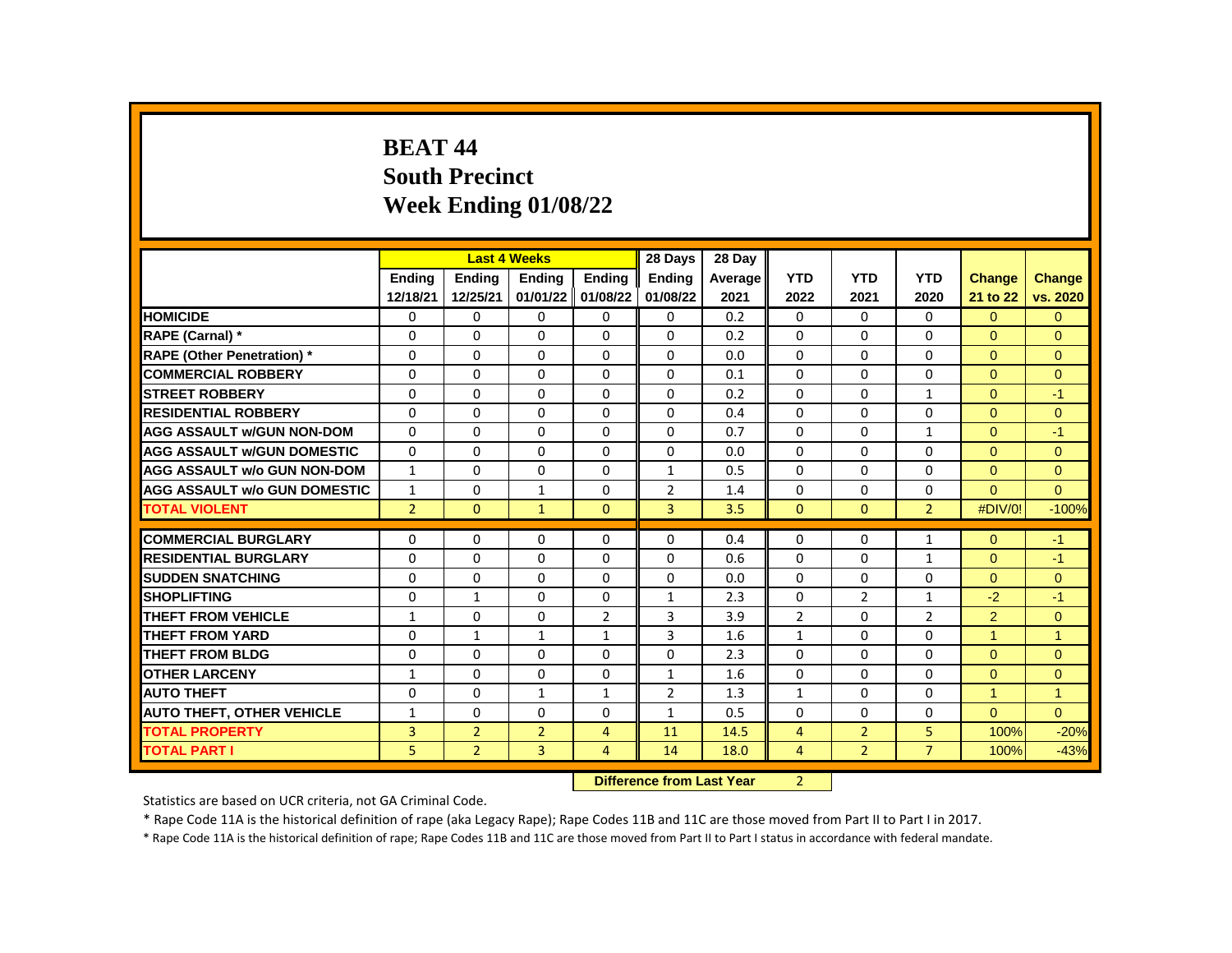# **BEAT 45 South Precinct Week Ending 01/08/22**

|                                     |                |                | <b>Last 4 Weeks</b> |                | 28 Days       | 28 Day  |              |              |                |                |                |
|-------------------------------------|----------------|----------------|---------------------|----------------|---------------|---------|--------------|--------------|----------------|----------------|----------------|
|                                     | <b>Endina</b>  | <b>Endina</b>  | <b>Endina</b>       | <b>Endina</b>  | <b>Ending</b> | Average | <b>YTD</b>   | <b>YTD</b>   | <b>YTD</b>     | Change         | <b>Change</b>  |
|                                     | 12/18/21       | 12/25/21       | 01/01/22 01/08/22   |                | 01/08/22      | 2021    | 2022         | 2021         | 2020           | 21 to 22       | vs. 2020       |
| <b>HOMICIDE</b>                     | 0              | 0              | 0                   | $\mathbf{0}$   | $\mathbf{0}$  | 0.1     | $\mathbf{0}$ | 0            | 0              | $\overline{0}$ | $\Omega$       |
| RAPE (Carnal) *                     | 0              | $\Omega$       | $\Omega$            | $\Omega$       | $\Omega$      | 0.4     | $\Omega$     | 0            | $\Omega$       | $\Omega$       | $\Omega$       |
| <b>RAPE (Other Penetration) *</b>   | $\Omega$       | $\mathbf{0}$   | $\Omega$            | $\mathbf{0}$   | 0             | 0.0     | $\Omega$     | $\mathbf{0}$ | $\Omega$       | $\Omega$       | $\Omega$       |
| <b>COMMERCIAL ROBBERY</b>           | 0              | 0              | $\Omega$            | $\mathbf{0}$   | 0             | 0.1     | $\Omega$     | 0            | 0              | $\Omega$       | $\Omega$       |
| <b>STREET ROBBERY</b>               | 0              | 0              | 0                   | $\mathbf{0}$   | 0             | 0.4     | $\Omega$     | 0            | 0              | $\Omega$       | $\Omega$       |
| <b>RESIDENTIAL ROBBERY</b>          | 0              | 0              | $\Omega$            | $\mathbf{0}$   | $\Omega$      | 0.2     | $\Omega$     | 0            | $\Omega$       | $\Omega$       | $\Omega$       |
| <b>AGG ASSAULT w/GUN NON-DOM</b>    | 0              | $\mathbf{1}$   | $\Omega$            | $\mathbf{0}$   | $\mathbf{1}$  | 0.2     | $\Omega$     | 0            | $\Omega$       | $\Omega$       | $\Omega$       |
| <b>AGG ASSAULT W/GUN DOMESTIC</b>   | 0              | 0              | 0                   | $\mathbf{0}$   | 0             | 0.2     | $\Omega$     | 0            | 0              | $\Omega$       | $\Omega$       |
| <b>AGG ASSAULT w/o GUN NON-DOM</b>  | $\Omega$       | 0              | 0                   | $\mathbf{0}$   | 0             | 0.7     | $\mathbf{0}$ | 0            | 0              | $\Omega$       | $\Omega$       |
| <b>AGG ASSAULT w/o GUN DOMESTIC</b> | 0              | 0              | 0                   | 0              | 0             | 1.4     | 0            | 0            | $\mathbf{1}$   | $\Omega$       | $-1$           |
| <b>TOTAL VIOLENT</b>                | $\Omega$       | $\mathbf{1}$   | $\Omega$            | $\mathbf{0}$   | $\mathbf{1}$  | 3.5     | $\mathbf{0}$ | $\mathbf{0}$ | $\mathbf{1}$   | #DIV/0!        | $-100%$        |
|                                     |                |                |                     |                |               |         |              |              |                |                |                |
| <b>COMMERCIAL BURGLARY</b>          | 0              | $\Omega$       | $\Omega$            | 0              | $\Omega$      | 0.1     | $\Omega$     | $\Omega$     | $\Omega$       | $\Omega$       | $\mathbf{0}$   |
| <b>RESIDENTIAL BURGLARY</b>         | 0              | 0              | 1                   | 0              | 1             | 1.2     | $\Omega$     | 0            | $\Omega$       | $\Omega$       | $\Omega$       |
| <b>SUDDEN SNATCHING</b>             | 1              | 0              | 0                   | $\mathbf{0}$   | $\mathbf{1}$  | 0.2     | $\Omega$     | 0            | 0              | $\Omega$       | $\mathbf{0}$   |
| <b>SHOPLIFTING</b>                  | $\overline{2}$ | $\Omega$       | $\overline{2}$      | $\mathbf{1}$   | 5             | 5.4     | $\mathbf{1}$ | $\Omega$     | $\Omega$       | 1              | $\overline{1}$ |
| <b>THEFT FROM VEHICLE</b>           | 1              | $\overline{2}$ | 3                   | $\overline{2}$ | 8             | 4.1     | 3            | 0            | 0              | 3              | 3              |
| <b>THEFT FROM YARD</b>              | 0              | $\Omega$       | $\Omega$            | $\Omega$       | $\Omega$      | 0.8     | $\Omega$     | 0            | $\mathbf{1}$   | $\Omega$       | $-1$           |
| <b>THEFT FROM BLDG</b>              | 0              | $\Omega$       | $\mathbf{1}$        | 0              | $\mathbf{1}$  | 1.5     | $\Omega$     | $\Omega$     | $\Omega$       | $\Omega$       | $\Omega$       |
| <b>OTHER LARCENY</b>                | 4              | $\overline{2}$ | $\Omega$            | 4              | 10            | 1.8     | 4            | $\Omega$     | $\Omega$       | $\overline{4}$ | 4              |
| <b>AUTO THEFT</b>                   | $\Omega$       | $\mathbf{1}$   | $\overline{2}$      | $\Omega$       | 3             | 1.0     | $\Omega$     | $\Omega$     | $\Omega$       | $\Omega$       | $\Omega$       |
| <b>AUTO THEFT, OTHER VEHICLE</b>    | $\Omega$       | $\Omega$       | $\mathfrak{p}$      | $\Omega$       | $\mathcal{P}$ | 0.2     | $\mathbf{1}$ | $\Omega$     | $\Omega$       | $\overline{1}$ | $\overline{1}$ |
| <b>TOTAL PROPERTY</b>               | 8              | 5              | 11                  | $\overline{7}$ | 31            | 16.2    | 9            | $\Omega$     | $\mathbf{1}$   | #DIV/0!        | 800%           |
| <b>TOTAL PART I</b>                 | 8              | 6              | 11                  | $\overline{7}$ | 32            | 19.6    | 9            | $\Omega$     | $\overline{2}$ | #DIV/0!        | 350%           |

**Difference from Last Year** 9

Statistics are based on UCR criteria, not GA Criminal Code.

\* Rape Code 11A is the historical definition of rape (aka Legacy Rape); Rape Codes 11B and 11C are those moved from Part II to Part I in 2017.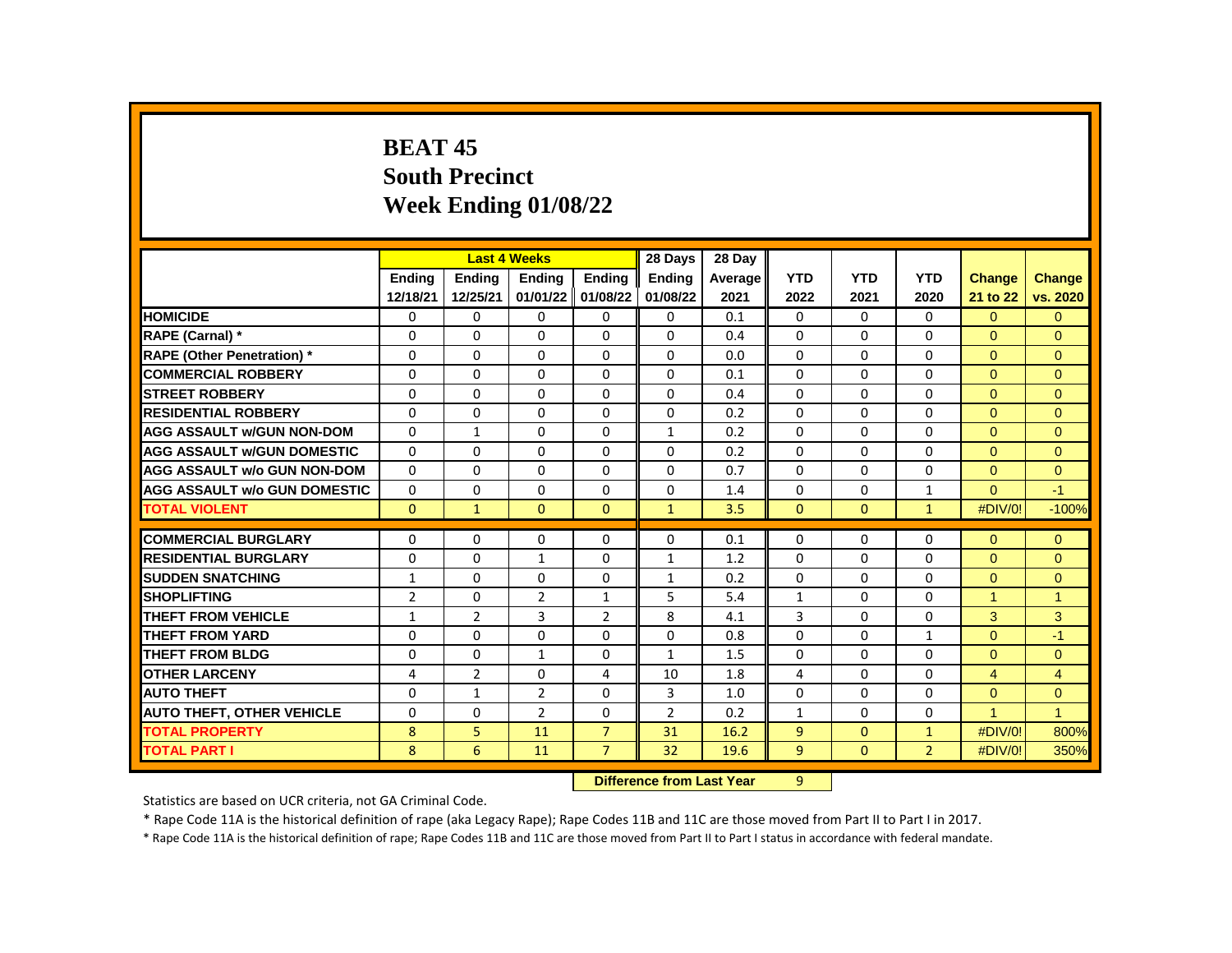# **BEAT 46 South Precinct Week Ending 01/08/22**

|                                     |              |               | <b>Last 4 Weeks</b> |              | 28 Days        | 28 Day  |                |                |                |                      |                |
|-------------------------------------|--------------|---------------|---------------------|--------------|----------------|---------|----------------|----------------|----------------|----------------------|----------------|
|                                     | Ending       | <b>Ending</b> | Ending              | Ending       | <b>Ending</b>  | Average | <b>YTD</b>     | <b>YTD</b>     | <b>YTD</b>     | <b>Change</b>        | <b>Change</b>  |
|                                     | 12/18/21     | 12/25/21      | 01/01/22            | 01/08/22     | 01/08/22       | 2021    | 2022           | 2021           | 2020           | 21 to 22             | vs. 2020       |
| <b>HOMICIDE</b>                     | 0            | 0             | 0                   | 0            | 0              | 0.2     | 0              | $\mathbf{0}$   | $\mathbf{0}$   | $\Omega$             | $\mathbf{0}$   |
| RAPE (Carnal) *                     | $\Omega$     | $\Omega$      | $\Omega$            | $\mathbf{1}$ | $\mathbf{1}$   | 0.2     | $\mathbf{1}$   | $\Omega$       | $\Omega$       | $\blacktriangleleft$ | $\overline{1}$ |
| <b>RAPE (Other Penetration)</b> *   | $\Omega$     | $\Omega$      | $\Omega$            | $\Omega$     | $\Omega$       | 0.1     | $\Omega$       | $\Omega$       | $\Omega$       | $\Omega$             | $\mathbf{0}$   |
| <b>COMMERCIAL ROBBERY</b>           | $\Omega$     | 0             | $\Omega$            | 0            | 0              | 0.2     | $\Omega$       | 0              | 0              | $\mathbf{0}$         | $\mathbf{0}$   |
| <b>STREET ROBBERY</b>               | 0            | $\Omega$      | $\Omega$            | $\Omega$     | $\Omega$       | 0.3     | $\Omega$       | $\Omega$       | $\Omega$       | $\Omega$             | $\Omega$       |
| <b>RESIDENTIAL ROBBERY</b>          | $\Omega$     | $\Omega$      | $\Omega$            | $\Omega$     | $\Omega$       | 0.2     | $\Omega$       | $\Omega$       | $\Omega$       | $\Omega$             | $\Omega$       |
| <b>AGG ASSAULT w/GUN NON-DOM</b>    | $\mathbf{1}$ | $\Omega$      | $\Omega$            | $\Omega$     | $\mathbf{1}$   | 0.6     | $\Omega$       | $\mathbf{1}$   | $\mathbf{1}$   | $-1$                 | $-1$           |
| <b>AGG ASSAULT w/GUN DOMESTIC</b>   | $\Omega$     | 0             | $\Omega$            | $\Omega$     | 0              | 0.2     | $\Omega$       | $\Omega$       | $\Omega$       | $\Omega$             | $\mathbf{0}$   |
| <b>AGG ASSAULT w/o GUN NON-DOM</b>  | $\Omega$     | $\Omega$      | $\Omega$            | $\Omega$     | $\Omega$       | 0.5     | $\Omega$       | $\Omega$       | $\Omega$       | $\Omega$             | $\overline{0}$ |
| <b>AGG ASSAULT w/o GUN DOMESTIC</b> | $\Omega$     | $\Omega$      | $\overline{2}$      | $\Omega$     | $\overline{2}$ | 1.5     | $\mathbf{1}$   | $\mathbf{1}$   | $\Omega$       | $\Omega$             | $\overline{1}$ |
| <b>TOTAL VIOLENT</b>                | $\mathbf{1}$ | $\Omega$      | $\overline{2}$      | $\mathbf{1}$ | $\overline{4}$ | 3.7     | $\overline{2}$ | $\overline{2}$ | $\mathbf{1}$   | 0%                   | 100%           |
|                                     |              |               |                     |              |                |         |                |                |                |                      |                |
| <b>COMMERCIAL BURGLARY</b>          | $\mathbf{1}$ | 0             | 0                   | $\mathbf{1}$ | $\overline{2}$ | 0.7     | $\mathbf{1}$   | 0              | 0              | $\blacktriangleleft$ | $\mathbf{1}$   |
| <b>RESIDENTIAL BURGLARY</b>         | $\Omega$     | $\Omega$      | 1                   | $\Omega$     | 1              | 0.5     | $\Omega$       | $\Omega$       | $\mathbf{1}$   | $\Omega$             | $-1$           |
| <b>SUDDEN SNATCHING</b>             | $\Omega$     | $\Omega$      | $\mathbf 0$         | $\Omega$     | $\Omega$       | 0.1     | $\Omega$       | $\Omega$       | $\Omega$       | $\Omega$             | $\Omega$       |
| <b>SHOPLIFTING</b>                  | 10           | 9             | $\overline{2}$      | 8            | 29             | 11.5    | 8              | $\mathbf{1}$   | 3              | $\overline{7}$       | 5              |
| THEFT FROM VEHICLE                  | $\mathbf{1}$ | $\mathbf{1}$  | $\Omega$            | 3            | 5              | 4.2     | 3              | $\mathbf{1}$   | $\Omega$       | $\overline{2}$       | 3              |
| <b>THEFT FROM YARD</b>              | $\Omega$     | $\Omega$      | $\Omega$            | $\Omega$     | 0              | 1.3     | $\Omega$       | $\Omega$       | $\Omega$       | $\Omega$             | $\Omega$       |
| <b>THEFT FROM BLDG</b>              | 0            | $\mathbf{1}$  | 0                   | $\mathbf{1}$ | $\overline{2}$ | 1.1     | $\mathbf{1}$   | 0              | 3              | $\blacktriangleleft$ | $-2$           |
| <b>OTHER LARCENY</b>                | $\mathbf{1}$ | $\Omega$      | $\mathbf{1}$        | $\mathbf{1}$ | 3              | 1.1     | $\mathbf{1}$   | $\Omega$       | $\Omega$       | $\mathbf{1}$         | $\overline{1}$ |
| <b>AUTO THEFT</b>                   | $\Omega$     | $\Omega$      | $\Omega$            | $\Omega$     | $\Omega$       | 1.7     | $\Omega$       | $\overline{2}$ | $\Omega$       | $-2$                 | $\Omega$       |
| <b>AUTO THEFT, OTHER VEHICLE</b>    | 0            | 0             | $\Omega$            | 0            | 0              | 0.6     | $\Omega$       | 0              | 0              | $\Omega$             | $\Omega$       |
| <b>TOTAL PROPERTY</b>               | 13           | 11            | $\overline{4}$      | 14           | 42             | 22.7    | 14             | 4              | $\overline{7}$ | 250%                 | 100%           |
| <b>TOTAL PART I</b>                 | 14           | 11            | 6                   | 15           | 46             | 26.4    | 16             | 6              | 8              | 167%                 | 100%           |
|                                     |              |               |                     |              |                |         | $\sqrt{2}$     |                |                |                      |                |

**Difference from Last Year** 10

Statistics are based on UCR criteria, not GA Criminal Code.

\* Rape Code 11A is the historical definition of rape (aka Legacy Rape); Rape Codes 11B and 11C are those moved from Part II to Part I in 2017.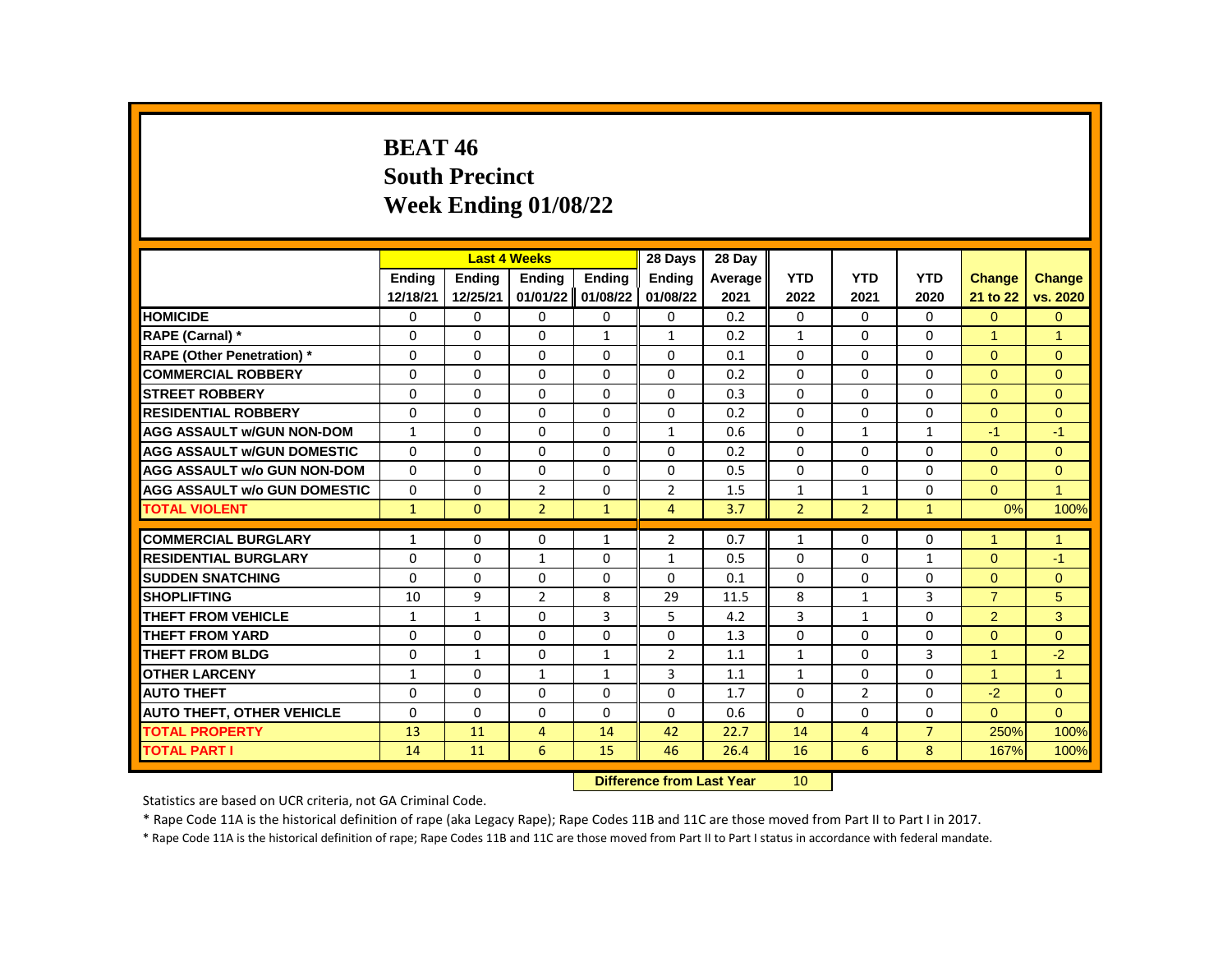# **BEAT 47 South Precinct Week Ending 01/08/22**

|                                     |               |               | <b>Last 4 Weeks</b> |                | 28 Days        | 28 Day  |                |              |              |              |                |
|-------------------------------------|---------------|---------------|---------------------|----------------|----------------|---------|----------------|--------------|--------------|--------------|----------------|
|                                     | <b>Endina</b> | <b>Endina</b> | <b>Endina</b>       | <b>Endina</b>  | <b>Endina</b>  | Average | <b>YTD</b>     | <b>YTD</b>   | <b>YTD</b>   | Change       | <b>Change</b>  |
|                                     | 12/18/21      | 12/25/21      | 01/01/22            | 01/08/22       | 01/08/22       | 2021    | 2022           | 2021         | 2020         | 21 to 22     | vs. 2020       |
| <b>HOMICIDE</b>                     | 0             | 0             | 0                   | 0              | 0              | 0.0     | 0              | 0            | 0            | $\Omega$     | $\mathbf{0}$   |
| RAPE (Carnal) *                     | $\Omega$      | $\Omega$      | $\Omega$            | $\Omega$       | 0              | 0.0     | $\Omega$       | $\Omega$     | $\Omega$     | $\Omega$     | $\Omega$       |
| <b>RAPE (Other Penetration)</b> *   | $\Omega$      | $\Omega$      | $\Omega$            | $\Omega$       | $\Omega$       | 0.0     | $\Omega$       | $\Omega$     | $\Omega$     | $\Omega$     | $\Omega$       |
| <b>COMMERCIAL ROBBERY</b>           | 0             | 0             | 0                   | 0              | 0              | 0.0     | 0              | 0            | 0            | $\mathbf{0}$ | $\mathbf{0}$   |
| <b>STREET ROBBERY</b>               | 0             | 0             | 0                   | 0              | 0              | 0.0     | $\Omega$       | $\mathbf{0}$ | 0            | $\Omega$     | $\Omega$       |
| <b>RESIDENTIAL ROBBERY</b>          | $\Omega$      | $\Omega$      | $\Omega$            | $\Omega$       | $\Omega$       | 0.0     | $\Omega$       | $\Omega$     | $\Omega$     | $\Omega$     | $\Omega$       |
| <b>AGG ASSAULT w/GUN NON-GUN</b>    | $\Omega$      | $\Omega$      | $\Omega$            | $\Omega$       | $\Omega$       | 0.0     | $\Omega$       | $\Omega$     | $\Omega$     | $\Omega$     | $\Omega$       |
| <b>AGG ASSAULT w/GUN DOMESTIC</b>   | $\Omega$      | $\Omega$      | $\Omega$            | $\Omega$       | 0              | 0.2     | 0              | 0            | $\Omega$     | $\Omega$     | $\Omega$       |
| <b>AGG ASSAULT w/o GUN NON-DOM</b>  | $\Omega$      | $\Omega$      | $\Omega$            | $\mathbf{1}$   | 1              | 0.0     | $\mathbf{1}$   | $\Omega$     | $\Omega$     | $\mathbf{1}$ | $\overline{1}$ |
| <b>AGG ASSAULT w/o GUN DOMESTIC</b> | $\mathbf{1}$  | 0             | $\Omega$            | $\Omega$       | 1              | 0.4     | $\Omega$       | $\mathbf{0}$ | $\Omega$     | $\Omega$     | $\Omega$       |
| <b>TOTAL VIOLENT</b>                | $\mathbf{1}$  | $\mathbf{0}$  | $\mathbf{0}$        | $\mathbf{1}$   | $\overline{2}$ | 0.5     | $\mathbf{1}$   | $\mathbf{0}$ | $\mathbf{0}$ | #DIV/0!      | #DIV/0!        |
|                                     |               |               |                     |                |                |         |                |              |              |              |                |
| <b>COMMERCIAL BURGLARY</b>          | $\Omega$      | $\Omega$      | $\Omega$            | $\Omega$       | 0              | 0.0     | 0              | 0            | $\Omega$     | $\Omega$     | $\mathbf{0}$   |
| <b>RESIDENTIAL BURGLARY</b>         | $\Omega$      | 0             | $\Omega$            | 0              | 0              | 0.5     | 0              | 0            | $\Omega$     | $\Omega$     | $\mathbf{0}$   |
| <b>SUDDEN SNATCHING</b>             | $\Omega$      | $\Omega$      | $\Omega$            | $\Omega$       | $\Omega$       | 0.0     | $\Omega$       | $\Omega$     | $\Omega$     | $\Omega$     | $\Omega$       |
| <b>SHOPLIFTING</b>                  | $\Omega$      | $\Omega$      | $\Omega$            | $\Omega$       | $\Omega$       | 0.2     | $\Omega$       | $\Omega$     | $\Omega$     | $\Omega$     | $\Omega$       |
| THEFT FROM VEHICLE                  | $\Omega$      | $\Omega$      | $\Omega$            | 0              | 0              | 1.1     | 0              | 0            | $\Omega$     | $\Omega$     | $\Omega$       |
| <b>THEFT FROM YARD</b>              | $\Omega$      | $\Omega$      | $\Omega$            | $\mathbf{1}$   | $\mathbf{1}$   | 0.5     | $\mathbf{1}$   | $\Omega$     | $\mathbf{1}$ | $\mathbf{1}$ | $\Omega$       |
| <b>THEFT FROM BLDG</b>              | $\Omega$      | $\Omega$      | $\mathbf{1}$        | $\mathbf{1}$   | $\overline{2}$ | 0.6     | $\mathbf{1}$   | $\Omega$     | $\Omega$     | $\mathbf{1}$ | $\overline{1}$ |
| <b>OTHER LARCENY</b>                | $\Omega$      | $\Omega$      | $\Omega$            | $\Omega$       | 0              | 0.5     | $\Omega$       | 0            | $\Omega$     | $\Omega$     | $\Omega$       |
| <b>AUTO THEFT</b>                   | $\Omega$      | $\Omega$      | $\Omega$            | $\Omega$       | $\Omega$       | 0.3     | $\Omega$       | $\Omega$     | $\Omega$     | $\Omega$     | $\mathbf{0}$   |
| <b>AUTO THEFT, OTHER VEHICLE</b>    | $\Omega$      | $\Omega$      | $\Omega$            | $\Omega$       | $\Omega$       | 0.0     | $\Omega$       | $\Omega$     | $\Omega$     | $\Omega$     | $\Omega$       |
| <b>TOTAL PROPERTY</b>               | $\Omega$      | $\Omega$      | $\mathbf{1}$        | $\overline{2}$ | 3              | 3.8     | $\overline{2}$ | $\Omega$     | $\mathbf{1}$ | #DIV/0!      | 100%           |
| <b>TOTAL PART I</b>                 | $\mathbf{1}$  | $\mathbf{0}$  | $\mathbf{1}$        | 3              | 5              | 4.3     | 3              | $\mathbf{0}$ | $\mathbf{1}$ | #DIV/0!      | 200%           |
|                                     |               |               |                     |                |                |         |                |              |              |              |                |

**Difference from Last Year** 3

Statistics are based on UCR criteria, not GA Criminal Code.

\* Rape Code 11A is the historical definition of rape (aka Legacy Rape); Rape Codes 11B and 11C are those moved from Part II to Part I in 2017.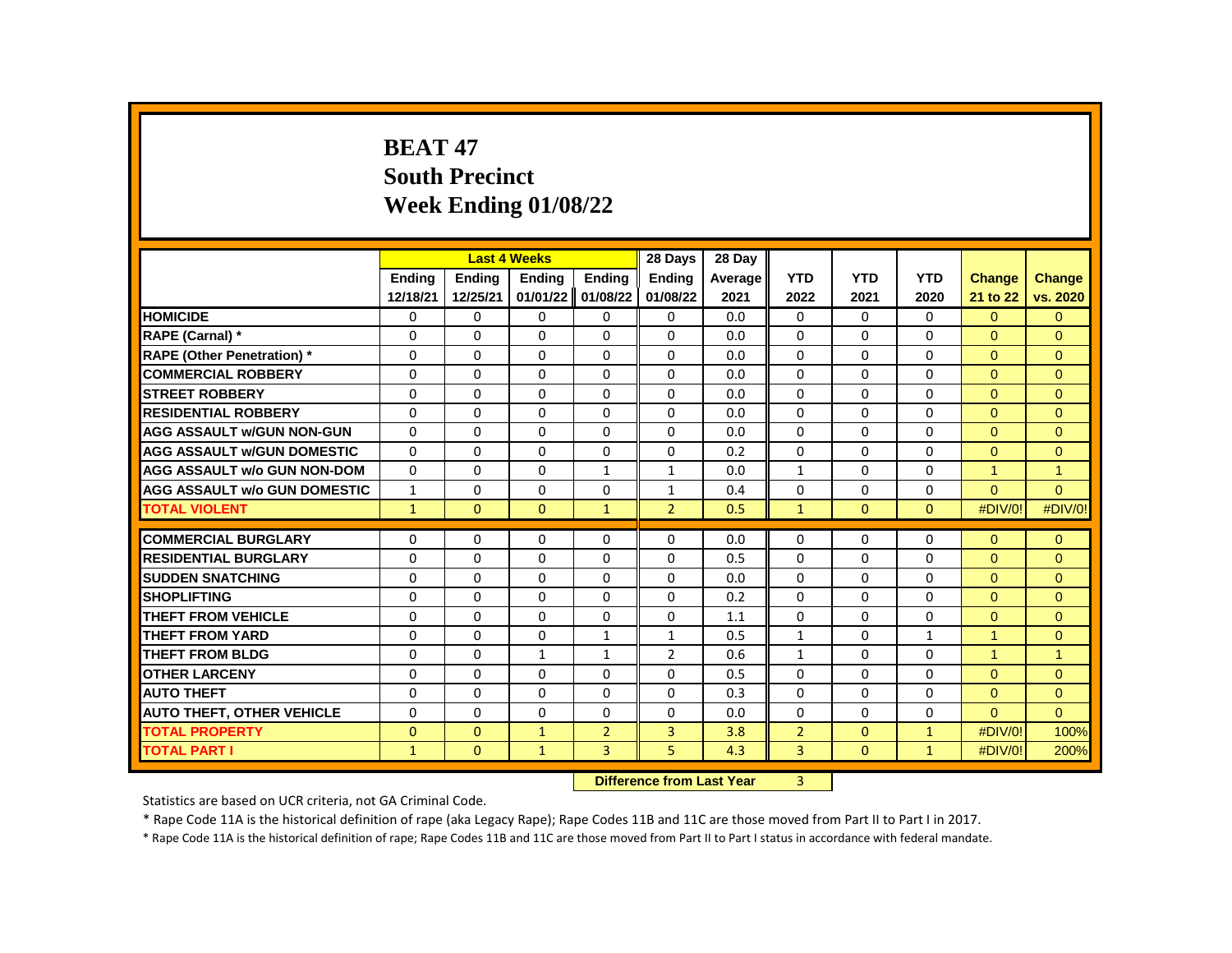#### **BEAT 51 East Precinct Week Ending 01/08/22**

|                                     |                |                | <b>Last 4 Weeks</b> |                | 28 Days        | 28 Day  |                |              |                |               |                |
|-------------------------------------|----------------|----------------|---------------------|----------------|----------------|---------|----------------|--------------|----------------|---------------|----------------|
|                                     | <b>Endina</b>  | <b>Endina</b>  | <b>Endina</b>       | <b>Endina</b>  | <b>Endina</b>  | Average | <b>YTD</b>     | <b>YTD</b>   | <b>YTD</b>     | <b>Change</b> | <b>Change</b>  |
|                                     | 12/18/21       | 12/25/21       | 01/01/22            | 01/08/22       | 01/08/22       | 2021    | 2022           | 2021         | 2020           | 21 to 22      | vs. 2020       |
| <b>HOMICIDE</b>                     | 0              | 0              | 1                   | 0              | 1              | 0.4     | 0              | 0            | 0              | $\Omega$      | $\mathbf{0}$   |
| RAPE (Carnal) *                     | $\Omega$       | $\Omega$       | 0                   | $\Omega$       | $\Omega$       | 0.4     | $\Omega$       | $\Omega$     | $\Omega$       | $\Omega$      | $\Omega$       |
| <b>RAPE (Other Penetration) *</b>   | $\Omega$       | $\Omega$       | $\Omega$            | $\Omega$       | $\Omega$       | 0.2     | $\Omega$       | $\mathbf{1}$ | $\Omega$       | $-1$          | $\Omega$       |
| <b>COMMERCIAL ROBBERY</b>           | 0              | 0              | $\Omega$            | 0              | 0              | 0.1     | $\Omega$       | $\mathbf{0}$ | 0              | $\mathbf{0}$  | $\mathbf{0}$   |
| <b>STREET ROBBERY</b>               | 0              | $\Omega$       | 0                   | $\mathbf{1}$   | $\mathbf{1}$   | 0.7     | $\mathbf{1}$   | 0            | $\Omega$       | $\mathbf{1}$  | $\overline{1}$ |
| <b>RESIDENTIAL ROBBERY</b>          | $\Omega$       | $\Omega$       | $\Omega$            | $\Omega$       | $\Omega$       | 0.5     | $\Omega$       | $\mathbf{1}$ | $\Omega$       | $-1$          | $\Omega$       |
| <b>AGG ASSAULT w/GUN NON-DOM</b>    | $\Omega$       | $\Omega$       | $\overline{2}$      | $\Omega$       | $\overline{2}$ | 1.1     | $\Omega$       | $\Omega$     | $\mathbf{1}$   | $\Omega$      | $-1$           |
| <b>AGG ASSAULT w/GUN DOMESTIC</b>   | $\mathbf{1}$   | $\Omega$       | 0                   | $\Omega$       | $\mathbf{1}$   | 0.2     | 0              | 0            | $\Omega$       | $\Omega$      | $\Omega$       |
| <b>AGG ASSAULT w/o GUN NON-DOM</b>  | $\Omega$       | $\Omega$       | $\mathbf{0}$        | $\Omega$       | $\Omega$       | 1.2     | $\Omega$       | $\mathbf{1}$ | $\mathbf{1}$   | $-1$          | $-1$           |
| <b>AGG ASSAULT w/o GUN DOMESTIC</b> | $\Omega$       | $\Omega$       | $\mathbf{1}$        | 0              | $\mathbf{1}$   | 0.8     | $\mathbf{1}$   | 0            | $\mathbf{1}$   | $\mathbf{1}$  | $\Omega$       |
| <b>TOTAL VIOLENT</b>                | $\mathbf{1}$   | $\mathbf{0}$   | 4                   | $\mathbf{1}$   | 6              | 5.5     | $\overline{2}$ | 3            | $\overline{3}$ | $-33%$        | $-33%$         |
|                                     |                |                |                     |                |                |         |                |              |                |               |                |
| <b>COMMERCIAL BURGLARY</b>          | 0              | 0              | 0                   | 0              | 0              | 0.2     | 0              | 0            | $\mathbf{1}$   | $\Omega$      | $-1$           |
| <b>RESIDENTIAL BURGLARY</b>         | $\mathbf{1}$   | 0              | 0                   | 0              | $\mathbf{1}$   | 2.1     | 0              | 0            | $\mathbf{1}$   | $\Omega$      | $-1$           |
| <b>SUDDEN SNATCHING</b>             | $\Omega$       | $\Omega$       | $\Omega$            | $\Omega$       | 0              | 0.1     | $\Omega$       | $\Omega$     | $\Omega$       | $\Omega$      | $\Omega$       |
| <b>SHOPLIFTING</b>                  | $\mathbf{1}$   | $\overline{2}$ | $\mathbf{1}$        | $\mathbf{1}$   | 5              | 1.4     | $\overline{2}$ | $\mathbf{1}$ | $\overline{2}$ | $\mathbf{1}$  | $\Omega$       |
| <b>THEFT FROM VEHICLE</b>           | $\mathbf{1}$   | $\mathbf{1}$   | $\Omega$            | $\Omega$       | $\overline{2}$ | 3.8     | $\Omega$       | $\Omega$     | $\mathbf{1}$   | $\Omega$      | $-1$           |
| <b>THEFT FROM YARD</b>              | $\mathbf{1}$   | $\Omega$       | $\Omega$            | $\Omega$       | $\mathbf{1}$   | 1.2     | $\Omega$       | $\Omega$     | $\mathbf{1}$   | $\Omega$      | $-1$           |
| <b>THEFT FROM BLDG</b>              | $\mathbf{1}$   | $\Omega$       | $\Omega$            | $\Omega$       | $\mathbf{1}$   | 1.6     | 0              | 0            | $\Omega$       | $\Omega$      | $\Omega$       |
| <b>OTHER LARCENY</b>                | $\Omega$       | $\Omega$       | $\Omega$            | $\Omega$       | 0              | 0.8     | $\Omega$       | 0            | $\Omega$       | $\Omega$      | $\Omega$       |
| <b>AUTO THEFT</b>                   | $\mathbf{1}$   | $\mathbf{1}$   | $\overline{2}$      | $\mathbf{1}$   | 5              | 1.5     | $\mathbf{1}$   | $\mathbf{0}$ | 0              | $\mathbf{1}$  | $\overline{1}$ |
| <b>AUTO THEFT, OTHER VEHICLE</b>    | $\Omega$       | 0              | 0                   | 0              | 0              | 0.3     | $\Omega$       | 0            | 0              | $\Omega$      | $\Omega$       |
| <b>TOTAL PROPERTY</b>               | 6              | 4              | 3                   | $\overline{2}$ | 15             | 12.8    | 3              | $\mathbf{1}$ | 6              | 200%          | $-50%$         |
| <b>TOTAL PART I</b>                 | $\overline{7}$ | $\overline{4}$ | $\overline{7}$      | 3              | 21             | 18.3    | 5              | 4            | 9              | 25%           | $-44%$         |
|                                     |                |                |                     |                |                |         |                |              |                |               |                |

**Difference from Last Year** 1

Statistics are based on UCR criteria, not GA Criminal Code.

\* Rape Code 11A is the historical definition of rape (aka Legacy Rape); Rape Codes 11B and 11C are those moved from Part II to Part I in 2017.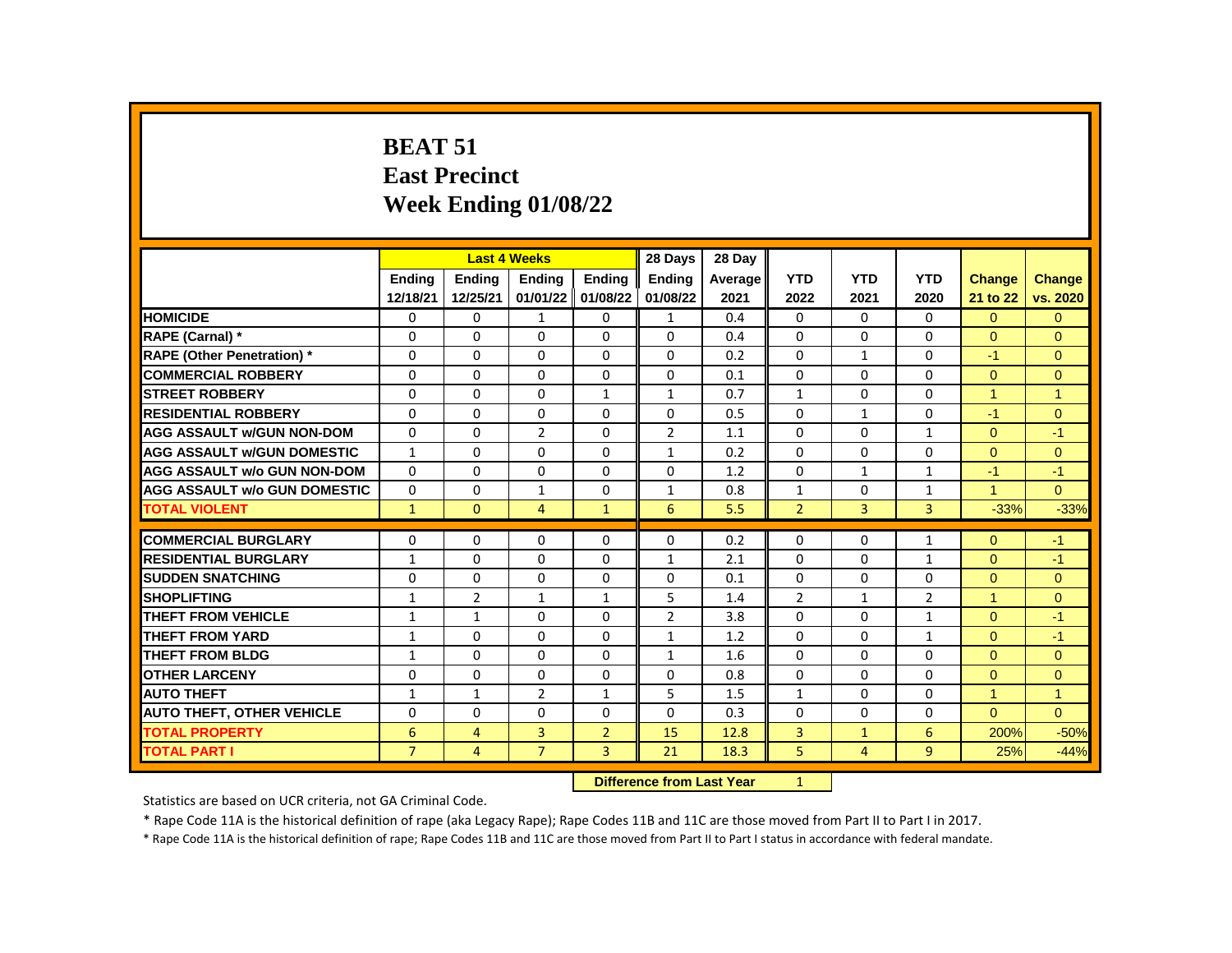## **BEAT 52 East Precinct Week Ending 01/08/22**

|                                     |                |                | <b>Last 4 Weeks</b> |               | 28 Days        | 28 Day  |                |                |                |               |                      |
|-------------------------------------|----------------|----------------|---------------------|---------------|----------------|---------|----------------|----------------|----------------|---------------|----------------------|
|                                     | Ending         | Ending         | Ending              | Ending        | Ending         | Average | <b>YTD</b>     | <b>YTD</b>     | <b>YTD</b>     | <b>Change</b> | <b>Change</b>        |
|                                     | 12/18/21       | 12/25/21       | 01/01/22            | 01/08/22      | 01/08/22       | 2021    | 2022           | 2021           | 2020           | 21 to 22      | vs. 2020             |
| <b>HOMICIDE</b>                     | 0              | 0              | $\Omega$            | 0             | 0              | 0.0     | $\Omega$       | 0              | $\Omega$       | $\Omega$      | $\mathbf{0}$         |
| RAPE (Carnal) *                     | $\Omega$       | $\Omega$       | $\Omega$            | $\mathbf{1}$  | $\mathbf{1}$   | 0.1     | $\mathbf{1}$   | $\Omega$       | $\Omega$       | $\mathbf{1}$  | $\overline{1}$       |
| <b>RAPE (Other Penetration) *</b>   | $\Omega$       | $\Omega$       | $\Omega$            | $\Omega$      | 0              | 0.1     | $\Omega$       | $\Omega$       | $\Omega$       | $\Omega$      | $\Omega$             |
| <b>COMMERCIAL ROBBERY</b>           | $\Omega$       | $\Omega$       | $\Omega$            | $\Omega$      | 0              | 0.0     | $\Omega$       | $\mathbf{0}$   | 0              | $\Omega$      | $\Omega$             |
| <b>STREET ROBBERY</b>               | $\mathbf{1}$   | 0              | 0                   | $\mathbf{1}$  | $\overline{2}$ | 0.5     | $\mathbf{1}$   | $\mathbf{0}$   | $\Omega$       | $\mathbf{1}$  | $\blacktriangleleft$ |
| <b>RESIDENTIAL ROBBERY</b>          | $\Omega$       | $\Omega$       | $\Omega$            | 0             | 0              | 0.2     | $\Omega$       | $\Omega$       | $\Omega$       | $\Omega$      | $\mathbf{0}$         |
| <b>AGG ASSAULT w/GUN NON-DOM</b>    | $\Omega$       | 0              | $\mathbf{1}$        | $\mathbf{1}$  | $\overline{2}$ | 0.8     | $\overline{2}$ | $\mathbf{1}$   | $\mathbf{1}$   | $\mathbf{1}$  | 1                    |
| <b>AGG ASSAULT w/GUN DOMESTIC</b>   | $\Omega$       | 0              | 0                   | 0             | 0              | 0.2     | 0              | $\Omega$       | $\Omega$       | $\Omega$      | $\Omega$             |
| <b>AGG ASSAULT w/o GUN NON-DOM</b>  | $\Omega$       | $\Omega$       | $\mathbf{1}$        | $\Omega$      | $\mathbf{1}$   | 0.4     | $\Omega$       | $\Omega$       | $\mathbf{1}$   | $\Omega$      | $-1$                 |
| <b>AGG ASSAULT w/o GUN DOMESTIC</b> | $\Omega$       | $\overline{2}$ | $\Omega$            | $\Omega$      | $\overline{2}$ | 0.9     | 0              | $\Omega$       | $\Omega$       | $\Omega$      | $\Omega$             |
| <b>TOTAL VIOLENT</b>                | $\mathbf{1}$   | $\overline{2}$ | $\overline{2}$      | 3             | 8              | 3.1     | $\overline{4}$ | $\mathbf{1}$   | $\overline{2}$ | 300%          | 100%                 |
|                                     |                |                |                     |               |                |         |                |                |                |               |                      |
| <b>COMMERCIAL BURGLARY</b>          | 0              | 0              | 0                   | $\mathbf{1}$  | $\mathbf{1}$   | 0.1     | $\mathbf{1}$   | 0              | 0              | 1             | $\mathbf{1}$         |
| <b>RESIDENTIAL BURGLARY</b>         | $\mathbf{1}$   | 1              | 1                   | 0             | 3              | 2.5     | 0              | 0              | $\mathbf{1}$   | $\Omega$      | $-1$                 |
| <b>SUDDEN SNATCHING</b>             | $\Omega$       | $\Omega$       | $\Omega$            | $\Omega$      | 0              | 0.2     | $\Omega$       | $\Omega$       | $\Omega$       | $\Omega$      | $\Omega$             |
| <b>SHOPLIFTING</b>                  | 0              | 1              | 0                   | 0             | 1              | 0.5     | $\Omega$       | 0              | $\Omega$       | $\Omega$      | $\Omega$             |
| THEFT FROM VEHICLE                  | $\Omega$       | 0              | $\Omega$            | 0             | 0              | 2.8     | 0              | $\mathbf{0}$   | $\mathbf{1}$   | $\Omega$      | $-1$                 |
| <b>THEFT FROM YARD</b>              | $\Omega$       | $\Omega$       | $\Omega$            | $\Omega$      | 0              | 1.6     | $\Omega$       | $\Omega$       | $\Omega$       | $\Omega$      | $\Omega$             |
| <b>THEFT FROM BLDG</b>              | $\mathbf{1}$   | $\mathbf{1}$   | 0                   | 0             | $\overline{2}$ | 1.2     | $\Omega$       | $\mathbf{1}$   | $\Omega$       | $-1$          | $\Omega$             |
| <b>OTHER LARCENY</b>                | $\mathbf{1}$   | $\mathbf{1}$   | $\Omega$            | $\Omega$      | $\overline{2}$ | 1.6     | $\Omega$       | $\mathbf{0}$   | 0              | $\Omega$      | $\Omega$             |
| <b>AUTO THEFT</b>                   | $\Omega$       | $\Omega$       | $\Omega$            | $\Omega$      | $\Omega$       | 1.0     | $\Omega$       | $\Omega$       | $\Omega$       | $\Omega$      | $\Omega$             |
| <b>AUTO THEFT, OTHER VEHICLE</b>    | $\Omega$       | 0              | 0                   | 0             | 0              | 0.2     | 0              | 0              | $\mathbf{1}$   | $\Omega$      | $-1$                 |
| <b>TOTAL PROPERTY</b>               | 3              | 4              | $\mathbf{1}$        | $\mathbf{1}$  | 9              | 11.6    | $\mathbf{1}$   | $\mathbf{1}$   | 3              | 0%            | $-67%$               |
| <b>TOTAL PART I</b>                 | $\overline{4}$ | 6              | 3                   | 4             | 17             | 14.7    | 5              | $\overline{2}$ | 5              | 150%          | 0%                   |
|                                     |                |                |                     | <b>PARKER</b> |                |         | $\sim$         |                |                |               |                      |

**Difference from Last Year** 3

Statistics are based on UCR criteria, not GA Criminal Code.

\* Rape Code 11A is the historical definition of rape (aka Legacy Rape); Rape Codes 11B and 11C are those moved from Part II to Part I in 2017.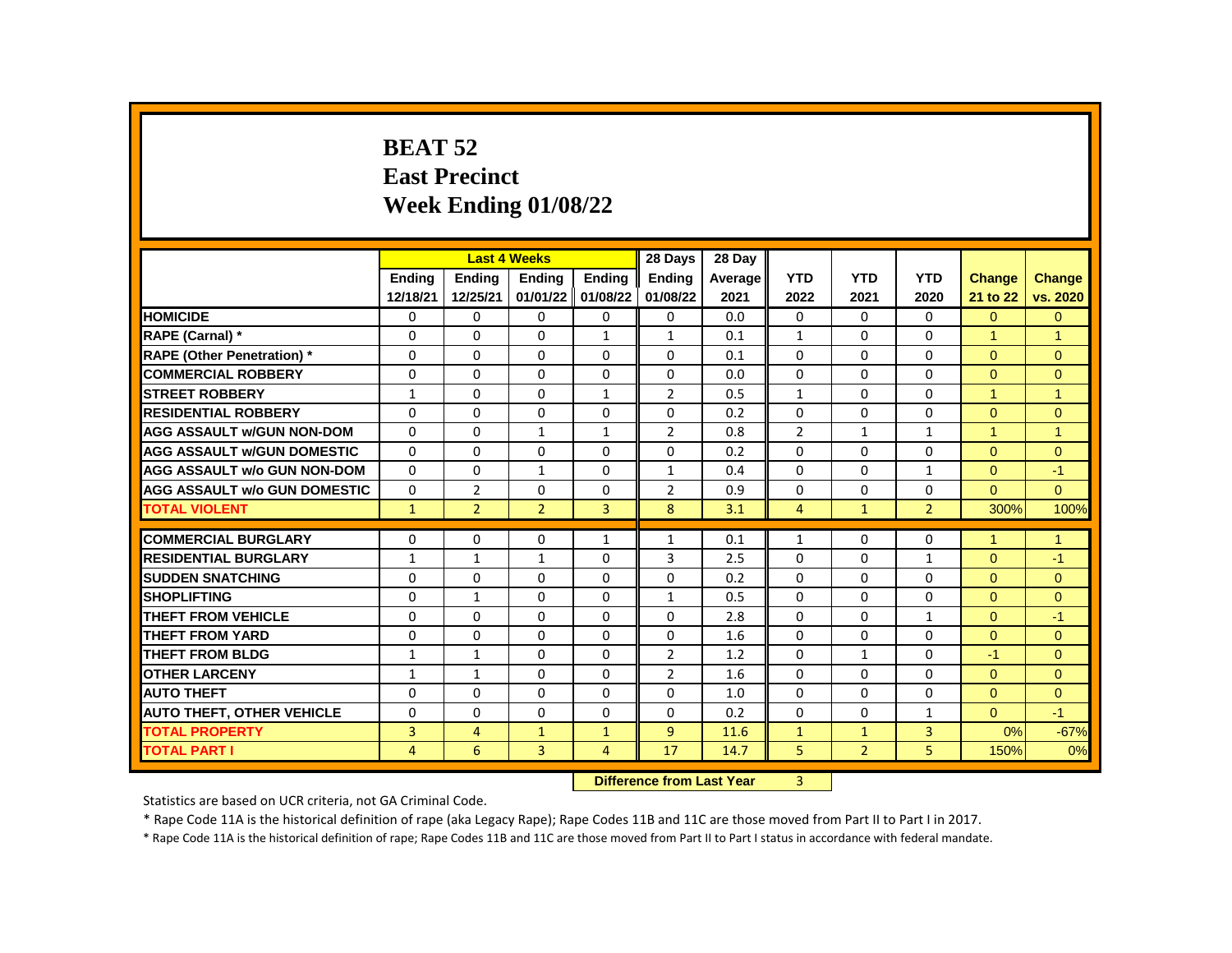# **BEAT 53 East Precinct Week Ending 01/08/22**

|                                     |                |                | <b>Last 4 Weeks</b> |                | 28 Days        | 28 Day  |                |                |                |                      |                      |
|-------------------------------------|----------------|----------------|---------------------|----------------|----------------|---------|----------------|----------------|----------------|----------------------|----------------------|
|                                     | <b>Endina</b>  | Ending         | <b>Endina</b>       | <b>Endina</b>  | <b>Endina</b>  | Average | <b>YTD</b>     | <b>YTD</b>     | <b>YTD</b>     | <b>Change</b>        | <b>Change</b>        |
|                                     | 12/18/21       | 12/25/21       | 01/01/22            | 01/08/22       | 01/08/22       | 2021    | 2022           | 2021           | 2020           | 21 to 22             | vs. 2020             |
| <b>HOMICIDE</b>                     | 0              | $\Omega$       | $\Omega$            | $\mathbf{0}$   | 0              | 0.2     | 0              | $\mathbf{1}$   | 0              | $-1$                 | $\mathbf{0}$         |
| <b>RAPE (Carnal) *</b>              | $\Omega$       | $\Omega$       | $\Omega$            | $\Omega$       | $\Omega$       | 0.2     | $\Omega$       | $\Omega$       | $\Omega$       | $\Omega$             | $\Omega$             |
| <b>RAPE (Other Penetration) *</b>   | $\Omega$       | $\Omega$       | $\Omega$            | $\Omega$       | $\Omega$       | 0.0     | $\Omega$       | $\Omega$       | $\Omega$       | $\Omega$             | $\Omega$             |
| <b>COMMERCIAL ROBBERY</b>           | $\Omega$       | $\Omega$       | $\Omega$            | $\Omega$       | $\Omega$       | 0.0     | $\Omega$       | $\Omega$       | $\Omega$       | $\Omega$             | $\Omega$             |
| <b>STREET ROBBERY</b>               | $\Omega$       | $\Omega$       | $\Omega$            | $\Omega$       | $\Omega$       | 0.4     | $\Omega$       | $\Omega$       | $\Omega$       | $\Omega$             | $\Omega$             |
| <b>RESIDENTIAL ROBBERY</b>          | $\Omega$       | $\Omega$       | $\Omega$            | $\Omega$       | $\Omega$       | 0.0     | $\Omega$       | $\Omega$       | $\Omega$       | $\Omega$             | $\Omega$             |
| <b>AGG ASSAULT w/GUN NON-DOM</b>    | $\Omega$       | $\Omega$       | $\mathbf{1}$        | $\mathbf{1}$   | $\overline{2}$ | 1.0     | $\mathbf{1}$   | $\Omega$       | $\Omega$       | $\mathbf{1}$         | $\overline{1}$       |
| <b>AGG ASSAULT W/GUN DOMESTIC</b>   | 0              | $\Omega$       | $\Omega$            | $\Omega$       | $\Omega$       | 0.2     | 0              | 0              | 0              | $\Omega$             | $\Omega$             |
| <b>AGG ASSAULT w/o GUN NON-DOM</b>  | $\Omega$       | $\Omega$       | $\Omega$            | $\mathbf{0}$   | $\Omega$       | 0.7     | $\Omega$       | 0              | $\mathbf{1}$   | $\mathbf{0}$         | $-1$                 |
| <b>AGG ASSAULT w/o GUN DOMESTIC</b> | $\Omega$       | $\Omega$       | $\Omega$            | $\mathbf{1}$   | $\mathbf{1}$   | 1.4     | $\mathbf{1}$   | $\Omega$       | $\Omega$       | $\blacktriangleleft$ | $\blacktriangleleft$ |
| <b>TOTAL VIOLENT</b>                | $\Omega$       | $\mathbf{0}$   | $\mathbf{1}$        | $\overline{2}$ | $\overline{3}$ | 4.0     | $\overline{2}$ | $\mathbf{1}$   | $\mathbf{1}$   | 100%                 | 100%                 |
|                                     |                |                |                     |                |                |         |                |                |                |                      |                      |
| <b>COMMERCIAL BURGLARY</b>          | $\Omega$       | $\Omega$       | $\Omega$            | $\Omega$       | $\Omega$       | 0.1     | $\Omega$       | $\Omega$       | $\Omega$       | $\Omega$             | $\mathbf{0}$         |
| <b>RESIDENTIAL BURGLARY</b>         | $\mathbf{1}$   | $\Omega$       | $\mathbf{1}$        | $\Omega$       | $\overline{2}$ | 2.9     | $\Omega$       | $\Omega$       | $\mathbf{1}$   | $\Omega$             | $-1$                 |
| <b>SUDDEN SNATCHING</b>             | $\Omega$       | $\Omega$       | $\Omega$            | $\Omega$       | $\Omega$       | 0.0     | $\Omega$       | $\Omega$       | $\Omega$       | $\Omega$             | $\Omega$             |
| <b>SHOPLIFTING</b>                  | $\Omega$       | $\Omega$       | $\Omega$            | $\Omega$       | $\Omega$       | 0.2     | $\Omega$       | $\Omega$       | $\Omega$       | $\Omega$             | $\Omega$             |
| <b>THEFT FROM VEHICLE</b>           | 0              | 0              | $\mathbf{1}$        | $\Omega$       | $\mathbf{1}$   | 3.8     | $\Omega$       | 0              | $\overline{2}$ | $\mathbf{0}$         | $-2$                 |
| <b>THEFT FROM YARD</b>              | $\Omega$       | $\Omega$       | $\Omega$            | $\Omega$       | $\Omega$       | 1.0     | $\Omega$       | $\mathbf{1}$   | $\Omega$       | $-1$                 | $\Omega$             |
| <b>THEFT FROM BLDG</b>              | $\Omega$       | $\Omega$       | $\mathbf{1}$        | $\overline{2}$ | $\overline{3}$ | 1.6     | 3              | $\Omega$       | $\Omega$       | 3                    | 3                    |
| <b>OTHER LARCENY</b>                | $\Omega$       | $\Omega$       | $\Omega$            | $\mathbf{1}$   | $\mathbf{1}$   | 0.2     | $\mathbf{1}$   | $\Omega$       | $\Omega$       | $\blacktriangleleft$ | $\overline{1}$       |
| <b>AUTO THEFT</b>                   | $\mathbf{1}$   | $\overline{2}$ | $\mathbf{1}$        | $\overline{2}$ | 6              | 1.5     | $\overline{2}$ | $\overline{2}$ | $\Omega$       | $\Omega$             | $\overline{2}$       |
| <b>AUTO THEFT, OTHER VEHICLE</b>    | $\Omega$       | $\Omega$       | $\Omega$            | $\Omega$       | $\Omega$       | 0.6     | $\Omega$       | $\Omega$       | $\Omega$       | $\Omega$             | $\Omega$             |
| <b>TOTAL PROPERTY</b>               | $\overline{2}$ | $\overline{2}$ | 4                   | 5.             | 13             | 11.9    | 6              | 3              | 3              | 100%                 | 100%                 |
| <b>TOTAL PART I</b>                 | $\overline{2}$ | $\overline{2}$ | 5                   | $\overline{7}$ | 16             | 15.9    | 8              | $\overline{4}$ | $\overline{4}$ | 100%                 | 100%                 |
|                                     |                |                |                     |                |                |         |                |                |                |                      |                      |

**Difference from Last Year** 4

Statistics are based on UCR criteria, not GA Criminal Code.

\* Rape Code 11A is the historical definition of rape (aka Legacy Rape); Rape Codes 11B and 11C are those moved from Part II to Part I in 2017.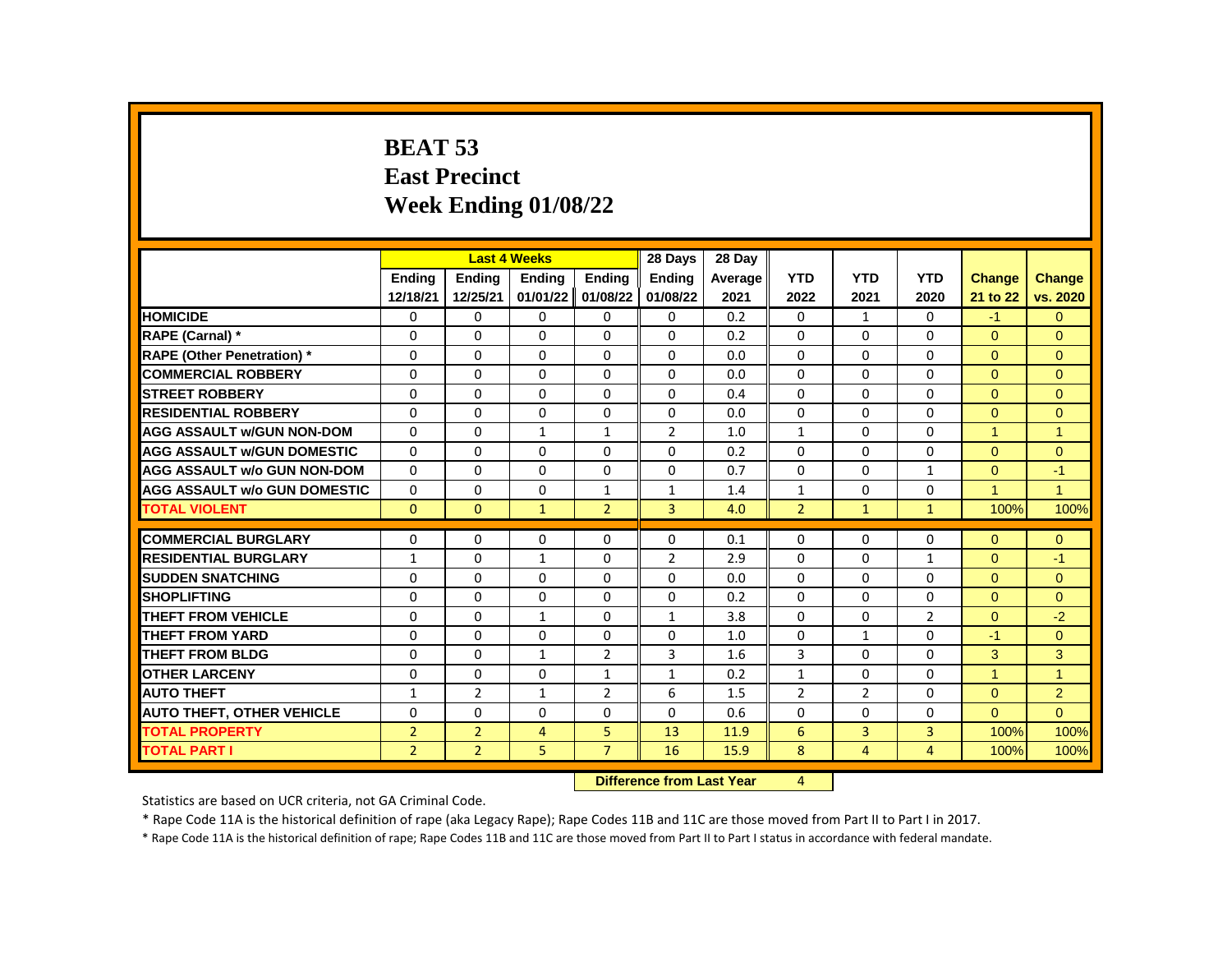## **BEAT 54 East Precinct Week Ending 01/08/22**

|                                     |                |                | <b>Last 4 Weeks</b> |                   | 28 Days        | 28 Day  |                |                |                |                |                |
|-------------------------------------|----------------|----------------|---------------------|-------------------|----------------|---------|----------------|----------------|----------------|----------------|----------------|
|                                     | <b>Endina</b>  | <b>Endina</b>  | <b>Endina</b>       | <b>Endina</b>     | <b>Endina</b>  | Average | <b>YTD</b>     | <b>YTD</b>     | <b>YTD</b>     | <b>Change</b>  | <b>Change</b>  |
|                                     | 12/18/21       | 12/25/21       |                     | 01/01/22 01/08/22 | 01/08/22       | 2021    | 2022           | 2021           | 2020           | 21 to 22       | vs. 2020       |
| <b>HOMICIDE</b>                     | 0              | 0              | 0                   | 0                 | 0              | 0.0     | $\Omega$       | 0              | 0              | $\Omega$       | $\mathbf{0}$   |
| RAPE (Carnal) *                     | 0              | $\Omega$       | $\Omega$            | 0                 | $\Omega$       | 0.2     | $\Omega$       | $\Omega$       | $\Omega$       | $\Omega$       | $\Omega$       |
| <b>RAPE (Other Penetration) *</b>   | 0              | $\Omega$       | $\Omega$            | $\Omega$          | $\Omega$       | 0.0     | $\Omega$       | $\Omega$       | $\Omega$       | $\Omega$       | $\Omega$       |
| <b>COMMERCIAL ROBBERY</b>           | 0              | $\mathbf{0}$   | 0                   | $\mathbf{0}$      | 0              | 0.3     | $\mathbf{0}$   | 0              | $\overline{2}$ | $\overline{0}$ | $-2$           |
| <b>STREET ROBBERY</b>               | 0              | 0              | $\Omega$            | 0                 | $\Omega$       | 0.5     | $\Omega$       | 0              | 0              | $\Omega$       | $\Omega$       |
| <b>RESIDENTIAL ROBBERY</b>          | $\Omega$       | $\mathbf{0}$   | $\Omega$            | $\Omega$          | $\Omega$       | 0.2     | $\Omega$       | $\Omega$       | $\Omega$       | $\Omega$       | $\overline{0}$ |
| AGG ASSAULT w/GUN NON-DOM           | $\mathbf{1}$   | $\Omega$       | $\mathbf{1}$        | $\Omega$          | $\overline{2}$ | 1.1     | $\mathbf{1}$   | $\mathbf{1}$   | $\Omega$       | $\Omega$       | 1              |
| <b>AGG ASSAULT w/GUN DOMESTIC</b>   | 0              | $\Omega$       | $\Omega$            | 0                 | $\Omega$       | 0.0     | 0              | 0              | $\Omega$       | $\Omega$       | $\Omega$       |
| <b>AGG ASSAULT w/o GUN NON-DOM</b>  | $\Omega$       | $\Omega$       | $\Omega$            | $\Omega$          | $\Omega$       | 0.5     | $\Omega$       | $\Omega$       | $\Omega$       | $\Omega$       | $\overline{0}$ |
| <b>AGG ASSAULT w/o GUN DOMESTIC</b> | $\mathbf{1}$   | 0              | 1                   | 0                 | $\overline{2}$ | 1.1     | $\Omega$       | 0              | $\Omega$       | $\Omega$       | $\Omega$       |
| <b>TOTAL VIOLENT</b>                | $\overline{2}$ | $\mathbf{0}$   | $\overline{2}$      | $\mathbf{0}$      | $\overline{4}$ | 3.8     | $\mathbf{1}$   | $\mathbf{1}$   | $\overline{2}$ | 0%             | $-50%$         |
|                                     |                |                |                     |                   |                |         |                |                |                |                |                |
| <b>COMMERCIAL BURGLARY</b>          | 0              | $\Omega$       | $\Omega$            | 0                 | $\Omega$       | 0.2     | 0              | $\Omega$       | $\Omega$       | $\Omega$       | $\mathbf{0}$   |
| <b>RESIDENTIAL BURGLARY</b>         | 0              | $\mathbf{1}$   | $\overline{2}$      | $\mathbf{1}$      | $\overline{4}$ | 1.3     | $\mathbf{1}$   | 0              | $\Omega$       | 1              | 1              |
| <b>SUDDEN SNATCHING</b>             | 0              | $\mathbf{1}$   | $\Omega$            | $\Omega$          | $\mathbf{1}$   | 0.3     | $\Omega$       | $\Omega$       | $\Omega$       | $\Omega$       | $\Omega$       |
| <b>SHOPLIFTING</b>                  | 3              | $\overline{3}$ | $\mathbf{1}$        | $\Omega$          | $\overline{7}$ | 4.2     | $\Omega$       | $\mathbf{1}$   | $\Omega$       | $-1$           | $\Omega$       |
| <b>THEFT FROM VEHICLE</b>           | 0              | $\Omega$       | $\mathbf{1}$        | 0                 | $\mathbf{1}$   | 2.2     | $\Omega$       | $\Omega$       | $\Omega$       | $\Omega$       | $\Omega$       |
| <b>THEFT FROM YARD</b>              | $\Omega$       | $\mathbf{0}$   | $\mathbf{1}$        | $\Omega$          | $\mathbf{1}$   | 1.8     | $\Omega$       | $\Omega$       | $\Omega$       | $\Omega$       | $\Omega$       |
| <b>THEFT FROM BLDG</b>              | $\Omega$       | $\Omega$       | $\mathbf{1}$        | 0                 | $\mathbf{1}$   | 1.4     | $\Omega$       | $\Omega$       | $\mathbf{1}$   | $\Omega$       | $-1$           |
| <b>OTHER LARCENY</b>                | $\mathbf{1}$   | $\Omega$       | $\Omega$            | $\mathbf{1}$      | $\overline{2}$ | 1.0     | $\mathbf{1}$   | $\Omega$       | $\Omega$       | $\overline{1}$ | $\overline{1}$ |
| <b>AUTO THEFT</b>                   | $\mathbf{1}$   | $\overline{2}$ | $\Omega$            | $\Omega$          | 3              | 1.7     | $\Omega$       | $\mathbf{1}$   | $\Omega$       | $-1$           | $\Omega$       |
| <b>AUTO THEFT, OTHER VEHICLE</b>    | 0              | $\Omega$       | $\Omega$            | 0                 | $\Omega$       | 0.8     | $\Omega$       | $\Omega$       | $\Omega$       | $\Omega$       | $\Omega$       |
| <b>TOTAL PROPERTY</b>               | 5              | $\overline{7}$ | 6                   | $\overline{2}$    | 20             | 14.9    | $\overline{2}$ | $\overline{2}$ | $\mathbf{1}$   | 0%             | 100%           |
| <b>TOTAL PART I</b>                 | $\overline{7}$ | $\overline{7}$ | 8                   | $\overline{2}$    | 24             | 18.7    | 3              | $\overline{3}$ | $\overline{3}$ | 0%             | 0%             |
|                                     |                |                |                     |                   |                |         |                |                |                |                |                |

**Difference from Last Year** 0

Statistics are based on UCR criteria, not GA Criminal Code.

\* Rape Code 11A is the historical definition of rape (aka Legacy Rape); Rape Codes 11B and 11C are those moved from Part II to Part I in 2017.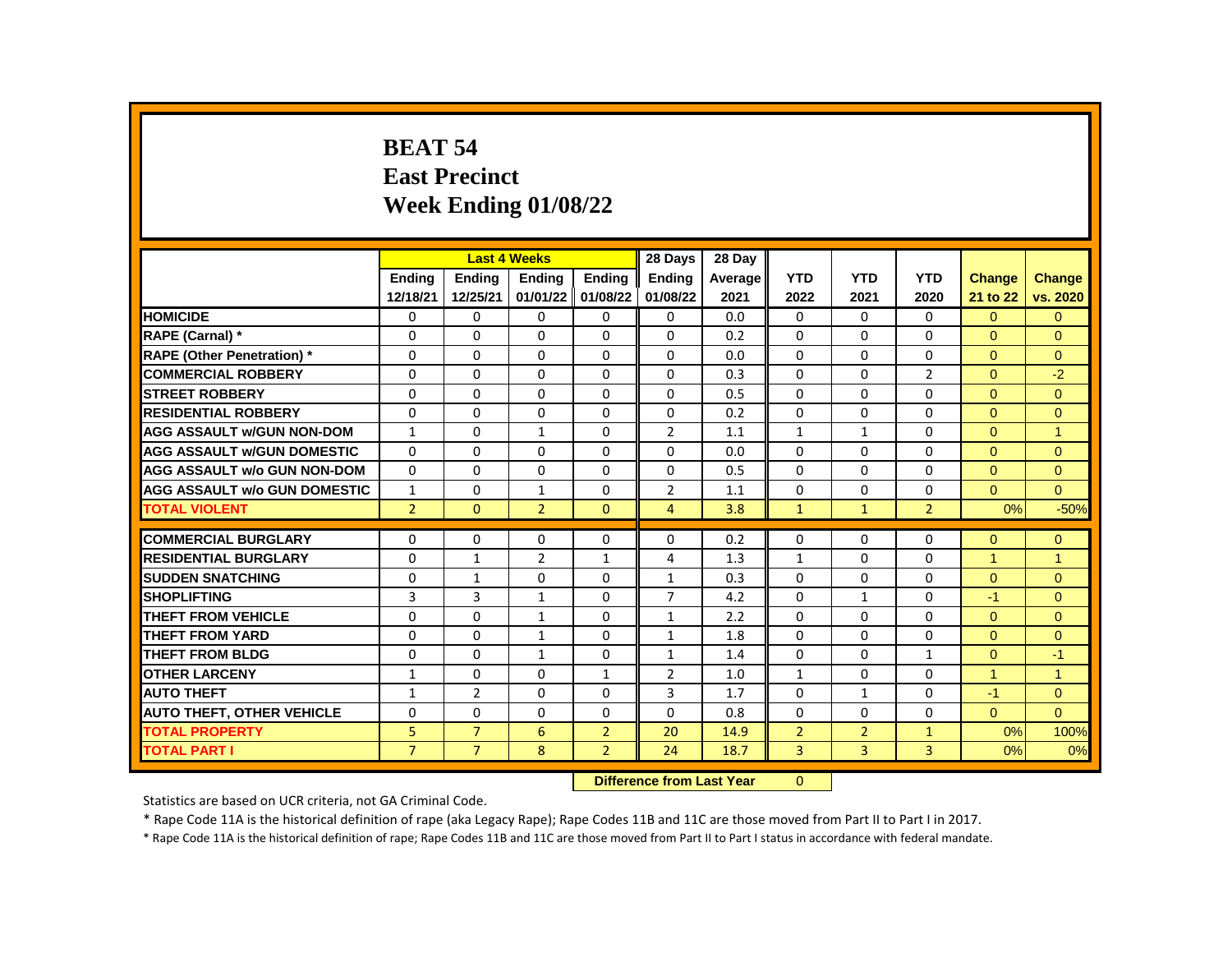# **BEAT 55 East Precinct Week Ending 01/08/22**

|                                     |                |                | <b>Last 4 Weeks</b> |                | 28 Days       | 28 Day  |                |                |              |                      |                      |
|-------------------------------------|----------------|----------------|---------------------|----------------|---------------|---------|----------------|----------------|--------------|----------------------|----------------------|
|                                     | <b>Endina</b>  | <b>Ending</b>  | Ending              | Ending         | <b>Ending</b> | Average | <b>YTD</b>     | <b>YTD</b>     | <b>YTD</b>   | <b>Change</b>        | <b>Change</b>        |
|                                     | 12/18/21       | 12/25/21       | 01/01/22            | 01/08/22       | 01/08/22      | 2021    | 2022           | 2021           | 2020         | 21 to 22             | vs. 2020             |
| <b>HOMICIDE</b>                     | 0              | 0              | 0                   | $\Omega$       | $\mathbf 0$   | 0.1     | $\Omega$       | $\Omega$       | $\mathbf{0}$ | $\Omega$             | $\mathbf{0}$         |
| RAPE (Carnal) *                     | $\Omega$       | $\Omega$       | $\Omega$            | $\Omega$       | $\Omega$      | 0.0     | $\Omega$       | $\Omega$       | $\Omega$     | $\Omega$             | $\Omega$             |
| <b>RAPE (Other Penetration) *</b>   | $\Omega$       | $\Omega$       | $\Omega$            | $\Omega$       | $\Omega$      | 0.0     | $\Omega$       | $\Omega$       | $\Omega$     | $\Omega$             | $\Omega$             |
| <b>COMMERCIAL ROBBERY</b>           | $\Omega$       | $\mathbf{0}$   | $\Omega$            | $\Omega$       | 0             | 0.3     | $\Omega$       | $\Omega$       | $\Omega$     | $\Omega$             | $\Omega$             |
| <b>STREET ROBBERY</b>               | $\Omega$       | $\Omega$       | 0                   | $\Omega$       | 0             | 0.0     | $\Omega$       | $\Omega$       | $\Omega$     | $\Omega$             | $\Omega$             |
| <b>RESIDENTIAL ROBBERY</b>          | $\Omega$       | $\mathbf{0}$   | 0                   | $\Omega$       | $\Omega$      | 0.2     | $\Omega$       | $\Omega$       | $\Omega$     | $\Omega$             | $\Omega$             |
| <b>AGG ASSAULT w/GUN NON- DOM</b>   | $\Omega$       | $\Omega$       | $\mathbf{1}$        | $\Omega$       | $\mathbf{1}$  | 0.4     | $\mathbf{1}$   | $\Omega$       | $\Omega$     | $\blacktriangleleft$ | $\blacktriangleleft$ |
| <b>AGG ASSAULT W/GUN DOMESTIC</b>   | $\Omega$       | 0              | $\Omega$            | $\Omega$       | 0             | 0.0     | $\Omega$       | $\Omega$       | $\Omega$     | $\Omega$             | $\Omega$             |
| <b>AGG ASSAULT w/o GUN NON-DOM</b>  | $\Omega$       | $\mathbf{0}$   | 0                   | $\Omega$       | $\Omega$      | 0.3     | $\Omega$       | $\Omega$       | $\Omega$     | $\Omega$             | $\Omega$             |
| <b>AGG ASSAULT w/o GUN DOMESTIC</b> | $\Omega$       | $\Omega$       | $\Omega$            | $\Omega$       | $\Omega$      | 0.5     | $\Omega$       | $\Omega$       | $\Omega$     | $\Omega$             | $\Omega$             |
| <b>TOTAL VIOLENT</b>                | $\mathbf{0}$   | $\mathbf{0}$   | $\mathbf{1}$        | $\Omega$       | $\mathbf{1}$  | 1.8     | $\mathbf{1}$   | $\mathbf{0}$   | $\mathbf{0}$ | #DIV/0!              | #DIV/0!              |
|                                     |                |                |                     |                |               |         |                |                |              |                      |                      |
| <b>COMMERCIAL BURGLARY</b>          | $\mathbf{1}$   | 0              | 0                   | $\Omega$       | $\mathbf{1}$  | 0.5     | $\Omega$       | $\Omega$       | $\mathbf{1}$ | $\Omega$             | $-1$                 |
| <b>RESIDENTIAL BURGLARY</b>         | 0              | 0              | 0                   | 0              | 0             | 1.2     | $\Omega$       | $\mathbf{1}$   | 0            | $-1$                 | $\Omega$             |
| <b>SUDDEN SNATCHING</b>             | 0              | $\mathbf{0}$   | 0                   | $\Omega$       | 0             | 0.1     | $\Omega$       | $\Omega$       | $\mathbf{0}$ | $\Omega$             | $\Omega$             |
| <b>SHOPLIFTING</b>                  | 8              | 4              | 5                   | $\overline{2}$ | 19            | 18.3    | $\overline{2}$ | $\mathbf{1}$   | 5            | $\blacktriangleleft$ | $-3$                 |
| THEFT FROM VEHICLE                  | $\overline{2}$ | $\mathbf{1}$   | 0                   | $\Omega$       | 3             | 5.1     | $\Omega$       | $\Omega$       | 3            | $\Omega$             | $-3$                 |
| <b>THEFT FROM YARD</b>              | $\mathbf{1}$   | $\mathbf{1}$   | $\Omega$            | $\mathbf{1}$   | 3             | 1.2     | $\mathbf{1}$   | $\mathbf{1}$   | $\mathbf{1}$ | $\Omega$             | $\Omega$             |
| <b>THEFT FROM BLDG</b>              | $\Omega$       | $\Omega$       | $\Omega$            | $\Omega$       | $\Omega$      | 0.7     | $\Omega$       | $\Omega$       | $\Omega$     | $\Omega$             | $\Omega$             |
| <b>OTHER LARCENY</b>                | $\Omega$       | $\mathbf{0}$   | $\Omega$            | $\Omega$       | $\Omega$      | 0.5     | $\Omega$       | $\Omega$       | $\Omega$     | $\Omega$             | $\Omega$             |
| <b>AUTO THEFT</b>                   | $\Omega$       | $\Omega$       | $\mathbf{1}$        | $\Omega$       | $\mathbf{1}$  | 1.4     | $\Omega$       | $\Omega$       | $\Omega$     | $\Omega$             | $\Omega$             |
| <b>AUTO THEFT, OTHER VEHICLE</b>    | $\Omega$       | $\mathbf{1}$   | $\Omega$            | $\Omega$       | 1             | 0.8     | $\Omega$       | $\Omega$       | $\Omega$     | $\Omega$             | $\Omega$             |
| <b>TOTAL PROPERTY</b>               | 12             | $\overline{7}$ | 6                   | $\overline{3}$ | 28            | 29.7    | 3              | $\overline{3}$ | 10           | 0%                   | $-70%$               |
| <b>TOTAL PART I</b>                 | 12             | $\overline{7}$ | $\overline{7}$      | 3              | 29            | 31.5    | $\overline{4}$ | 3              | 10           | 33%                  | $-60%$               |
|                                     |                |                |                     |                |               |         |                |                |              |                      |                      |

**Difference from Last Year** 1

Statistics are based on UCR criteria, not GA Criminal Code.

\* Rape Code 11A is the historical definition of rape (aka Legacy Rape); Rape Codes 11B and 11C are those moved from Part II to Part I in 2017.